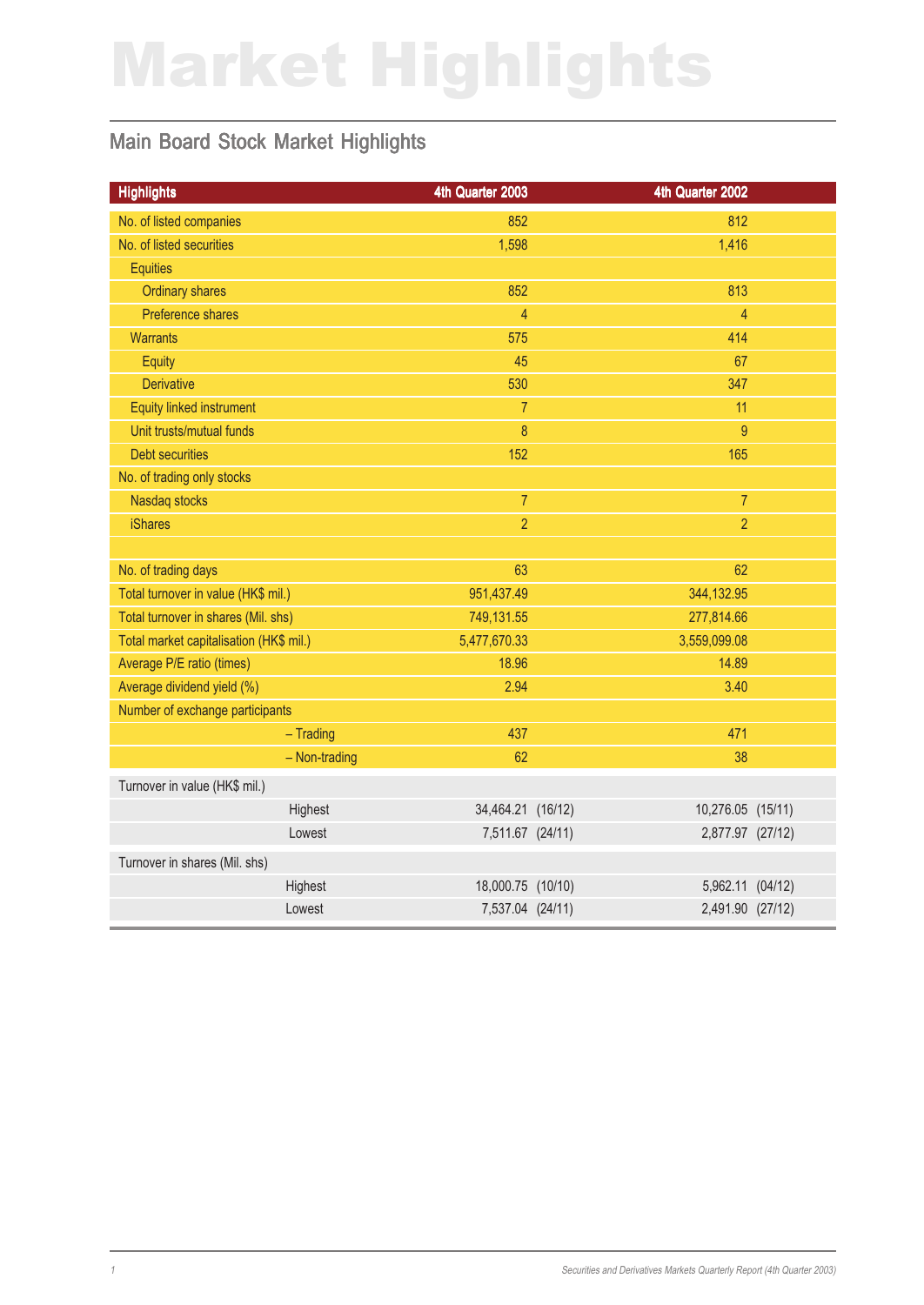# Market Highlights

#### Market Highlights - Growth Enterprise Market (GEM)

| <b>Highlights</b>                       | 4th Quarter 2003 |                | 4th Quarter 2002 |                |
|-----------------------------------------|------------------|----------------|------------------|----------------|
| No. of listed companies                 | 185              |                | 166              |                |
| No. of listed securities                | 187              |                | 170              |                |
| <b>Equities</b>                         | 185              |                | 166              |                |
| <b>Warrants</b>                         | $\overline{2}$   |                | 4                |                |
|                                         |                  |                |                  |                |
| No. of trading days                     | 63               |                | 62               |                |
| Total turnover in value (HK\$ mil.)     | 11,552.50        |                | 5,798.35         |                |
| Total turnover in shares (Mil. shs)     | 13,938.49        |                | 9,229.62         |                |
| Total market capitalisation (HK\$ mil.) | 70,177.23        |                | 52,220.06        |                |
| Average P/E ratio (times)               | 38.79            |                | 21.75            |                |
| Average dividend yield (%)              | 0.78             |                | 0.90             |                |
| Turnover in value (HK\$ mil.)           |                  |                |                  |                |
| Highest                                 |                  | 773.27 (08/12) | 254.68           | (17/10)        |
| Lowest                                  |                  | 95.62 (05/12)  |                  | 39.80 (27/12)  |
| Turnover in shares (Mil. shs)           |                  |                |                  |                |
| Highest                                 | 442.33 (04/11)   |                |                  | 782.83 (29/11) |
| Lowest                                  |                  | 140.08 (27/11) |                  | 68.13 (27/12)  |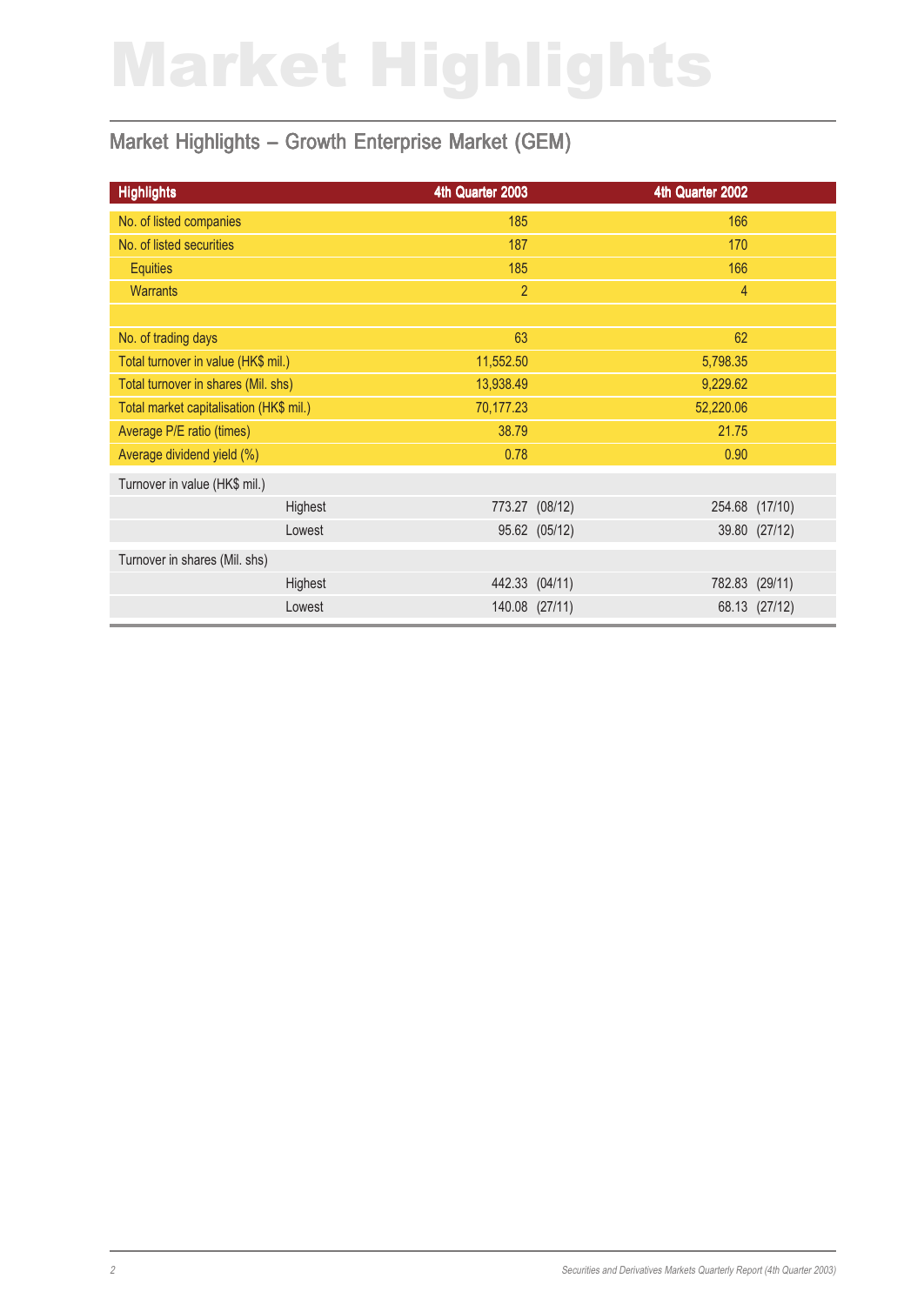# Market Highlights

#### Derivatives Market Highlights

|                                                            | <b>4th Quarter</b> | <b>4th Quarter</b> |
|------------------------------------------------------------|--------------------|--------------------|
| <b>Highlights</b>                                          | 2003               | 2002               |
| All futures and options products (excluding stock options) |                    |                    |
| No. of trading days                                        | 62.0               | 61.0               |
| <b>Total contract volume</b>                               | 2,702,751          | 1,973,871          |
| Equity index products                                      | 2,679,865          | 1,949,230          |
| <b>Equity products</b>                                     | 4,886              | 6,042              |
| Interest rates products                                    | 18,000             | 18,599             |
| Average daily contract volume <sup>1</sup>                 | 43,593             | 32,359             |
| Total open interest as at the quarter end (contracts)      | 178,822            | 132,816            |
| Equity index products                                      | 173,032            | 118,585            |
| <b>Equity products</b>                                     | 1,020              | 405                |
| Interest rates products                                    | 4,770              | 13,826             |
| <b>Stock options</b>                                       |                    |                    |
| No. of newly introduced stock options classes              | ۳                  |                    |
| No. of stock options as at the quarter end                 |                    |                    |
| <b>Class</b>                                               | 33                 | 33                 |
| <b>Series</b>                                              | 2,522              | 2,364              |
| Total premium (HK\$ mil.)                                  | 1,091.85           | 843.39             |
| Call                                                       | 700.31             | 448.43             |
| Put                                                        | 391.53             | 394.96             |
| Average daily premium (HK\$ mil.)                          | 17.61              | 13.83              |
| <b>Total contract volume</b>                               | 1,416,468          | 866,825            |
| Call                                                       | 735,665            | 434,486            |
| Put                                                        | 680,803            | 432,339            |
| Average daily contract volume                              | 22,846             | 14,210             |
| Total open interest as at the quarter end (contracts)      | 553,896            | 370,891            |
| Call                                                       | 280,769            | 197,580            |
| Put                                                        | 273,127            | 173,311            |
| <b>Total number of trades</b>                              | 34,827             | 27,595             |
| Average daily number of trades                             | 562                | 452                |
| <b>Total contracts exercised</b>                           | 189,416            | 111,174            |
| Average premium per contract (HK\$)                        | 771                | 973                |
| Average contract per trade (contracts)                     | 41                 | 31                 |
| Put volume/call volume                                     | 0.93               | 1.00               |
| Average daily contract volume/open interest                | 4.1%               | 3.8%               |
| Options volume (shares)/underlying stock volume            | 2.4%               | 2.7%               |
| All futures and options products                           |                    |                    |
| <b>Total contract volume</b>                               | 4,119,219          | 2,840,696          |
| Total open interest as at the quarter end (contracts)      | 732,718            | 503,707            |

1 Average daily contract volume is calculated based on the number of trading days of the Hong Kong Market.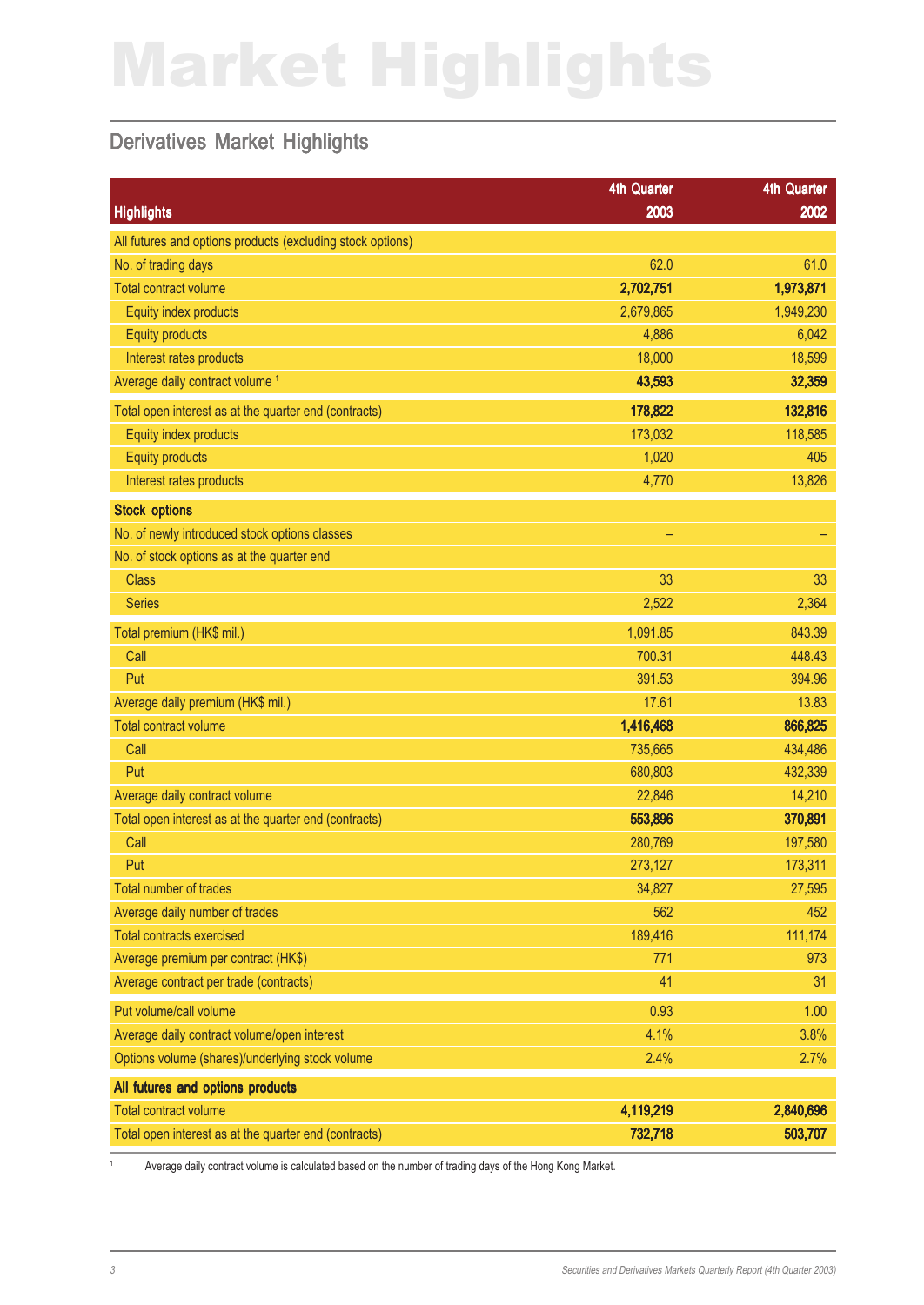#### Equity Turnover

|      |    | Share (Mil. shs) | Value (HK\$ mil.) | No. of deals |
|------|----|------------------|-------------------|--------------|
| 2002 | Q4 | 146,543.65       | 313,391.02        | 3,241,318    |
| 2003 | Q1 | 154,624.02       | 331,796.46        | 3,301,062    |
|      | Q2 | 180,379.58       | 429,666.12        | 4,242,485    |
|      | Q3 | 420,617.08       | 676,265.43        | 7,210,633    |
|      | Q4 | 330, 352.59      | 828,938.04        | 7,622,656    |

#### Equity Trading Statistics

|      |                | No. of       | Average daily turnover | Average value |
|------|----------------|--------------|------------------------|---------------|
|      |                | trading days | (HK\$ mil.)            | per deal      |
| 2002 | Q4             | 62           | 5,054.69               | 96,686        |
| 2003 | Q1             | 61           | 5,439.29               | 100,512       |
|      | Q <sub>2</sub> | 60           | 7,161.10               | 101,277       |
|      | Q <sub>3</sub> | 64           | 10,566.65              | 93,787        |
|      | Q4             | 63           | 13,157.75              | 108,747       |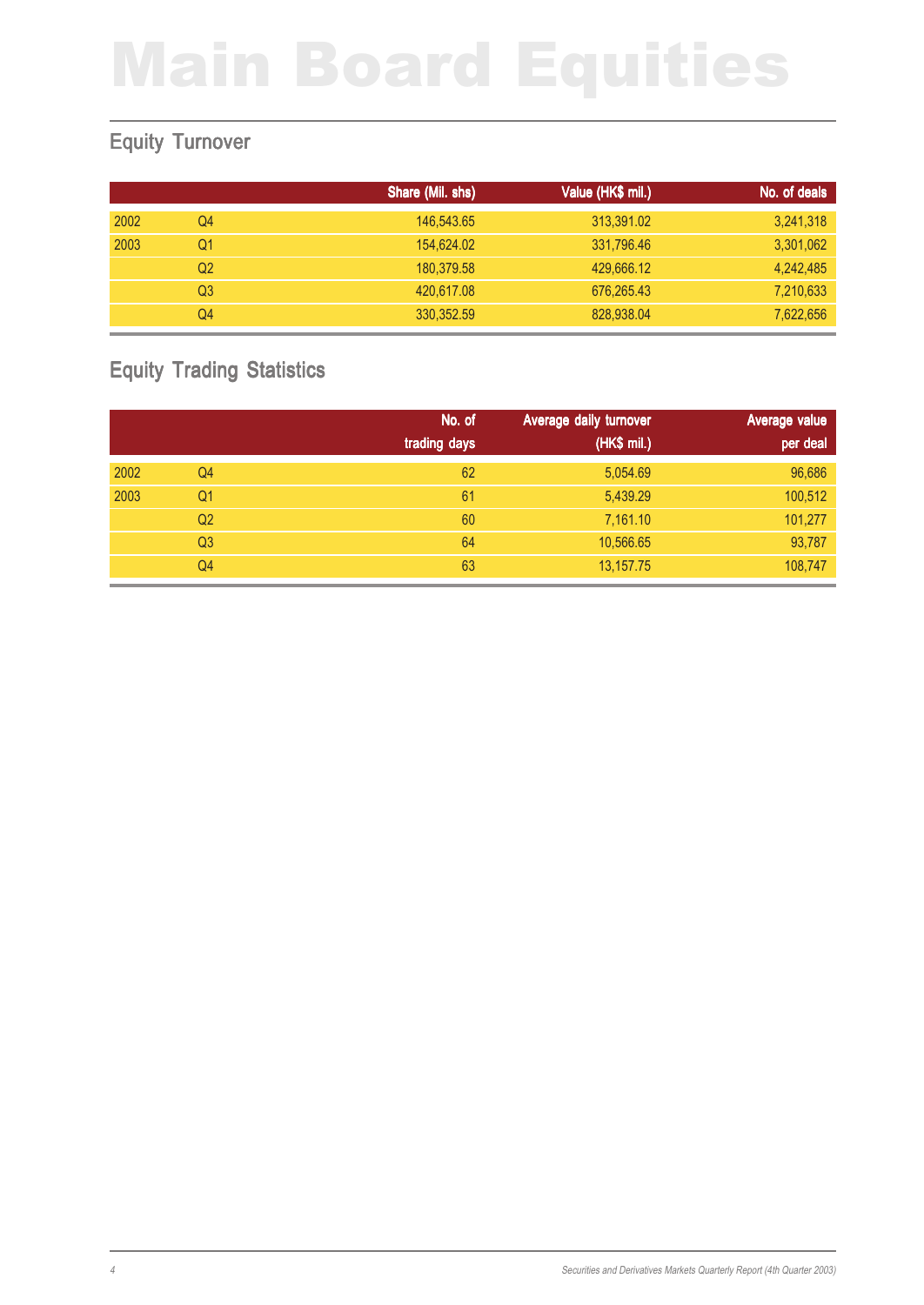#### 20 Most Advanced Stocks

for 4th quarter 2003

|                |       | <b>Closing price</b>              |                 |                 |        |
|----------------|-------|-----------------------------------|-----------------|-----------------|--------|
| Rank           | Code  | <b>Stock</b>                      | End of Dec 2003 | End of Sep 2003 | $%$ up |
| 1              | 00085 | <b>WINSAN (CHINA)</b>             | 0.365           | 0.065           | 461.54 |
| $\overline{2}$ | 00079 | <b>CENTURY LEGEND</b>             | 0.152           | 0.028           | 442.86 |
| 3              | 00297 | <b>WAH TAK FUNG</b>               | 0.295           | 0.068           | 333.82 |
| 4              | 00472 | <b>APPLIED (CHINA)</b>            | 0.151           | 0.046           | 228.26 |
| 5              | 00417 | <b>TSE SUI LUEN</b>               | 0.295           | 0.092           | 220.65 |
| $6\phantom{1}$ | 00673 | <b>CHINA HEALTH</b>               | 3.125           | 1.000           | 212.50 |
| $\overline{7}$ | 00421 | <b>TF HingFung Pref</b>           | 11.000          | 3.700           | 197.30 |
| 8              | 00508 | <b>CHEVALIER ITECH</b>            | 2.300           | 0.810           | 183.95 |
| 9              | 00899 | <b>ASIA RESOURCES</b>             | 1.400           | 0.520           | 169.23 |
| 10             | 00358 | <b>JIANGXI COPPER - H SHARES</b>  | 4.275           | 1.780           | 140.17 |
| 11             | 00208 | <b>KIN DON HOLD</b>               | 0.049           | 0.021           | 133.33 |
| 12             | 00115 | <b>GRAND FIELD GP</b>             | 0.100           | 0.043           | 132.56 |
| 13             | 01192 | <b>TITAN HOLDINGS</b>             | 0.730           | 0.315           | 131.75 |
| 14             | 02600 | <b>CHALCO - H SHARES</b>          | 5.900           | 2.600           | 126.92 |
| 15             | 00121 | <b>CHIA TAI ENT</b>               | 0.235           | 0.108           | 117.59 |
| 16             | 01178 | <b>VITOP BIOENERGY</b>            | 0.380           | 0.180           | 111.11 |
| 17             | 00338 | <b>SHANGHAI PECHEM - H SHARES</b> | 3.450           | 1.640           | 110.37 |
| 18             | 00137 | <b>JINHUI HOLDINGS</b>            | 3.900           | 1.880           | 107.45 |
| 19             | 00234 | <b>NEW CENTURY GP</b>             | 0.590           | 0.285           | 107.02 |
| 20             | 01072 | <b>DONGFANG ELEC - H SHARES</b>   | 3.700           | 1.810           | 104.42 |

#### 20 Most Declined Stocks

for 4th quarter 2003

|                |       |                        | <b>Closing price</b> |                 |                |          |
|----------------|-------|------------------------|----------------------|-----------------|----------------|----------|
| <b>Rank</b>    | Code  | <b>Stock</b>           | End of Dec 2003      | End of Sep 2003 |                | % down   |
| 1              | 00901 | <b>RADFORD CAPITAL</b> | 0.055                | 1.080           |                | $-94.91$ |
| $\overline{2}$ | 00269 | <b>SEAPOWER RESI</b>   | 0.031                | 0.500           | A              | $-93.80$ |
| 3              | 01217 | <b>SINO TECHNOLOGY</b> | 0.255                | 0.910           |                | $-71.98$ |
| 4              | 00112 | <b>CHI CHEUNG</b>      | 0.650                | 2.000           | $\overline{A}$ | $-67.50$ |
| 5              | 00897 | <b>WAI YUEN TONG</b>   | 0.710                | 1.800           | $\overline{A}$ | $-60.56$ |
| 6              | 00288 | <b>BERJAYA HOLD</b>    | 0.075                | 0.190           |                | $-60.53$ |
| $\overline{7}$ | 00979 | <b>NAN FENG GROUP</b>  | 0.155                | 0.360           | $\mathsf{A}$   | $-56.94$ |
| 8              | 00648 | <b>SOFTBANK INV</b>    | 0.077                | 0.171           |                | $-54.97$ |
| 9              | 01130 | <b>BENEFUN INT'L</b>   | 0.075                | 0.163           |                | $-53.99$ |
| 10             | 00181 | <b>FUJIAN GROUP</b>    | 0.039                | 0.082           |                | $-52.44$ |
| 11             | 00620 | <b>UDL HOLDINGS</b>    | 0.025                | 0.050           |                | $-50.00$ |
| 12             | 00512 | <b>MAXX BIOSCIENCE</b> | 0.043                | 0.082           |                | $-47.56$ |
| 13             | 01094 | <b>SUNNY GLOBAL</b>    | 0.130                | 0.243           |                | $-46.50$ |
| 14             | 02326 | <b>BEP INT'L HOLD</b>  | 0.355                | 0.640           |                | $-44.53$ |
| 15             | 00674 | <b>UNITED POWER</b>    | 0.123                | 0.220           |                | $-44.09$ |
| 16             | 00524 | <b>E-KONG GROUP</b>    | 0.175                | 0.300           |                | $-41.67$ |
| 17             | 00292 | <b>ASIA STD HOTEL</b>  | 0.220                | 0.375           |                | $-41.33$ |
| 18             | 00686 | <b>GAY GIANO INT'L</b> | 0.165                | 0.280           |                | $-41.07$ |
| 19             | 00567 | <b>SUWA INT'L HOLD</b> | 0.255                | 0.430           |                | $-40.70$ |
| 20             | 00109 | <b>WONDERFUL WORLD</b> | 0.245                | 0.410           |                | $-40.24$ |

A Adjusted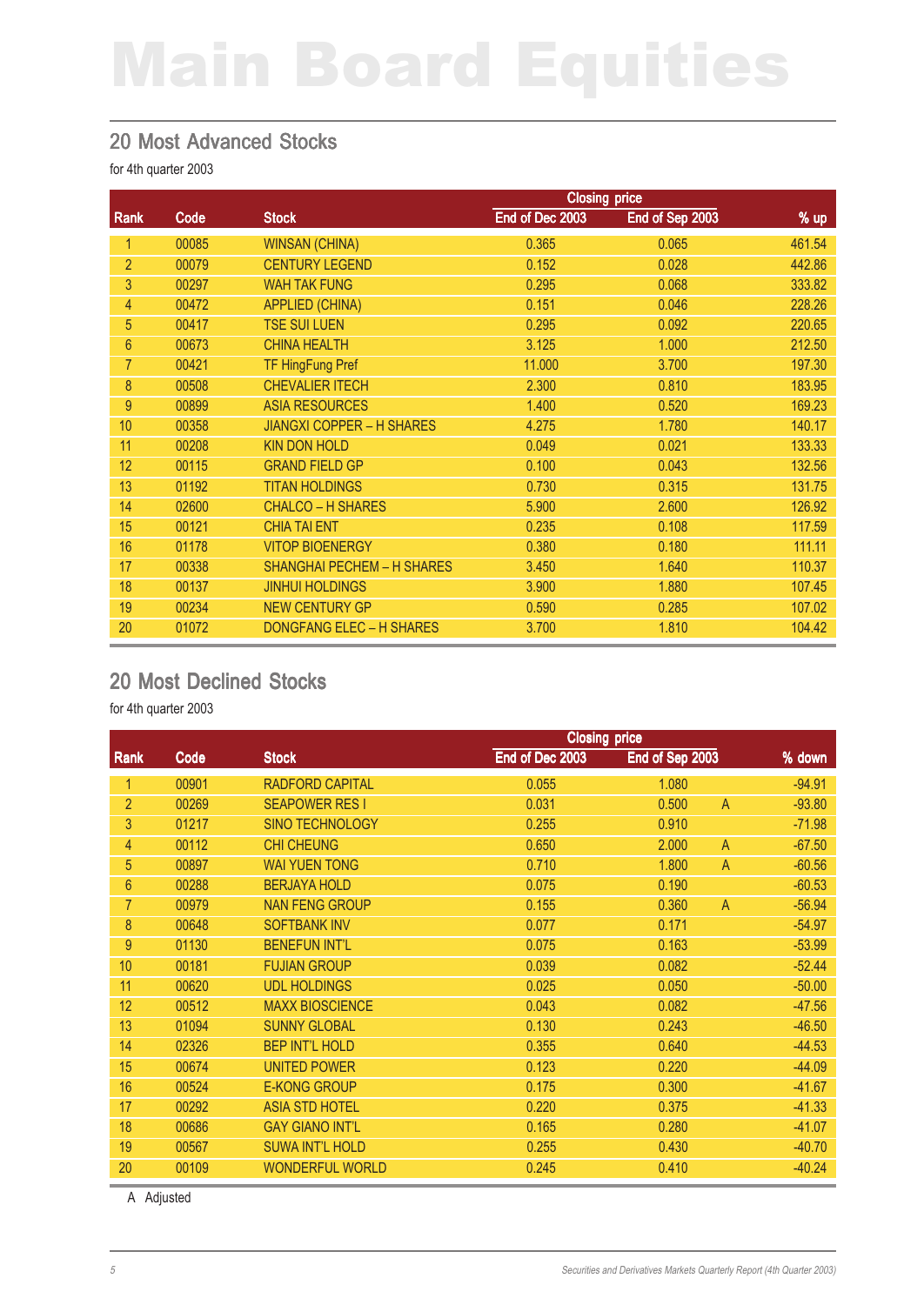#### 20 Most Active Stocks by Value

for 4th quarter 2003

| Rank           | Code  | <b>Stock</b>                    | Turnover (HK\$ mil.) | % of total |
|----------------|-------|---------------------------------|----------------------|------------|
| 1              | 00005 | <b>HSBC HOLDINGS</b>            | 63,422.23            | 7.65       |
| $\overline{2}$ | 02388 | <b>BOC HONG KONG</b>            | 47,743.54            | 5.76       |
| 3              | 00941 | <b>CHINA MOBILE</b>             | 39,361.79            | 4.75       |
| 4              | 00013 | <b>HUTCHISON</b>                | 37,750.63            | 4.55       |
| 5              | 02628 | <b>CHINA LIFE - H SHARES</b>    | 26,889.61            | 3.24       |
| 6              | 00857 | PETROCHINA - H SHARES           | 22,198.14            | 2.68       |
| $\overline{7}$ | 00016 | <b>SHK PPT</b>                  | 22,124.92            | 2.67       |
| 8              | 00001 | <b>CHEUNG KONG</b>              | 18,424.33            | 2.22       |
| 9              | 02328 | PICC P&C - H SHS                | 18,151.74            | 2.19       |
| 10             | 00728 | <b>CHINA TELECOM - H SHARES</b> | 16,769.75            | 2.02       |
| 11             | 00011 | <b>HANG SENG BANK</b>           | 16,006.21            | 1.93       |
| 12             | 00012 | <b>HENDERSON LAND</b>           | 12,662.81            | 1.53       |
| 13             | 00386 | SINOPEC CORP - H SHARES         | 12,120.88            | 1.46       |
| 14             | 00883 | <b>CNOOC</b>                    | 11,326.36            | 1.37       |
| 15             | 00008 | <b>PCCW</b>                     | 11,290.63            | 1.36       |
| 16             | 00323 | <b>MAANSHAN IRON - H SHARES</b> | 10,034.23            | 1.21       |
| 17             | 02600 | <b>CHALCO – H SHARES</b>        | 9,839.95             | 1.19       |
| 18             | 00762 | <b>CHINA UNICOM</b>             | 9,446.25             | 1.14       |
| 19             | 01114 | <b>BRILLIANCE CHI</b>           | 8,699.11             | 1.05       |
| 20             | 00017 | <b>NEW WORLD DEV</b>            | 8,021.83             | 0.97       |
| <b>Total</b>   |       |                                 | 422,284.94           | 50.94      |

#### 20 Most Active Stock by Shares

| Rank             | Code  | <b>Stock</b>                    | Turnover (Mil. shs) | % of total |
|------------------|-------|---------------------------------|---------------------|------------|
| 1                | 00648 | <b>SOFTBANK INV</b>             | 10,792.32           | 3.27       |
| $\overline{2}$   | 00897 | <b>WAI YUEN TONG</b>            | 9,911.92            | 3.00       |
| $\mathbf{3}$     | 01189 | <b>WING ON TRAVEL</b>           | 7,327.86            | 2.22       |
| $\overline{4}$   | 00857 | PETROCHINA - H SHARES           | 7,102.10            | 2.15       |
| 5                | 00728 | <b>CHINA TELECOM - H SHARES</b> | 6,668.77            | 2.02       |
| $6\phantom{1}$   | 02328 | PICC P&C - H SHS                | 6,473.44            | 1.96       |
| $\overline{7}$   | 00448 | <b>HANG TEN GROUP</b>           | 5,528.51            | 1.67       |
| $\boldsymbol{8}$ | 00355 | <b>CENTURY CINT'L</b>           | 5,488.11            | 1.66       |
| 9                | 00729 | <b>GORIENT</b>                  | 5,124.05            | 1.55       |
| 10               | 02628 | <b>CHINA LIFE - H SHARES</b>    | 5,091.34            | 1.54       |
| 11               | 02357 | <b>AVICHINA - H SHARES</b>      | 4,845.79            | 1.47       |
| 12               | 00386 | SINOPEC CORP - H SHARES         | 4,740.99            | 1.44       |
| 13               | 00323 | <b>MAANSHAN IRON - H SHARES</b> | 4,631.36            | 1.40       |
| 14               | 00078 | <b>REGAL INT'L</b>              | 4,125.41            | 1.25       |
| 15               | 00603 | <b>CHINA CITY GAS</b>           | 3,848.64            | 1.17       |
| 16               | 00232 | <b>CATIC INT'L</b>              | 3,667.03            | 1.11       |
| 17               | 00152 | <b>SHENZHEN INT'L</b>           | 3,503.30            | 1.06       |
| 18               | 02388 | <b>BOC HONG KONG</b>            | 3,475.05            | 1.05       |
| 19               | 00135 | <b>CNPC(HONG KONG)</b>          | 3,247.12            | 0.98       |
| 20               | 01033 | <b>YIZHENG CHEM - H SHARES</b>  | 2,997.55            | 0.91       |
| <b>Total</b>     |       |                                 | 108,590.65          | 32.87      |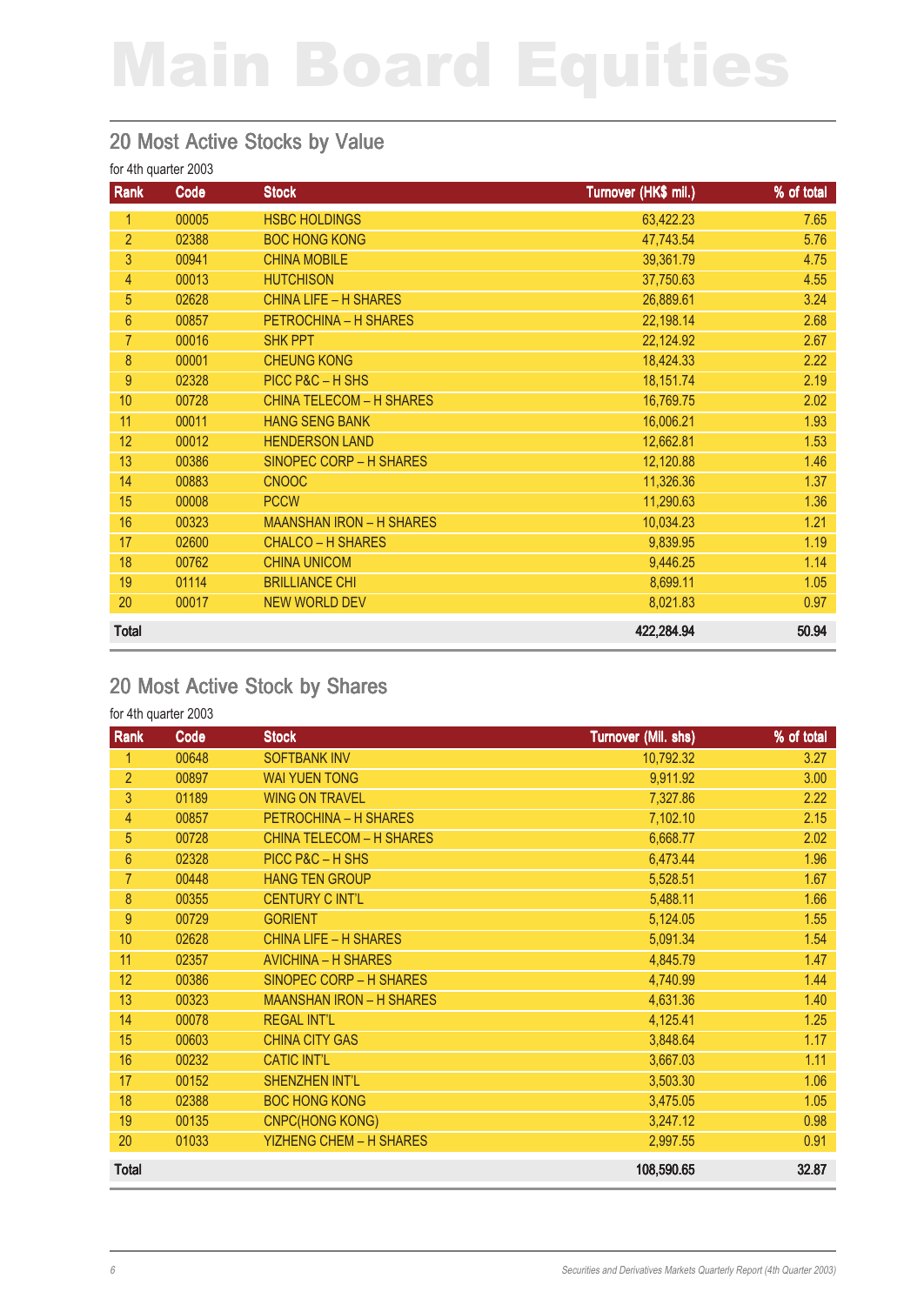#### Market Capitalisation of Domestic Companies

|      |                | HK\$ mil.    |
|------|----------------|--------------|
| 2002 | Q4             | 3,559,099.08 |
| 2003 | Q <sub>1</sub> | 3,377,574.60 |
|      | Q <sub>2</sub> | 3,907,286.66 |
|      | Q <sub>3</sub> | 4,708,474.92 |
|      | Q <sub>4</sub> | 5,477,670.33 |
|      |                |              |

#### Market Capitalisation by Classifications

As at the 4th quarter end 2003

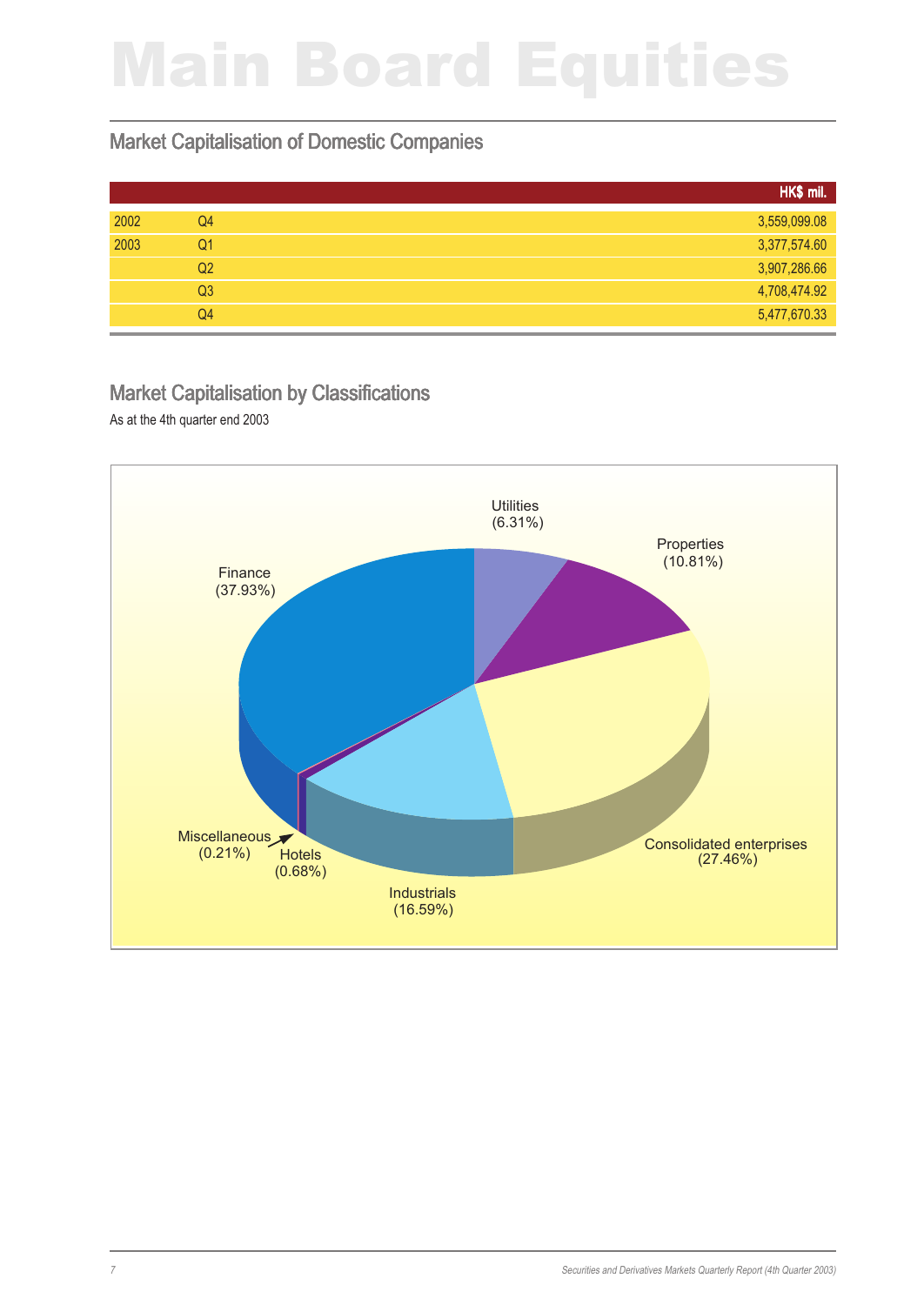#### 50 Leading Companies in Market Capitalisation

as at the 4th quarter end 2003

| Rank                | Company                                           | Market capitalisation (HK\$ mil.) | % of market total |
|---------------------|---------------------------------------------------|-----------------------------------|-------------------|
| 1                   | <b>HSBC Holdings plc</b>                          | 1,342,383.73                      | 24.51             |
| $\overline{2}$      | China Mobile (Hong Kong) Ltd.                     | 469,168.95                        | 8.57              |
| 3                   | Hutchison Whampoa Ltd.                            | 244,077.98                        | 4.46              |
| 4                   | Hang Seng Bank Ltd.                               | 195,007.96                        | 3.56              |
| 5                   | BOC Hong Kong (Holdings) Ltd.                     | 154,362.59                        | 2.82              |
| $6\phantom{.}$      | Sun Hung Kai Properties Ltd.                      | 154,258.30                        | 2.82              |
| $\overline{7}$      | <b>Standard Chartered PLC</b>                     | 147,882.71                        | 2.70              |
| 8                   | Cheung Kong (Holdings) Ltd.                       | 143,023.15                        | 2.61              |
| 9                   | CNOOC Ltd.                                        | 124,855.32                        | 2.28              |
| 10                  | China Unicom Ltd.                                 | 91,009.22                         | 1.66              |
| 11                  | <b>CLP Holdings Ltd.</b>                          | 89,105.10                         | 1.63              |
| 12                  | PetroChina Co. Ltd. - H Shares                    | 78,241.76                         | 1.43              |
| 13                  | Swire Pacific Ltd.                                | 69,193.57                         | 1.26              |
| 14                  | Hong Kong and China Gas Co. Ltd., The             | 66,877.28                         | 1.22              |
| 15                  | Hongkong Electric Holdings Ltd.                   | 65,521.83                         | 1.20              |
| 16                  | Henderson Land Development Co. Ltd.               | 62,240.09                         | 1.14              |
| 17                  | China Petroleum & Chemical Corporation - H Shares | 58,312.20                         | 1.06              |
| 18                  | <b>MTR Corporation Ltd.</b>                       | 54,205.33                         | 0.99              |
| 19                  | Wharf (Holdings) Ltd., The                        | 52,620.75                         | 0.96              |
| 20                  | Cathay Pacific Airways Ltd.                       | 49,297.64                         | 0.90              |
| 21                  | China Life Insurance Co. Ltd. - H Shares          | 47,251.46                         | 0.86              |
| 22                  | <b>CITIC Pacific Ltd.</b>                         | 43,331.51                         | 0.79              |
| 23                  | Cheung Kong Infrastructure Holdings Ltd.          | 39,223.25                         | 0.72              |
| 24                  | Li & Fung Ltd.                                    | 38,576.44                         | 0.70              |
| 25                  | Johnson Electric Holdings Ltd.                    | 36,370.51                         | 0.66              |
| 26                  | Bank of East Asia, Ltd., The                      | 34,955.62                         | 0.64              |
| 27                  | Yue Yuen Industrial (Holdings) Ltd.               | 34,240.04                         | 0.63              |
| 28                  | Esprit Holdings Ltd.                              | 30,806.02                         | 0.56              |
| 29<br>30            | Denway Motors Ltd.                                | 28,944.36                         | 0.53              |
| 31                  | Hang Lung Properties Ltd.<br>PCCW Ltd.            | 28,748.87<br>27,112.21            | 0.52              |
| 32                  | China Telecom Corporation Ltd. - H Shares         | 25,687.71                         | 0.49<br>0.47      |
| 33                  | Henderson Investment Ltd.                         | 25,215.08                         | 0.46              |
| 34                  | Legend Group Ltd.                                 | 24,843.66                         | 0.45              |
| 35                  | COSCO Pacific Ltd.                                | 22,237.21                         | 0.41              |
| 36                  | China Merchants Holdings (International) Co. Ltd  | 21,933.39                         | 0.40              |
| 37                  | Huaneng Power International, Inc. - H Shares      | 20,547.18                         | 0.38              |
| 38                  | Wheelock and Co. Ltd.                             | 18,997.79                         | 0.35              |
| 39                  | Guoco Group Ltd.                                  | 18,752.51                         | 0.34              |
| 40                  | China Resources Enterprise, Ltd.                  | 18,375.62                         | 0.34              |
| 41                  | Hong Kong Exchanges and Clearing Ltd.             | 17,674.52                         | 0.32              |
| 42                  | Sino Land Co. Ltd.                                | 17,197.03                         | 0.31              |
| 43                  | <b>Television Broadcasts Ltd.</b>                 | 17,169.60                         | 0.31              |
| 44                  | Shanghai Industrial Holdings Ltd.                 | 16,786.49                         | 0.31              |
| 45                  | Aluminum Corporation of China Ltd. - H Shares     | 16,224.35                         | 0.30              |
| 46                  | Shangri-La Asia Ltd.                              | 15,923.70                         | 0.29              |
| 47                  | Brilliance China Automotive Holdings Ltd.         | 15,682.37                         | 0.29              |
| 48                  | Kowloon Motor Bus Holdings Ltd., The              | 15,661.21                         | 0.29              |
| 49                  | New World Development Co. Ltd.                    | 15,434.65                         | 0.28              |
| 50                  | Techtronic Industries Co. Ltd.                    | 14,273.47                         | 0.26              |
| <b>Total</b>        |                                                   | 4,459,823.29                      | 81.42             |
| <b>Market total</b> |                                                   | 5,477,670.33                      | 100.00            |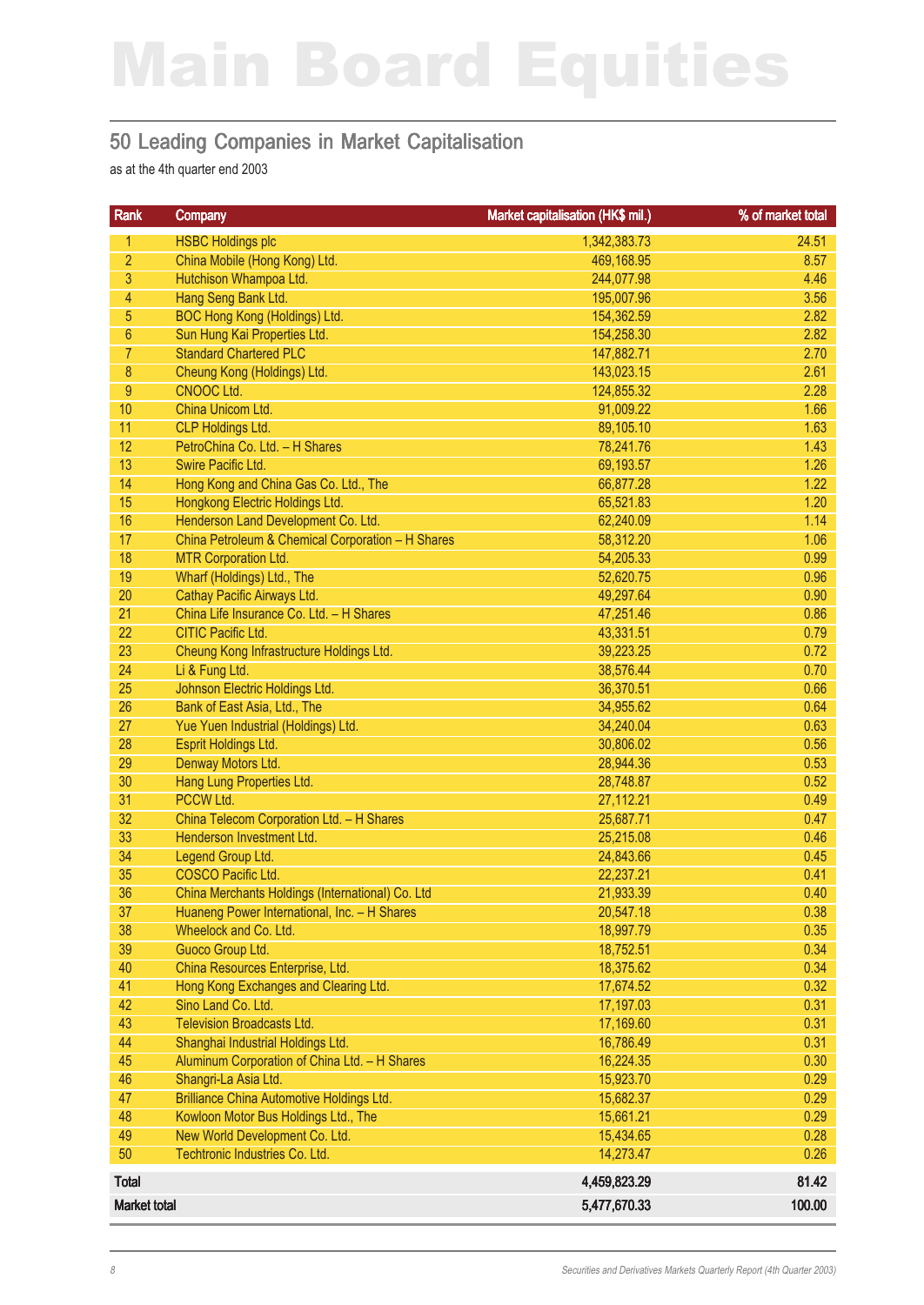#### Short Selling (value)

|      |    | Short selling turnover (HK\$ mil.) | Equity turnover (HK\$ mil.) | % of equity total |
|------|----|------------------------------------|-----------------------------|-------------------|
| 2002 | Q4 | 16,316.26                          | 313,391.02                  | 5.21              |
| 2003 | Q1 | 19,763.66                          | 331,796.46                  | 5.96              |
|      | Q2 | 19,155.16                          | 429,666.12                  | 4.46              |
|      | Q3 | 19,852.71                          | 676,265.43                  | 2.94              |
|      | Q4 | 26,378.30                          | 828,938.04                  | 3.18              |

#### Short Selling (share)

|      |    | Short selling turnover (Mil. shs) | Equity turnover (Mil. shs) | % of equity total |
|------|----|-----------------------------------|----------------------------|-------------------|
| 2002 | Q4 | 1,623.08                          | 146,543.65                 | 1.11              |
| 2003 | Q1 | 2,143.39                          | 154,624.02                 | 1.39              |
|      | Q2 | 2.683.22                          | 180,379.58                 | 1.49              |
|      | Q3 | 2,405.95                          | 420,617.08                 | 0.57              |
|      | Q4 | 3.342.78                          | 330, 352.59                | 1.01              |

#### New Listing Companies Statistics

|      |                | No. of newly listed companies | Funds raised (HK\$ mil.) |
|------|----------------|-------------------------------|--------------------------|
| 2002 | Q4             | 14                            | 18,820.22                |
| 2003 | Q1             | 9                             | 4,163.97                 |
|      | Q <sub>2</sub> |                               | 2,464.15                 |
|      | Q <sub>3</sub> | 15                            | 7,936.33                 |
|      | Q4             | 15                            | 42,501.70                |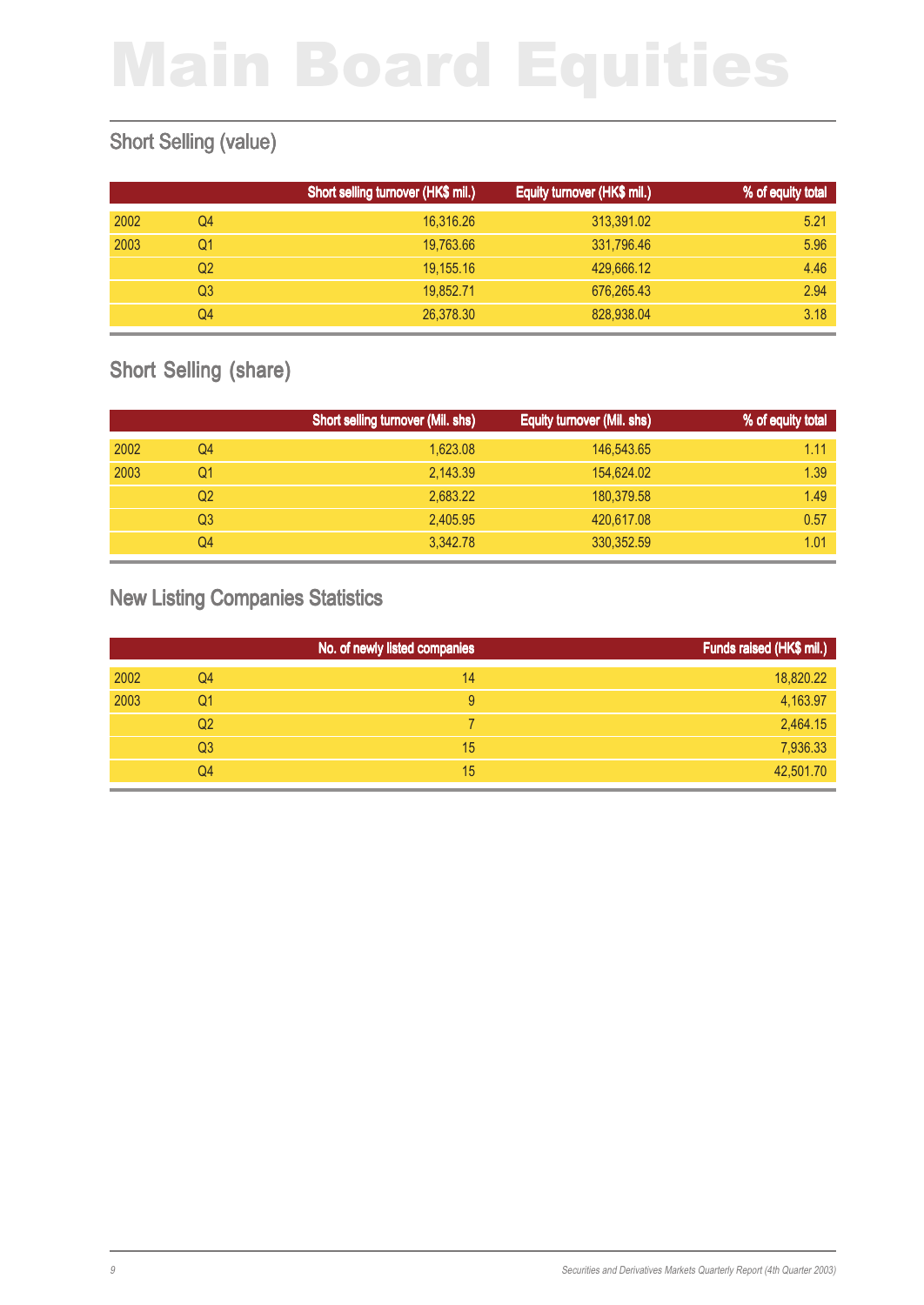#### Newly Listed Companies

for 4th quarter 2003

| Code         | <b>Company name</b>                                   | <b>Listing date</b> | No. of issued shares | Funds raised (HK\$ mil.) |
|--------------|-------------------------------------------------------|---------------------|----------------------|--------------------------|
| 02340        | Synergis Holdings Ltd.                                | 2003/10/09          | 332,000,000          | 69.00                    |
| 02339        | Norstar Founders Group Ltd.                           | 2003/10/10          | 830,000,000          | 305.90                   |
| 02327        | Jiwa Bio-Pharm Holdings Ltd.                          | 2003/10/14          | 500,000,000          | 72.00                    |
| 02324        | China Northern Enterprises Investment Fund Ltd.       | 2003/10/27          | 53,000,000           | 50.00                    |
| 02362        | Goldigit Atom-tech Holdings Ltd. *                    | 2003/10/27          | 1,699,860,000        |                          |
| 02357        | AviChina Industry & Technology Co. Ltd. - H Shares    | 2003/10/30          | 1,679,800,500        | 2,032.56                 |
| 00589        | Ports Design Ltd.                                     | 2003/10/31          | 135,810,000          | 422.63                   |
| 02328        | PICC Property and Casualty Co. Ltd. - H Shares        | 2003/11/06          | 3,455,980,000        | 6,220.76                 |
| 00836        | China Resources Power Holdings Co. Ltd.               | 2003/11/12          | 3,808,000,000        | 2,962.40                 |
| 01149        | Broad Intelligence Int'l Pharmaceutical Holdings Ltd. | 2003/11/24          | 400,000,000          | 100.44                   |
| 01177        | Sino Biopharmaceutical Ltd. *                         | 2003/12/08          | 332,000,000          |                          |
| 00699        | Chia Hsin Cement Greater China Holding Corporation    | 2003/12/12          | 1,142,900,000        | 486.77                   |
| 02333        | Great Wall Automobile Holding Co. Ltd. - H Shares     | 2003/12/15          | 131,100,000          | 1,743.63                 |
| 02628        | China Life Insurance Co. Ltd. - H Shares              | 2003/12/18          | 7,441,175,000        | 26,713.82                |
| 02899        | Fujian Zijin Mining Industry Co., Ltd. - H Shares     | 2003/12/23          | 400,544,000          | 1,321.80                 |
| <b>Total</b> |                                                       |                     |                      | 42,501.70                |

\* Withdrawal of listing from GEM and transfer to Main Board as newly listed company by way of introduction.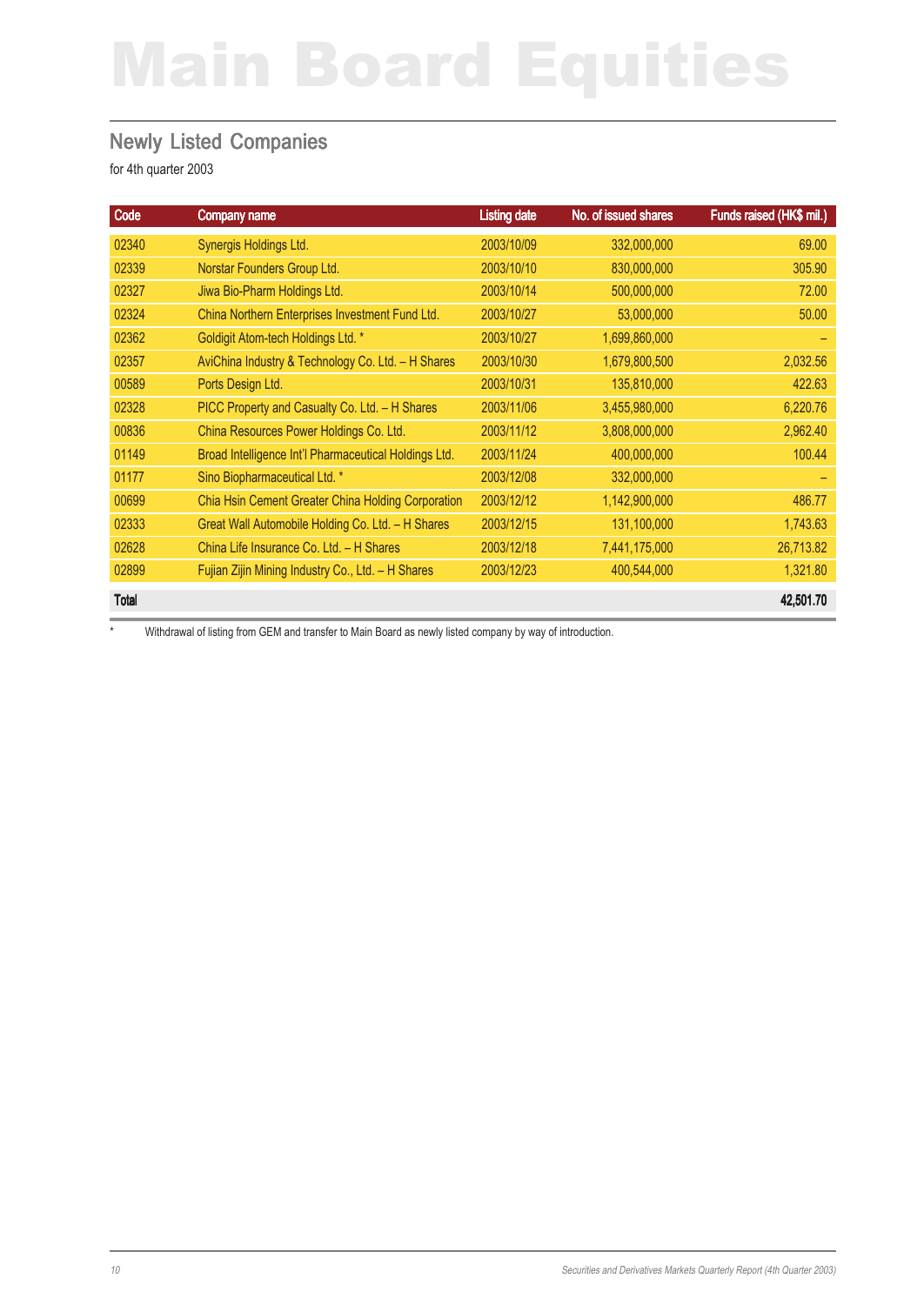#### Company Name Changes

for 4th quarter 2003

| Code  | Old name                                        | New name                              | <b>Effective date</b> | <b>Adoption date</b> |
|-------|-------------------------------------------------|---------------------------------------|-----------------------|----------------------|
| 00623 | Leefung-Asco Printers Holdings Ltd. *           | SNP Leefung Holdings Ltd.             | 2003/08/28            | 2003/10/02           |
| 00491 | Terabit Access Technology International Ltd.    | Ruili Holdings Ltd.                   | 2003/09/02            | 2003/10/02           |
| 00022 | Asean Resources Holdings Ltd.                   | Mexan Ltd.                            | 2003/09/25            | 2003/10/07           |
| 00516 | <b>KG NextVision Co. Ltd.</b>                   | Pyxis Group Ltd.                      | 2003/10/08            | 2003/10/20           |
| 01071 | <b>Shandong International Power Development</b> | <b>Huadian Power International</b>    | 2003/11/01            | 2003/11/06           |
|       | Co. Ltd. - H Shares                             | Corporation Ltd. - H Shares           |                       |                      |
| 00487 | China Development Corporation Ltd.              | Macau Success Ltd.                    | 2003/11/05            | 2003/11/12           |
| 00563 | Neo-Tech Global Ltd.                            | Neo-China Group (Holdings) Ltd.       | 2003/11/14            | 2003/11/21           |
| 00616 | i100 Ltd.                                       | Asia Alliance Holdings Ltd.           | 2003/11/19            | 2003/12/05           |
| 01189 | Ananda Wing On Travel (Holdings) Ltd.           | Wing On Travel (Holdings) Ltd.        | 2003/11/24            | 2003/12/11           |
| 00673 | TechCap Holdings Ltd.                           | China HealthCare Holdings Ltd.        | 2003/11/28            | 2003/12/11           |
| 00269 | Seapower Resources International Ltd. #         | Seapower Resources International Ltd. | 2003/12/15            | 2003/12/15           |
| 00301 | New World Infrastructure Ltd.                   | New World TMT Ltd.                    | 2003/11/28            | 2003/12/16           |
| 00109 | Digital World Holdings Ltd.                     | Wonderful World Holdings Ltd.         | 2003/12/04            | 2003/12/17           |
| 00559 | FT Holdings International Ltd. #                | FT Holdings International Ltd.        | 2003/12/04            | 2003/12/30           |

Change of English name only

# Change of Chinese name only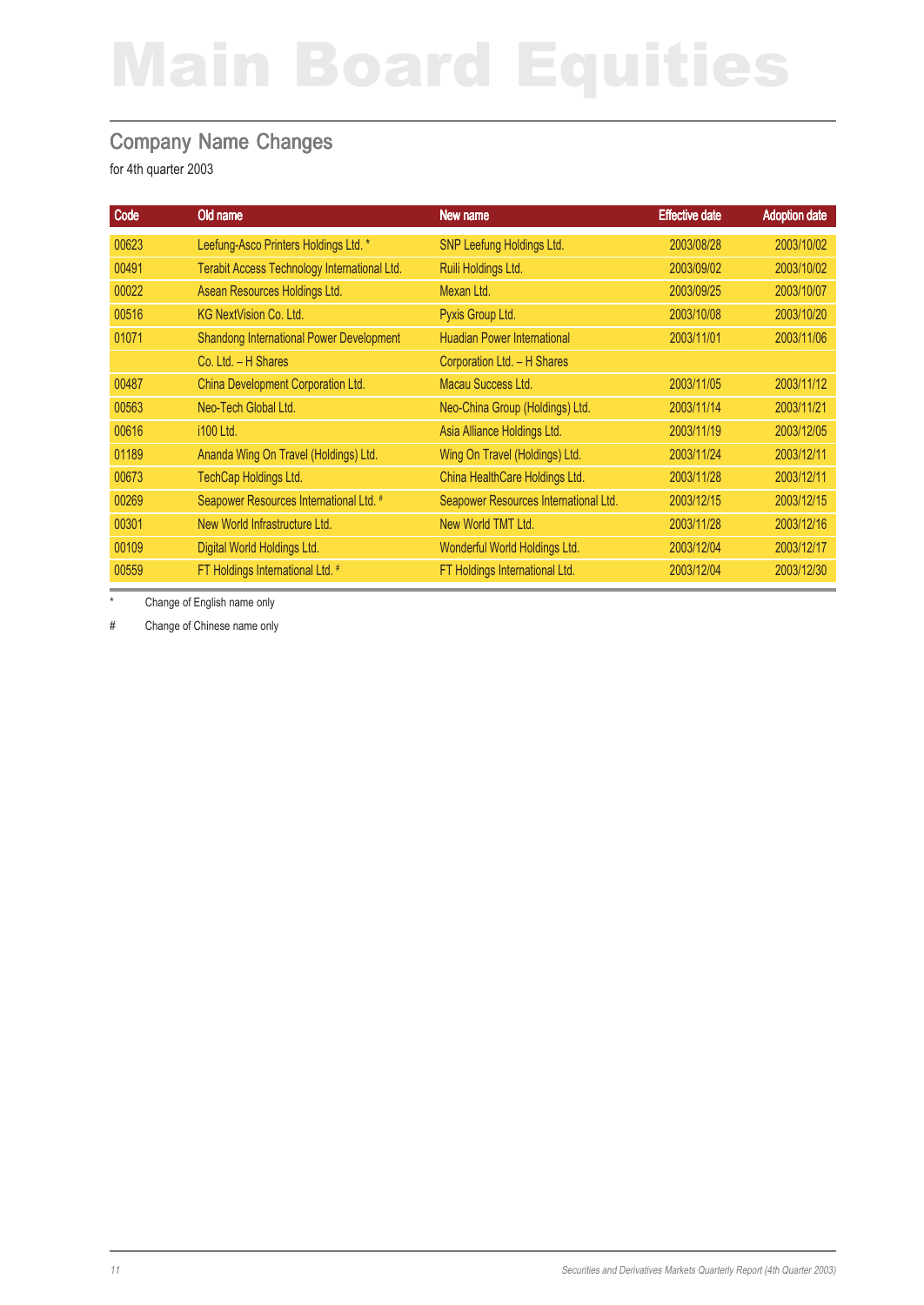#### Bonus Issues/Bonus Warrants

for 4th quarter 2003

| Code  | Company                                   | <b>Particulars</b>                        | Ex-date    |
|-------|-------------------------------------------|-------------------------------------------|------------|
| 00273 | China United International Holdings Ltd.  | Bonus 1 for 2                             | 2003/10/23 |
|       |                                           | Bonus 1 2005 wt for 5                     |            |
| 00362 | Daqing Petroleum and Chemical Group Ltd.  | Bonus 1 for 20                            | 2003/11/13 |
| 00056 | Allied Properties (HK) Ltd.               | Bonus 1 2004 wt for 10 consolidated share | 2003/11/17 |
| 00682 | Chaoda Modern Agriculture (Holdings) Ltd. | Bonus 1 for 20                            | 2003/12/11 |
| 00593 | <b>Quality HealthCare Asia Ltd.</b>       | Bonus 1 2007 wt for 5 consolidated shares | 2003/12/19 |

#### Share Split/Consolidation

| Code  | Company                                     | <b>Particulars</b>       | <b>Effective date</b> |
|-------|---------------------------------------------|--------------------------|-----------------------|
| 00112 | Chi Cheung Investment Co., Ltd.             | Consolidation 50 into 1  | 2003/10/08            |
| 00897 | Wai Yuen Tong Medicine Holdings Ltd.        | Consolidation 100 into 1 | 2003/10/20            |
| 00399 | Far East Pharmaceutical Technology Co. Ltd. | Split 1 into 4           | 2003/10/28            |
| 00485 | Starlight International Holdings Ltd.       | Consolidation 4 into 1   | 2003/11/14            |
| 00056 | Allied Properties (HK) Ltd.                 | Consolidation 10 into 1  | 2003/11/25            |
| 00979 | China Nan Feng Group Ltd.                   | Consolidation 20 into 1  | 2003/12/02            |
| 00185 | Heng Fung Holdings Ltd.                     | Split 1 into 25          | 2003/12/04            |
| 00149 | Rosedale Hotel Group Ltd.                   | Consolidation 10 into 1  | 2003/12/12            |
| 00269 | Seapower Resources International Ltd.       | Consolidation 100 into 1 | 2003/12/15            |
|       |                                             | Split 1 into 6           |                       |
| 00578 | Everbest Century Holdings Ltd.              | Consolidation 20 into 1  | 2003/12/17            |
| 00555 | <b>REXCAPITAL Financial Holdings Ltd.</b>   | Split 1 into 5           | 2003/12/30            |
| 00593 | Quality HealthCare Asia Ltd.                | Consolidation 10 into 1  | 2003/12/30            |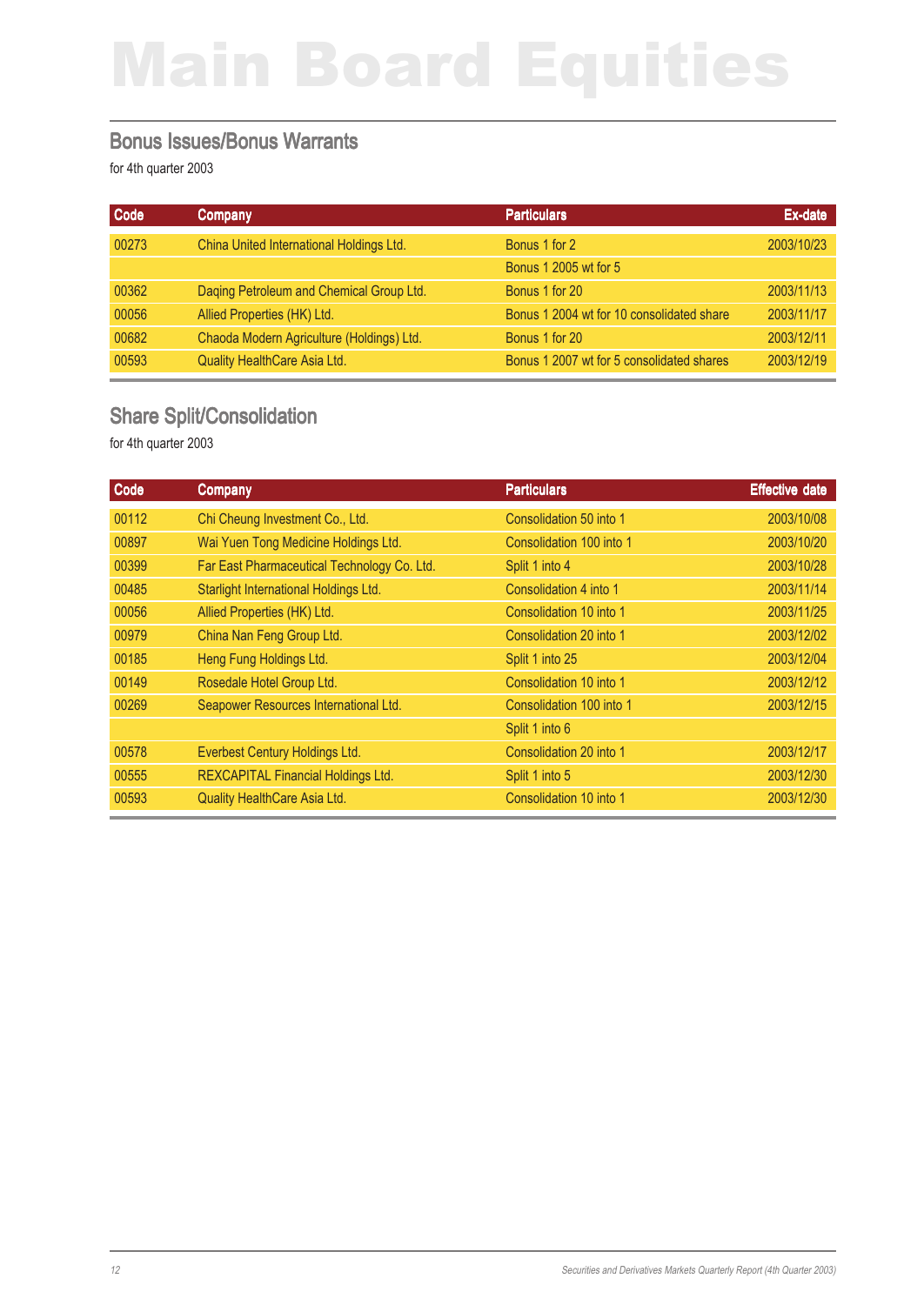#### Rights Issues & Open Offers

| <b>Month</b> | Code  | Company                                    | Ratio                        | Funds raised (HK\$ mil.) |
|--------------|-------|--------------------------------------------|------------------------------|--------------------------|
| Oct          | 00663 | Swank International Manufacturing Co. Ltd. | Open Offer 13 for 1 @\$0.013 | 37.72                    |
| <b>Nov</b>   | 01188 | Compass Pacific Holdings Ltd.              | Open Offer 1 for 2 @\$0.106  | 66.97                    |
| <b>Dec</b>   | 00678 | <b>Star Cruises Ltd.</b>                   | Rts 7 for 100 @\$2.25        | 779.13                   |
|              | 00172 | Goldbond Group Holdings Ltd.               | Open offer 4 for 1 @\$0.10   | 132.60                   |
|              | 00530 | Fortuna International Holdings Ltd.        | Rts 1 for 1 @\$0.01          | 39.93                    |
|              | 00559 | FT Holdings International Ltd.             | Open offer 5 for 1 @\$0.04   | 86.38                    |
|              | 00622 | Enerchina Holdings Ltd.                    | Rts 9 for 5 @\$0.40          | 196.14                   |
| <b>Total</b> |       |                                            |                              | 1,338.87                 |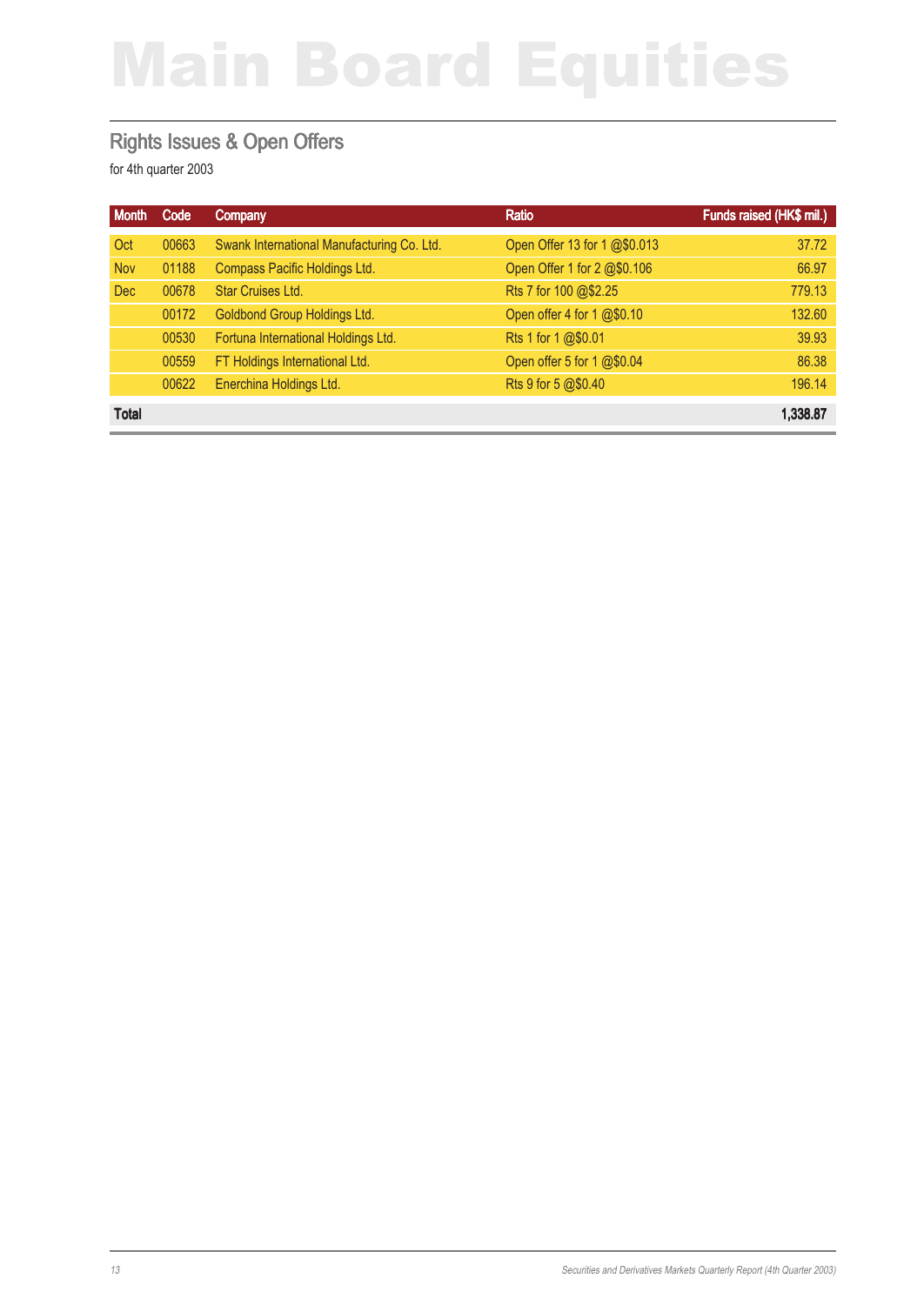### Placing\*

|                   |       |                        | No. of            | <b>Placing price</b> | <b>Funds raised</b> |
|-------------------|-------|------------------------|-------------------|----------------------|---------------------|
| <b>Month</b>      | Code  | Company                | new shares placed | (HK\$)               | (HK\$ mil.)         |
| 2003              |       |                        |                   |                      |                     |
| Sep <sup>**</sup> | 01185 | <b>CASIL TELECOM</b>   | 40,000,000        | 0.300                | 12.00               |
|                   | 00326 | <b>CHINA STAR ENT</b>  | 27,620,000        | 1.000                | 27.62               |
|                   | 00120 | <b>COSMOPOL INT'L</b>  | 78,500,000        | 0.150                | 11.78               |
|                   | 00204 | <b>EVEREST INT'L</b>   | 49,312,000        | 0.100                | 4.93                |
|                   | 00035 | FE CONSORT INTL        | 165,000,000       | 1.200                | 198.00              |
|                   | 00559 | <b>FT HOLDINGS</b>     | 69,100,000        | 0.100                | 6.91                |
|                   | 00431 | <b>G CHINA HOLD</b>    | 27,598,000        | 0.221                | 6.10                |
|                   | 00870 | <b>HANG FUNG GOLD</b>  | 72,470,000        | 1.310                | 94.94               |
|                   | 00412 | <b>HERITAGE INT'L</b>  | 373,640,000       | 0.100                | 37.36               |
|                   | 00512 | <b>MAXX BIOSCIENCE</b> | 120,000,000       | 0.100                | 12.00               |
|                   | 01098 | <b>ROAD KING INFRA</b> | 2,500,000         | 4.800                | 12.00               |
|                   | 00106 | SHENZHEN HI-TEC        | 1,378,600,000     | 0.068                | 93.74               |
|                   | 00103 | <b>SHOUGANG CENT</b>   | 60,000,000        | 0.680                | 40.80               |
|                   | 00521 | <b>SHOUGANG TECH</b>   | 88,000,000        | 0.660                | 58.08               |
|                   | 01166 | <b>SOLARTECH INT'L</b> | 37,900,000        | 0.500                | 18.95               |
|                   | 00419 | <b>UNIVERSAL HOLD</b>  | 500,000,000       | 0.030                | 15.00               |
|                   | 00627 | <b>U-RIGHT INT'L</b>   | 60,000,000        | 0.350                | 21.00               |
|                   | 01139 | <b>VICTORY GROUP</b>   | 52,000,000        | 0.020                | 1.04                |
|                   | 01141 | <b>XIN CORP</b>        | 25,092,000        | 0.080                | 2.00                |
| Oct               | 00959 | A-MAX                  | 11,901,600        | 0.200                | 2.38                |
|                   | 01130 | <b>BENEFUN INT'L</b>   | 170,000,000       | 0.048                | 8.16                |
|                   | 00384 | <b>CHINA GAS HOLD</b>  | 70,000,000        | 0.720                | 50.40               |
|                   | 01043 | <b>COSLIGHT TECH</b>   | 34,000,000        | 2.975                | 101.15              |
|                   | 00600 | <b>DAH HWA INT'L</b>   | 151,337,140       | 0.050                | 7.57                |
|                   | 00500 | <b>DVN (HOLDINGS)</b>  | 75,000,000        | 0.820                | 61.50               |
|                   | 00622 | <b>ENERCHINA HOLD</b>  | 45,400,000        | 0.600                | 27.24               |
|                   | 00559 | FT HOLDINGS            | 17,275,000        | 0.100                | 1.73                |
|                   | 00175 | <b>GUORUN HOLD</b>     | 680,000,000       | 0.700                | 476.00              |
|                   | 00012 | <b>HENDERSON LAND</b>  | 92,440,000        | 32.450               | 2,999.68            |
|                   | 00045 | <b>HK&amp;S HOTELS</b> | 233,708,415       | 4.900                | 1,145.17            |
|                   | 00290 | <b>HONG TONG HOLD</b>  | 44,760,000        | 1.180                | 52.82               |
|                   | 00346 | <b>MINGLUN GROUP</b>   | 170,000,000       | 0.210                | 35.70               |
|                   | 00491 | <b>RUILI HOLD</b>      | 700,000,000       | 0.016                | 11.20               |
|                   | 00205 | <b>SEEC MEDIA</b>      | 140,000,000       | 0.260                | 36.40               |
|                   | 00106 | SHENZHEN HI-TEC        | 1,654,351,792     | 0.060                | 99.26               |
|                   | 00855 | <b>SILVER DRAGON</b>   | 32,500,000        | 0.300                | 9.75                |
|                   | 00365 | <b>SUN EAST TECH</b>   | 38,000,000        | 0.610                | 23.18               |
|                   | 00627 | <b>U-RIGHT INT'L</b>   | 112,000,000       | 0.380                | 42.56               |
|                   | 00876 | <b>WING LEE HOLD</b>   | 5,200,000         | 2.650                | 13.78               |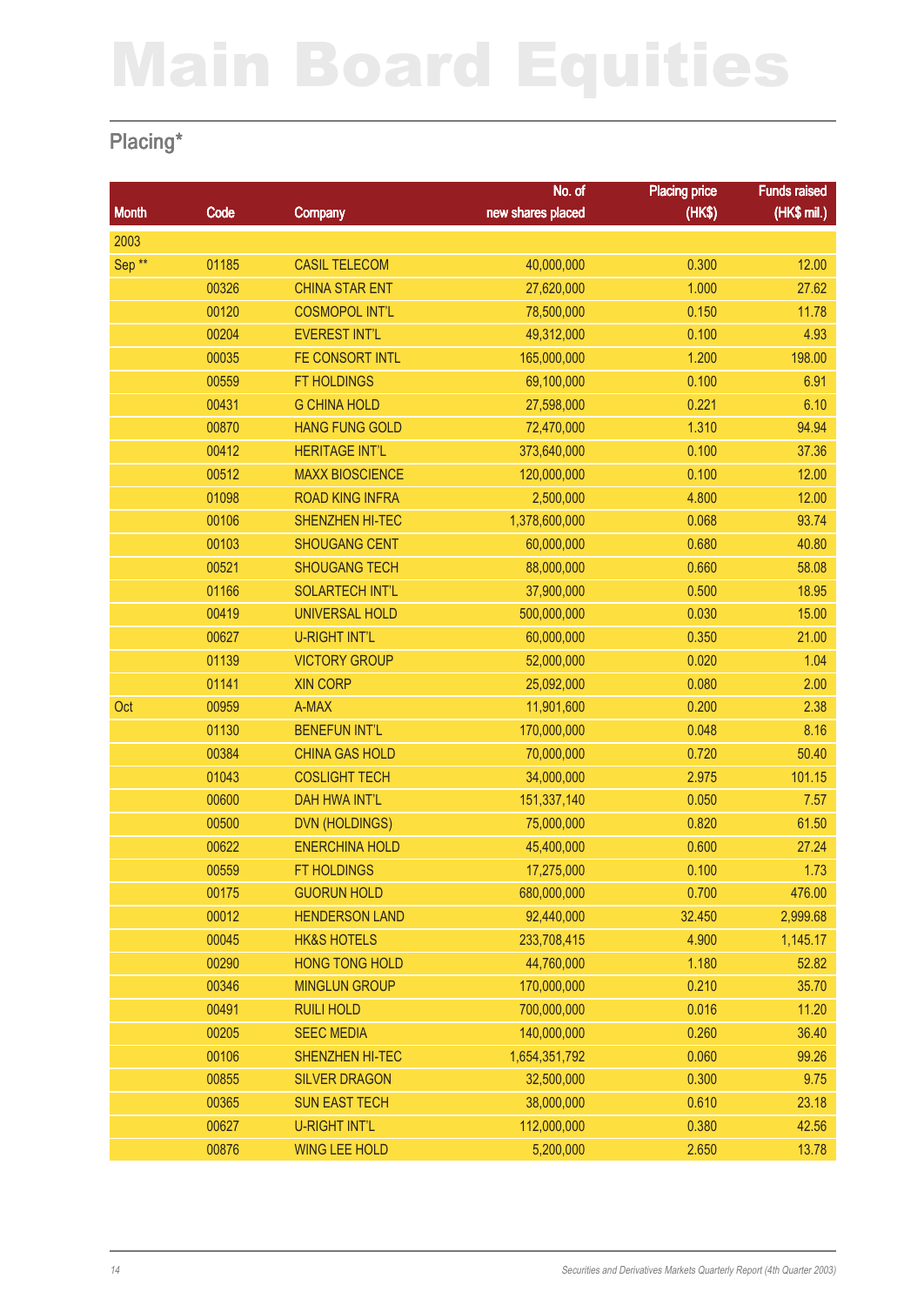|              |       |                               | No. of            | <b>Placing price</b> | <b>Funds raised</b> |
|--------------|-------|-------------------------------|-------------------|----------------------|---------------------|
| <b>Month</b> | Code  | <b>Company</b>                | new shares placed | (HK\$)               | (HK\$ mil.)         |
| <b>Nov</b>   | 00241 | 21CN CYBERNET                 | 75,000,000        | 0.600                | 45.00               |
|              | 00914 | <b>ANHUI CONCH - H SHARES</b> | 72,200,000        | 8.200                | 592.04              |
|              | 00616 | <b>ASIA ALLIANCE</b>          | 8,264,047         | 0.865                | 7.15                |
|              | 01051 | <b>DNA SECURITY</b>           | 600,000,000       | 0.016                | 9.60                |
|              | 01182 | <b>FOUNDATION</b>             | 60,000,000        | 0.250                | 15.00               |
|              | 00286 | G-PROP (HOLD)                 | 170,000,000       | 0.106                | 18.00               |
|              | 00356 | <b>INCUTECH INVEST</b>        | 12,000,000        | 1.100                | 13.20               |
|              | 00970 | <b>JD FOOD</b>                | 61,500,000        | 0.310                | 19.07               |
|              | 00487 | <b>MACAU SUCCESS</b>          | 97,200,000        | 0.433                | 42.04               |
|              | 00017 | <b>NEW WORLD DEV</b>          | 250,000,000       | 5.000                | 1,250.00            |
|              | 00615 | <b>ORIENT POWER</b>           | 65,000,000        | 0.960                | 62.40               |
|              | 00617 | <b>PALIBURG HOLD</b>          | 150,000,000       | 0.113                | 16.95               |
|              | 00721 | <b>PRIME INVEST</b>           | 8,000,000         | 0.250                | 2.00                |
|              | 00229 | <b>RAYMOND IND</b>            | 31,400,000        | 2.500                | 78.50               |
|              | 00697 | <b>SHOUGANG INT'L</b>         | 350,000,000       | 0.320                | 112.00              |
|              | 00397 | <b>STARBOW</b>                | 880,000,000       | 0.010                | 8.80                |
|              | 01001 | <b>VAN SHUNG CHONG</b>        | 33,000,000        | 1.800                | 59.40               |
|              | 00897 | <b>WAI YUEN TONG</b>          | 60,000,000        | 0.100                | 6.00                |
| <b>Dec</b>   | 00181 | <b>FUJIAN GROUP</b>           | 2,344,827,586     | 0.015                | 34.00               |
|              | 00181 | <b>FUJIAN GROUP</b>           | 800,000,000       | 0.025                | 20.00               |
| <b>Total</b> |       |                               |                   |                      | 8,291.01            |

\* Due to the reporting time-lag, placing figures for the quarter are provisional.

\*\* Supplementary information update for previous quarters.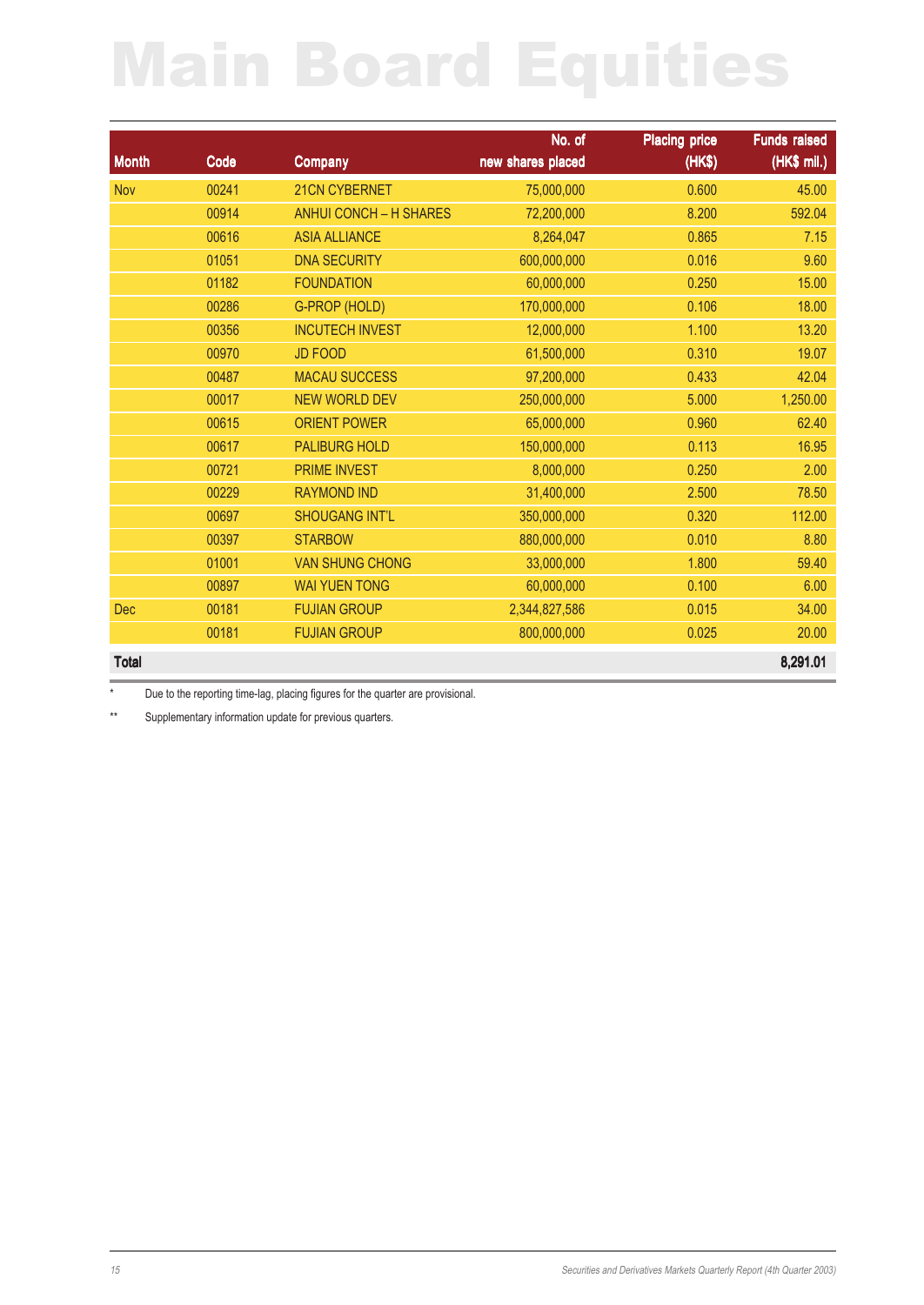#### Warrant Trading Statistics

|      |                | <b>Equity wts</b> | <b>Derivative wts</b> | <b>Total</b> |
|------|----------------|-------------------|-----------------------|--------------|
|      |                | (HK\$ mil.)       | (HK\$ ml.)            | (HK\$ mil.)  |
| 2002 | Q <sub>4</sub> | 131.62            | 27,715.65             | 27,847.27    |
| 2003 | Q <sub>1</sub> | 125.01            | 30,844.48             | 30,969.49    |
|      | Q <sub>2</sub> | 71.99             | 44,140.54             | 44,212.54    |
|      | Q <sub>3</sub> | 572.61            | 71,869.98             | 72,442.59    |
|      | Q4             | 387.38            | 117,157.20            | 117,544.58   |

#### Warrant Market Value

|      |    |               | <b>Equity wts</b> |               | Derivative wts |           | <b>Total</b> |
|------|----|---------------|-------------------|---------------|----------------|-----------|--------------|
|      |    | <b>Number</b> | (HK\$ mil.)       | <b>Number</b> | (HK\$ mil.)    | Total no. | (HK\$ mil.)  |
| 2002 | Q4 | 67            | 1.081.99          | 347           | 18.298.73      | 414       | 19,380.72    |
| 2003 | Q1 | 59            | 1.051.61          | 313           | 15.224.84      | 372       | 16,276.44    |
|      | Q2 | 52            | 968.19            | 296           | 19.077.09      | 348       | 20,045.28    |
|      | Q3 | 46            | 1.511.71          | 369           | 48.167.28      | 415       | 49.678.98    |
|      | Q4 | 45            | 1.316.40          | 530           | 78,691.90      | 575       | 80,008.30    |

#### New Listing Statistics – Warrants

|      |                | No. of newly listed<br>equity wts | No. of newly listed<br>derivative wts | Amount raised<br>(HK\$ mil.) |
|------|----------------|-----------------------------------|---------------------------------------|------------------------------|
|      |                |                                   |                                       |                              |
| 2002 | Q <sub>4</sub> |                                   | 117                                   | 10,877.89                    |
| 2003 | Q1             |                                   | 111                                   | 8,949.49                     |
|      | Q <sub>2</sub> | -                                 | 105                                   | 10,142.28                    |
|      | Q <sub>3</sub> | 4                                 | 186                                   | 16,630.80                    |
|      | Q4             | 5                                 | 276                                   | 28,152.49                    |

#### Newly Listed Equity Warrants

|              |                                                       | <b>Initial issued</b> |                     |               | <b>Amount raised</b> |
|--------------|-------------------------------------------------------|-----------------------|---------------------|---------------|----------------------|
| Code         | <b>Equity warrants</b>                                | amount (HK\$)         | <b>Listing date</b> | <b>Expiry</b> | (HK\$ mil.)          |
| 00923        | Heritage International Holdings Ltd Warrants 2005     | 76,295,181            | 2003/10/16          | 2005/04/12    |                      |
| 01144        | China United International Holdings Ltd Warrants 2005 | 18,675,835            | 2003/11/14          | 2005/05/11    |                      |
| 00664        | Allied Properties (H.K.) Ltd Warrants 2004            | 122,343,153           | 2003/12/05          | 2004/12/06    |                      |
| 00633        | Kenfair International (Holdings) Ltd Warrants 2005    | 29,780,400            | 2003/12/05          | 2005/12/02    | 25.03                |
| 00640        | eForce Holdings Ltd Warrants 2004                     | 103,600,000           | 2003/12/10          | 2004/12/07    | 25.90                |
| <b>Total</b> |                                                       |                       |                     |               | 50.93                |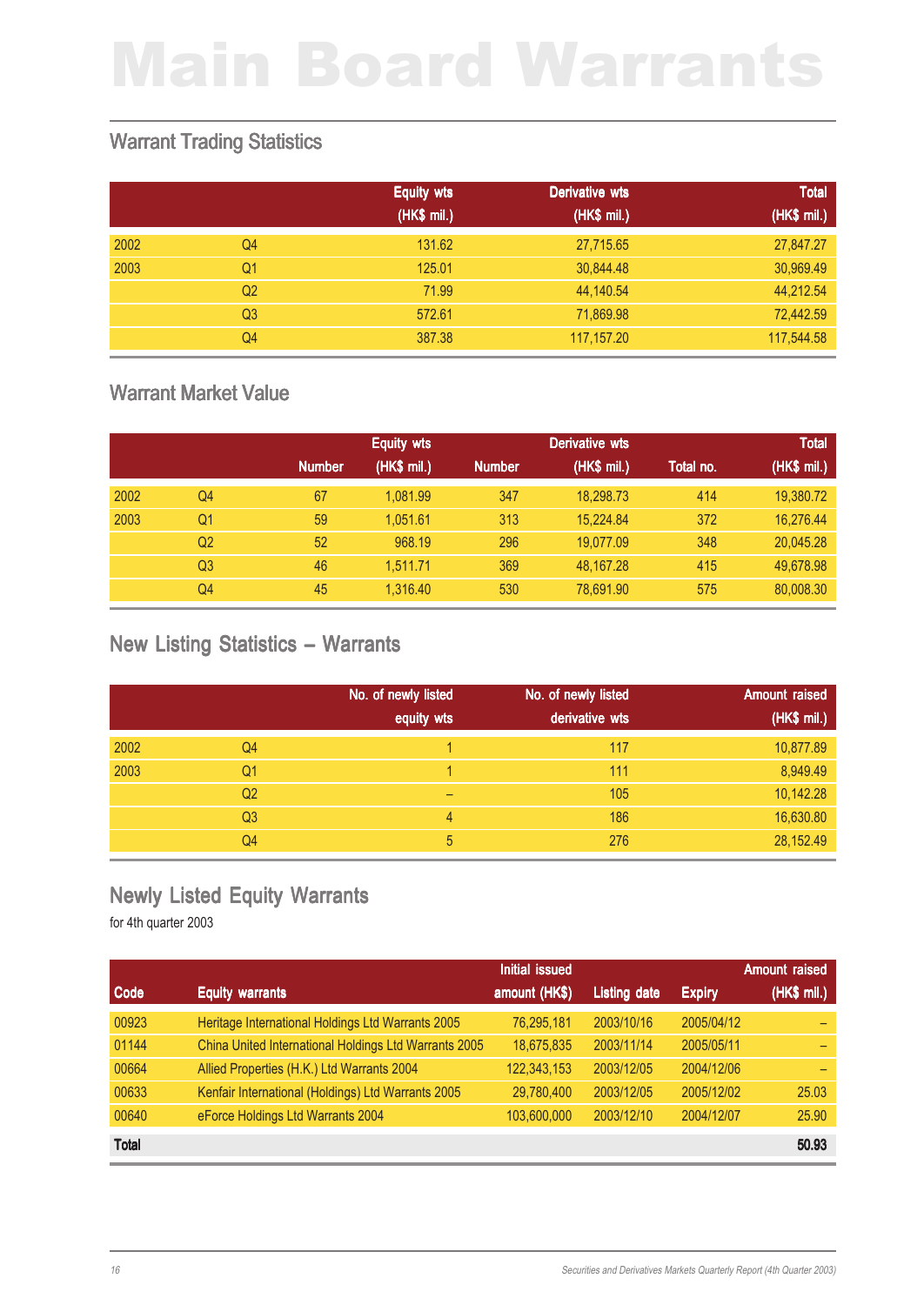#### Newly Listed Derivative Warrants

|        |                                                                                             | No. of issue |                            |            | Amount raised |
|--------|---------------------------------------------------------------------------------------------|--------------|----------------------------|------------|---------------|
| Code   | <b>Derivative warrants</b>                                                                  | (units)      | <b>Listing date Expiry</b> |            | (HK\$ mil.)   |
| 09146  | BNP Paribas Arbit Issu B.V. - HSBC European (Lock-in Return) Warrants Apr 2004 A            | 133,000,000  | 2003/10/02                 | 2004/04/16 | 39.90         |
| 09147  | Credit Lyonnais F P (G) Ltd - Cheung Kong European Spread Put Warrants Apr 2004             | 400,000,000  | 2003/10/02                 | 2004/04/02 | 184.00        |
| 09151  | KBC Fin Products Int'l Ltd - China Mobile European Put Warrants May 2004                    | 208,000,000  | 2003/10/03                 | 2004/05/04 | 62.82         |
| 09152  | KBC Fin Products Int'l Ltd - SHK Ppt European Put Warrants May 2004                         | 108,000,000  | 2003/10/03                 | 2004/05/28 | 70.96         |
| 09148  | BNP Paribas Arbit Issu B.V. - HSBC European Warrants Apr 2004                               | 130,000,000  | 2003/10/03                 | 2004/04/16 | 33.80         |
| 09149  | BNP Paribas Arbit Issu B.V. - HSBC European Put Warrants May 2004                           | 33,000,000   | 2003/10/03                 | 2004/05/28 | 35.97         |
| 09150  | Credit Lyonnais F P (G) Ltd - Hutchison European Spread Put Warrants Apr 2004               | 400,000,000  | 2003/10/03                 | 2004/04/06 | 196.00        |
| 09155  | SGA Societe Generale Acceptance N.V. - USD/JPY European Put Warrants Apr 2004               | 200,000,000  | 2003/10/06                 | 2004/04/28 | 50.00         |
| 09156  | KBC Fin Products Int'l Ltd - HSBC European Warrants Apr 2004 C                              | 208,000,000  | 2003/10/06                 | 2004/04/14 | 69.26         |
| 09157  | KBC Fin Products Int'l Ltd - HSBC European Warrants Jun 2004                                | 188,000,000  | 2003/10/06                 | 2004/06/01 | 50.38         |
| 09902# | SGA Societe Generale Acceptance N.V. - China Mobile European Warrants Feb 2004              | 400,000,000  | 2003/10/06                 | 2004/02/23 | 78.80         |
| 09154  | J P Morgan Int'l Der. Ltd - Johnson Electric European Warrants Jun 2004                     | 350,000,000  | 2003/10/06                 | 2004/06/25 | 98.70         |
| 09153  | J P Morgan Int'l Der. Ltd - Cathay European Warrants Jun 2004                               | 385,000,000  | 2003/10/06                 | 2004/06/25 | 98.95         |
| 09158  | KBC Fin Products Int'l Ltd - HSI European Warrants May 2004                                 | 200,000,000  | 2003/10/07                 | 2004/05/28 | 51.60         |
| 09160  | KBC Fin Products Int'l Ltd - Cheung Kong European Warrants May 2004                         | 208,000,000  | 2003/10/07                 | 2004/05/28 | 60.11         |
| 09929# | KBC Fin Products Int'l Ltd - China Mobile European Warrants Apr 2004                        | 400,000,000  | 2003/10/07                 | 2004/04/14 | 84.00         |
| 09766# | SGA Societe Generale Acceptance N.V. - PCCW European Warrants Nov 2003                      | 70,000,000   | 2003/10/07                 | 2003/11/10 | 30.10         |
| 09159  | Credit Lyonnais F P (G) Ltd - HSBC European Put Warrants Apr 2004 A                         | 400,000,000  | 2003/10/07                 | 2004/04/07 | 396.00        |
| 09388# | KBC Fin Products Int'l Ltd - Cheung Kong European (Locked-in Return) Wts Jan 2004           | 500,000,000  | 2003/10/08                 | 2004/01/02 | 31.00         |
| 09389# | KBC Fin Products Int'l Ltd - China Mobile European (Locked-in Return) Wts Jan 2004          | 800,000,000  | 2003/10/08                 | 2004/01/02 | 28.80         |
| 09161  | BNP Paribas Arbit Issu B.V. - SHK Ppt European Warrants May 2004                            | 83,000,000   | 2003/10/09                 | 2004/05/28 | 49.80         |
| 09165  | BNP Paribas Arbit Issu B.V. - SHK Ppt European Put Warrants May 2004                        | 60,000,000   | 2003/10/09                 | 2004/05/28 | 66.60         |
| 09166  | Credit Lyonnais F P (G) Ltd - SHK Ppt European Spread Put Warrants Apr 2004                 | 400,000,000  | 2003/10/10                 | 2004/04/13 | 208.00        |
| 09162  | Macquarie Bank Ltd - Hang Seng Bank European Warrants Apr 2004 B                            | 288,000,000  | 2003/10/10                 | 2004/04/16 | 100.80        |
| 09163  | Macquarie Bank Ltd - HKEx European Warrants Nov 2004                                        | 388,000,000  | 2003/10/10                 | 2004/11/01 | 97.78         |
| 09164  | Macquarie Bank Ltd - SHK Ppt European Warrants Apr 2004 B                                   | 168,000,000  | 2003/10/10                 | 2004/04/23 | 105.17        |
| 09167  | Macquarie Bank Ltd - HSI European Knock-in Warrants Apr 2004                                | 158,000,000  | 2003/10/10                 | 2004/04/29 | 47.15         |
| 09171  | Macquarie Bank Ltd - HSI European Knock-in Put Warrants Apr 2004                            | 158,000,000  | 2003/10/10                 | 2004/04/29 | 46.42         |
| 09168  | KBC Fin Products Int'l Ltd - BOC HK European Warrants Feb 2005                              | 280,000,000  | 2003/10/13                 | 2005/02/15 | 70.00         |
| 09175  | Credit Suisse First Boston - PCCW European (Locked-in Return) Warrants Mar 2005 A           | 120,000,000  | 2003/10/14                 | 2005/03/10 | 61.08         |
| 09176  | Credit Suisse First Boston - Swire Pac A European (Lock-in Return) Warrants Mar 2005        | 145,000,000  | 2003/10/14                 | 2005/03/10 | 61.63         |
| 09174  | Credit Suisse First Boston - Henderson Land Dev European (Lock-in Return) Warrants Mar 2005 | 210,000,000  | 2003/10/14                 | 2005/03/10 | 55.23         |
| 09178  | Credit Suisse First Boston - Wharf European (Lock-in Return) Warrants Mar 2005              | 350,000,000  | 2003/10/14                 | 2005/03/10 | 92.75         |
| 09169  | Macquarie Bank Ltd - BOC HK European Warrants Feb 2005                                      | 388,000,000  | 2003/10/14                 | 2005/02/28 | 98.55         |
| 09170  | Macquarie Bank Ltd - CP Air European Warrants Dec 2004                                      | 388,000,000  | 2003/10/14                 | 2004/12/31 | 97.78         |
| 09172  | Macquarie Bank Ltd - China Unicom European Warrants Apr 2004                                | 188,000,000  | 2003/10/14                 | 2004/04/29 | 97.95         |
| 09173  | Macquarie Bank Ltd - HSBC European Warrants Jul 2004                                        | 250,000,000  | 2003/10/14                 | 2004/07/19 | 99.50         |
| 09177  | Macquarie Bank Ltd - HSBC European Put Warrants Jul 2004                                    | 250,000,000  | 2003/10/14                 | 2004/07/19 | 265.75        |
| 09180  | KBC Fin Products Int'l Ltd - BOC HK European Warrants Dec 2004                              | 288,000,000  | 2003/10/15                 | 2004/12/10 | 72.00         |
| 09181  | SGA Societe Generale Acceptance N.V. - China Mobile European Warrants Apr 2004              | 400,000,000  | 2003/10/15                 | 2004/04/29 | 100.00        |
| 09182  | SGA Societe Generale Acceptance N.V. - HSBC European Warrants Jun 2004                      | 238,000,000  | 2003/10/15                 | 2004/06/04 | 99.96         |
| 09179  | BNP Paribas Arbit Issu B.V. - Hutchison European Warrants Apr 2004                          | 100,000,000  | 2003/10/15                 | 2004/04/29 | 44.00         |
| 09183  | BNP Paribas Arbit Issu B.V. - Hutchison European Put Warrants Apr 2004                      | 100,000,000  | 2003/10/15                 | 2004/04/29 | 74.00         |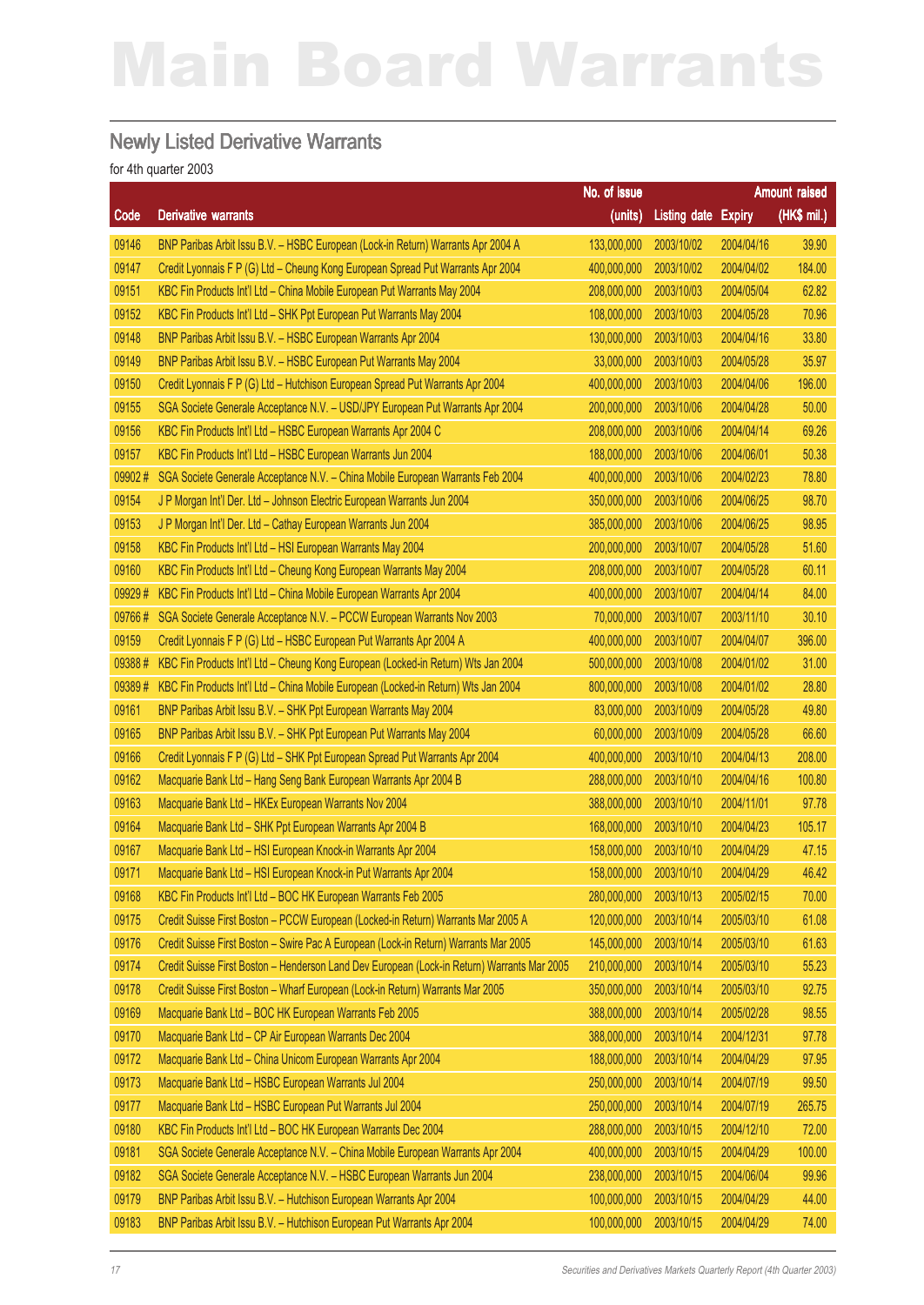|        |                                                                                     | No. of issue           |                     |               | <b>Amount raised</b> |
|--------|-------------------------------------------------------------------------------------|------------------------|---------------------|---------------|----------------------|
| Code   | <b>Derivative warrants</b>                                                          | (units)                | <b>Listing date</b> | <b>Expiry</b> | $(HK$$ mil.)         |
| 09184  | BNP Paribas Arbit Issu B.V. - HSI European Warrants Apr 2004                        | 195,000,000            | 2003/10/16          | 2004/04/29    | 50.12                |
| 09190  | BNP Paribas Arbit Issu B.V. - China Telecom European Warrants Jun 2004              | 200,000,000            | 2003/10/16          | 2004/06/16    | 60.00                |
| 09191  | Credit Lyonnais F P (G) Ltd - HSBC European Spread Warrants Apr 2004                | 400,000,000            | 2003/10/16          | 2004/04/16    | 248.00               |
| 09185  | J P Morgan Int'l Der. Ltd - China Mobile European Warrants Jul 2004                 | 375,000,000            | 2003/10/16          | 2004/07/09    | 100.13               |
| 09188  | J P Morgan Int'l Der. Ltd - Esprit European Warrants Jun 2004                       | 330,000,000            | 2003/10/16          | 2004/06/11    | 99.00                |
| 09187  | J P Morgan Int'l Der. Ltd - COSCO European Warrants May 2004                        | 200,000,000            | 2003/10/16          | 2004/05/28    | 95.40                |
| 09186  | J P Morgan Int'l Der. Ltd - China Unicom European Warrants May 2004                 | 185,000,000            | 2003/10/16          | 2004/05/28    | 98.05                |
| 09189  | J P Morgan Int'l Der. Ltd - Henderson Land Dev European Warrants Jun 2004           | 345,000,000            | 2003/10/16          | 2004/06/11    | 91.77                |
| 09192  | KBC Fin Products Int'l Ltd - China Mobile European Warrants Apr 2004 B              | 308,000,000            | 2003/10/16          | 2004/04/28    | 77.31                |
| 09193  | KBC Fin Products Int'l Ltd - HWL European Warrants May 2004                         | 148,000,000            | 2003/10/16          | 2004/05/03    | 75.04                |
| 09194  | KBC Fin Products Int'l Ltd - SHK Ppt European Warrants May 2004                     | 108,000,000            | 2003/10/16          | 2004/05/03    | 76.90                |
| 09195  | KBC Fin Products Int'l Ltd - HSI European Warrants Apr 2004                         | 400,000,000            | 2003/10/16          | 2004/04/29    | 100.00               |
| 09137# | KBC Fin Products Int'l Ltd - HSI European Put Warrants Mar 2004 G                   | 800,000,000            | 2003/10/17          | 2004/03/30    | 104.80               |
| 09196  | BNP Paribas Arbit Issu B.V. - Huaneng Power European Warrants Apr 2004              | 65,000,000             | 2003/10/17          | 2004/04/29    | 46.80                |
| 09197  | BNP Paribas Arbit Issu B.V. - Huaneng Power European Warrants Jan 2005              | 180,000,000            | 2003/10/17          | 2005/01/28    | 46.98                |
| 09201  | Credit Lyonnais F P (G) Ltd - Hutchison European Spread Warrants Apr 2004           | 400,000,000            | 2003/10/17          | 2004/04/19    | 188.00               |
| 09202  | Credit Suisse First Boston - HSBC European (Lock-in Return) Put Warrants Jun 2005   | 80,000,000             | 2003/10/17          | 2005/06/28    | 63.20                |
| 09198  | Credit Suisse First Boston - HSBC European (Lock-in Return) Warrants Jun 2005       | 60,000,000             | 2003/10/17          | 2005/06/28    | 20.10                |
| 09200  | Credit Suisse First Boston - PetroChina European (Lock-in Return) Warrants Jun 2005 | 240,000,000            | 2003/10/17          | 2005/06/28    | 60.48                |
| 09199  | Credit Suisse First Boston - Hutchison European (Lock-in Return) Warrants Jun 2005  | 110,000,000            | 2003/10/17          | 2005/06/28    | 51.15                |
| 09203  | Macquarie Bank Ltd - COSCO Pac European Warrants May 2004                           | 119,000,000            | 2003/10/20          | 2004/05/31    | 99.84                |
| 09204  | Macquarie Bank Ltd - Denway European Warrants Jul 2004                              | 238,000,000            | 2003/10/20          | 2004/07/02    | 235.62               |
| 09205  | Macquarie Bank Ltd - Esprit European Warrants Apr 2004                              | 330,000,000            | 2003/10/20          | 2004/04/29    | 91.74                |
| 09206  | Macquarie Bank Ltd - Yue Yuen European Warrants Aug 2004                            | 238,000,000            | 2003/10/20          | 2004/08/02    | 96.87                |
| 09207  | SGA Societe Generale Acceptance N.V. - China Mobile European Put Warrants Apr 2004  | 357,000,000            | 2003/10/20          | 2004/04/20    | 99.96                |
| 09208  | SGA Societe Generale Acceptance N.V. - SHK Ppt European Put Warrants Apr 2004       | 140,000,000            | 2003/10/20          | 2004/04/20    | 99.40                |
| 09209  | Macquarie Bank Ltd - HSI European Warrants May 2004                                 | 888,000,000            | 2003/10/21          | 2004/05/28    | 222.89               |
| 09213  | Macquarie Bank Ltd - HSI European Put Warrants May 2004                             | 888,000,000 2003/10/21 |                     | 2004/05/28    | 297.48               |
| 09210  | Credit Lyonnais F P (G) Ltd - China Mobile European Warrants Apr 2004               | 400,000,000            | 2003/10/22          | 2004/04/22    | 112.00               |
| 09211  | SGA Societe Generale Acceptance N.V. - BOC HK European Warrants Dec 2004            | 400,000,000            | 2003/10/22          | 2004/12/30    | 100.00               |
| 09212  | KBC Fin Products Int'l Ltd - HSBC European Put Warrants Apr 2004                    | 148,000,000            | 2003/10/22          | 2004/04/22    | 86.43                |
| 09216  | Credit Lyonnais F P (G) Ltd - HSBC European Spread Put Warrants Apr 2004            | 400,000,000            | 2003/10/23          | 2004/04/23    | 228.00               |
| 09214  | Macquarie Bank Ltd - Alu Corp European Warrants Jul 2004                            | 238,000,000            | 2003/10/23          | 2004/07/30    | 155.41               |
| 09215  | Macquarie Bank Ltd - HLand European Warrants May 2004                               | 238,000,000            | 2003/10/23          | 2004/05/17    | 91.15                |
| 09217  | SGA Societe Generale Acceptance N.V. - Legend European Warrants Apr 2004            | 181,000,000            | 2003/10/23          | 2004/04/29    | 99.55                |
| 09218  | KBC Fin Products Int'l Ltd - BOCHK European Warrants Sep 2004                       | 388,000,000            | 2003/10/23          | 2004/09/28    | 100.49               |
| 09219  | SGA Societe Generale Acceptance N.V. - HSI European Warrants Apr 2004 B             | 400,000,000            | 2003/10/24          | 2004/04/29    | 100.00               |
| 09220  | SGA Societe Generale Acceptance N.V. - HSI European Warrants Apr 2004 C             | 400,000,000            | 2003/10/24          | 2004/04/29    | 100.00               |
| 09221  | SGA Societe Generale Acceptance N.V. - HSI European Warrants May 2004               | 400,000,000            | 2003/10/24          | 2004/05/28    | 100.00               |
| 09225  | SGA Societe Generale Acceptance N.V. - China Telecom European Warrants Jun 2004     | 138,000,000            | 2003/10/27          | 2004/06/07    | 49.68                |
| 09226  | SGA Societe Generale Acceptance N.V. - China Unicom European Warrants Jun 2004      | 53,000,000             | 2003/10/27          | 2004/06/18    | 49.29                |
| 09228  | SGA Societe Generale Acceptance N.V. - Denway European Warrants Jun 2004            | 50,000,000             | 2003/10/27          | 2004/06/28    | 50.00                |
| 09229  | SGA Societe Generale Acceptance N.V. - Hang Seng Bank European Warrants Apr 2004    | 192,000,000            | 2003/10/27          | 2004/04/29    | 99.84                |
| 09230  | KBC Fin Products Int'l Ltd - HSI European Warrants Apr 2004 B                       | 400,000,000            | 2003/10/27          | 2004/04/29    | 100.00               |
| 09222  | J P Morgan Int'l Der. Ltd - Beijing Datang Power European Warrants Aug 2004         | 183,000,000            | 2003/10/27          | 2004/08/27    | 99.53                |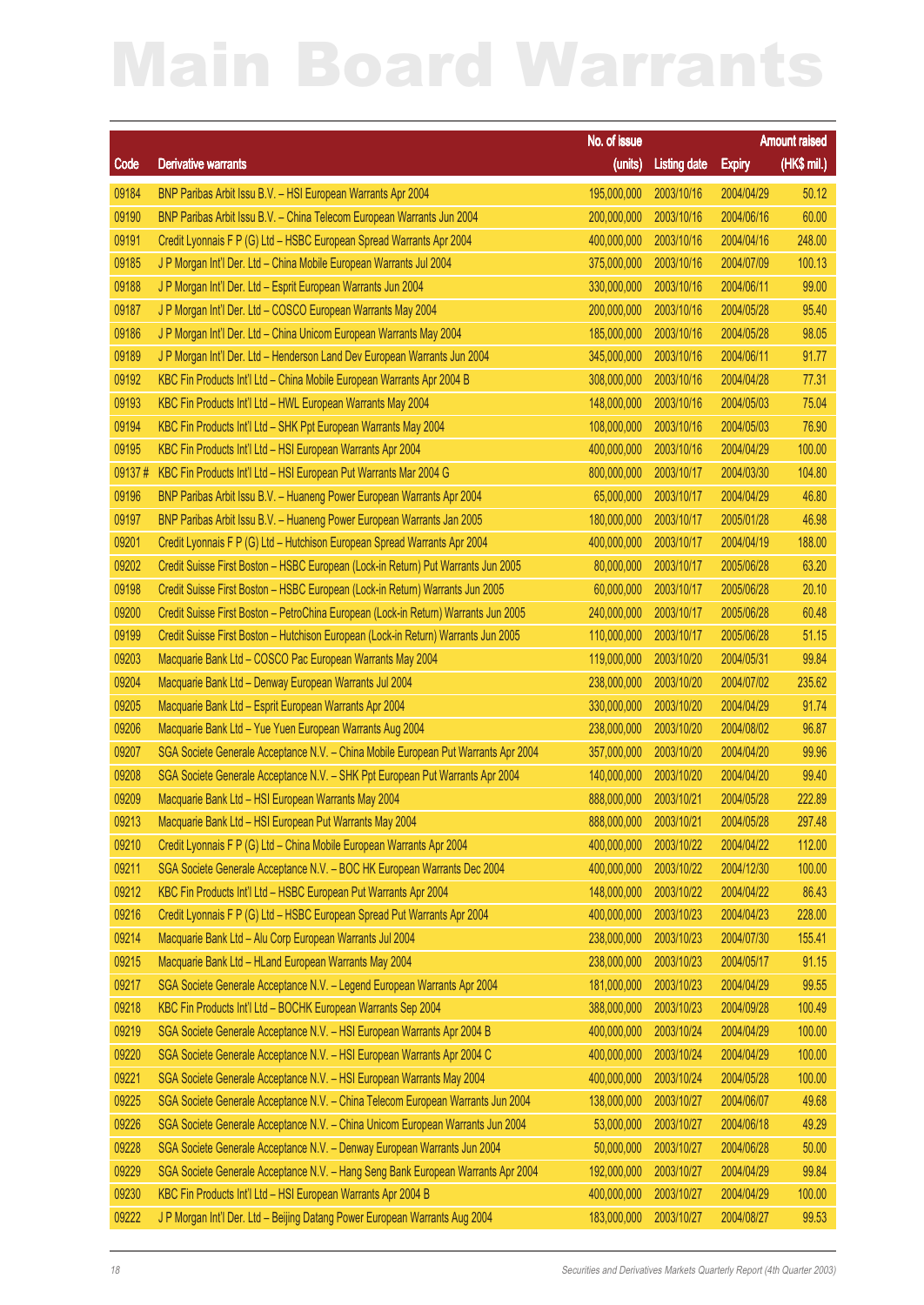|        |                                                                                        | No. of issue           |                     |               | <b>Amount raised</b> |
|--------|----------------------------------------------------------------------------------------|------------------------|---------------------|---------------|----------------------|
| Code   | <b>Derivative warrants</b>                                                             | (units)                | <b>Listing date</b> | <b>Expiry</b> | $(HK$$ mil.)         |
| 09224  | J P Morgan Int'l Der. Ltd - Legend European Warrants Aug 2004                          | 155,000,000            | 2003/10/27          | 2004/08/27    | 99.23                |
| 09223  | J P Morgan Int'l Der. Ltd - Denway Motors European Warrants Jun 2004                   | 117,000,000            | 2003/10/27          | 2004/06/29    | 99.67                |
| 09235  | Macquarie Bank Ltd - Cheung Kong European Warrants Apr 2004                            | 208,000,000            | 2003/10/28          | 2004/04/30    | 100.05               |
| 09237  | Macquarie Bank Ltd - HSI European Warrants Apr 2004 C                                  | 888,000,000            | 2003/10/28          | 2004/04/29    | 222.00               |
| 09238  | Macquarie Bank Ltd - BOCHK European Warrants Dec 2004                                  | 488,000,000            | 2003/10/28          | 2004/12/30    | 124.93               |
| 09239  | Macquarie Bank Ltd - BOCHK European Put Warrants Oct 2004                              | 488,000,000            | 2003/10/28          | 2004/10/12    | 130.30               |
| 09240  | Macquarie Bank Ltd - Cheung Kong European Put Warrants Apr 2004                        | 238,000,000            | 2003/10/28          | 2004/04/30    | 97.34                |
| 09241  | Macquarie Bank Ltd - HSI European Put Warrants Apr 2004 D                              | 888,000,000            | 2003/10/28          | 2004/04/29    | 230.88               |
| 09233  | BNP Paribas Arbit Issu B.V. - BOC HK European Warrants Oct 2004                        | 185,000,000            | 2003/10/28          | 2004/10/28    | 49.95                |
| 09234  | BNP Paribas Arbit Issu B.V. - BOC HK European Put Warrants Aug 2004                    | 185,000,000            | 2003/10/28          | 2004/08/30    | 48.10                |
| 09935# | Credit Suisse First Boston - China Telecom European (Lock-in-Return) Warrants Aug 2004 | 350,000,000            | 2003/10/28          | 2004/08/18    | 152.25               |
| 09243  | SGA Societe Generale Acceptance N.V. - HSI European Put Warrants Apr 2004              | 400,000,000            | 2003/10/29          | 2004/04/29    | 100.00               |
| 09145# | KBC Fin Products Int'l Ltd - HSI European Put Warrants May 2004                        | 1,000,000,000          | 2003/10/29          | 2004/05/28    | 135.00               |
| 09066# | SGA Societe Generale Acceptance N.V. - HWL European Warrants Apr 2004                  | 200,000,000            | 2003/10/29          | 2004/04/06    | 142.00               |
| 09242  | Credit Suisse First Boston - BOC HK European (Locked-In Return) Warrants Oct 2005      | 540,000,000            | 2003/10/29          | 2005/10/28    | 135.00               |
| 09244  | BNP Paribas Arbit Issu B.V. - HSI European Warrants May 2004                           | 195,000,000            | 2003/10/30          | 2004/05/28    | 50.12                |
| 09249  | BNP Paribas Arbit Issu B.V. - HSI European Put Warrants May 2004                       | 195,000,000            | 2003/10/30          | 2004/05/28    | 50.70                |
| 09250  | Credit Suisse First Boston - CHALCO European (Locked-In Return) Warrants Oct 2004      | 200,000,000            | 2003/10/30          | 2004/10/28    | 89.60                |
| 09251  | Credit Suisse First Boston - Sinopec European (Locked-In Return) Warrants Oct 2004     | 320,000,000            | 2003/10/30          | 2004/10/28    | 80.00                |
| 09245  | Macquarie Bank Ltd - Bank of East Asia European Warrants Sep 2004                      | 288,000,000            | 2003/10/30          | 2004/09/14    | 94.46                |
| 09246  | Macquarie Bank Ltd - China Mobile European Warrants May 2004                           | 388,000,000            | 2003/10/30          | 2004/05/24    | 98.94                |
| 09247  | Macquarie Bank Ltd - Hang Seng Bank European Warrants Jul 2004                         | 268,000,000            | 2003/10/30          | 2004/07/26    | 98.36                |
| 09248  | Macquarie Bank Ltd - HK Gas European Warrants May 2004                                 | 308,000,000            | 2003/10/30          | 2004/05/10    | 97.94                |
| 09252  | KBC Fin Products Int'l Ltd - HSI European Warrants May 2004 C                          | 400,000,000            | 2003/10/30          | 2004/05/28    | 100.00               |
| 09253  | J P Morgan Int'l Der. Ltd - CHALCO European Warrants Aug 2004                          | 135,000,000            | 2003/11/03          | 2004/08/27    | 98.89                |
| 09257  | J P Morgan Int'l Der. Ltd - Huaneng Power European Warrants Oct 2004                   | 395,000,000            | 2003/11/03          | 2004/10/29    | 99.22                |
| 09258  | J P Morgan Int'l Der. Ltd - Shanghai Ind European Warrants Jul 2004                    | 320,000,000            | 2003/11/03          | 2004/07/30    | 98.72                |
| 09256  | J P Morgan Int'l Der. Ltd - HKEx European Warrants Jul 2004                            | 320,000,000 2003/11/03 |                     | 2004/07/30    | 99.49                |
| 09255  | J P Morgan Int'l Der. Ltd - CNOOC European Warrants Jul 2004                           | 315,000,000            | 2003/11/03          | 2004/07/30    | 99.29                |
| 09254  | J P Morgan Int'l Der. Ltd - China Merchants European Warrants Sep 2004                 | 370,000,000            | 2003/11/03          | 2004/09/17    | 99.09                |
| 09260  | Credit Suisse First Boston - Huaneng Power European (Lock-In Return) Warrants Sep 2005 | 600,000,000            | 2003/11/04          | 2005/09/28    | 156.60               |
| 09259  | Credit Suisse First Boston - China Unicom European (Lock-In Return) Warrants Mar 2006  | 950,000,000            | 2003/11/04          | 2006/03/10    | 239.40               |
| 09261  | SGA Societe Generale Acceptance N.V. - BOC HK European Warrants Oct 2003               | 400,000,000            | 2003/11/04          | 2004/10/28    | 100.00               |
| 09262  | KBC Fin Products Int'l Ltd - HSBC European Warrants Jul 2004 B                         | 168,000,000            | 2003/11/05          | 2004/07/09    | 75.60                |
| 09263  | Macquarie Bank Ltd - Shanghai Industrial European Warrants Oct 2004                    | 363,000,000            | 2003/11/06          | 2004/10/15    | 100.91               |
| 09264  | Macquarie Bank Ltd - China Merchants European Warrants Aug 2004                        | 388,000,000            | 2003/11/06          | 2004/08/18    | 98.16                |
| 09265  | Credit Lyonnais F P (G) Ltd - HSBC European Spread Warrants May 2004 A                 | 400,000,000            | 2003/11/06          | 2004/05/06    | 264.00               |
| 09266  | KBC Fin Products Int'l Ltd - HSI European Put Warrants Jun 2004                        | 400,000,000            | 2003/11/07          | 2004/06/29    | 100.00               |
| 09268  | SGA Societe Generale Acceptance N.V. - HSBC European Warrants May 2004                 | 172,400,000            | 2003/11/10          | 2004/05/10    | 99.99                |
| 09267  | Credit Lyonnais F P (G) Ltd - HSBC European Put Warrants Jun 2004                      | 400,000,000            | 2003/11/10          | 2004/06/18    | 436.00               |
| 09276  | SGA Societe Generale Acceptance N.V. - China Merchants European Warrants Sep 2004      | 357,000,000            | 2003/11/11          | 2004/09/06    | 99.96                |
| 09277  | SGA Societe Generale Acceptance N.V. - USD/YEN European Warrants Jun 2004              | 180,000,000            | 2003/11/11          | 2004/06/30    | 50.40                |
| 09133# | Macquarie Bank Ltd - HSI European Put Warrants Mar 2004 E                              | 1,000,000,000          | 2003/11/11          | 2004/03/30    | 119.00               |
| 09272  | BNP Paribas Arbit Issu B.V. - HSI European Warrants May 2004 D                         | 200,000,000            | 2003/11/11          | 2004/05/28    | 51.00                |
| 09273  | BNP Paribas Arbit Issu B.V. - HSBC European Warrants May 2004                          | 150,000,000            | 2003/11/11          | 2004/05/11    | 54.00                |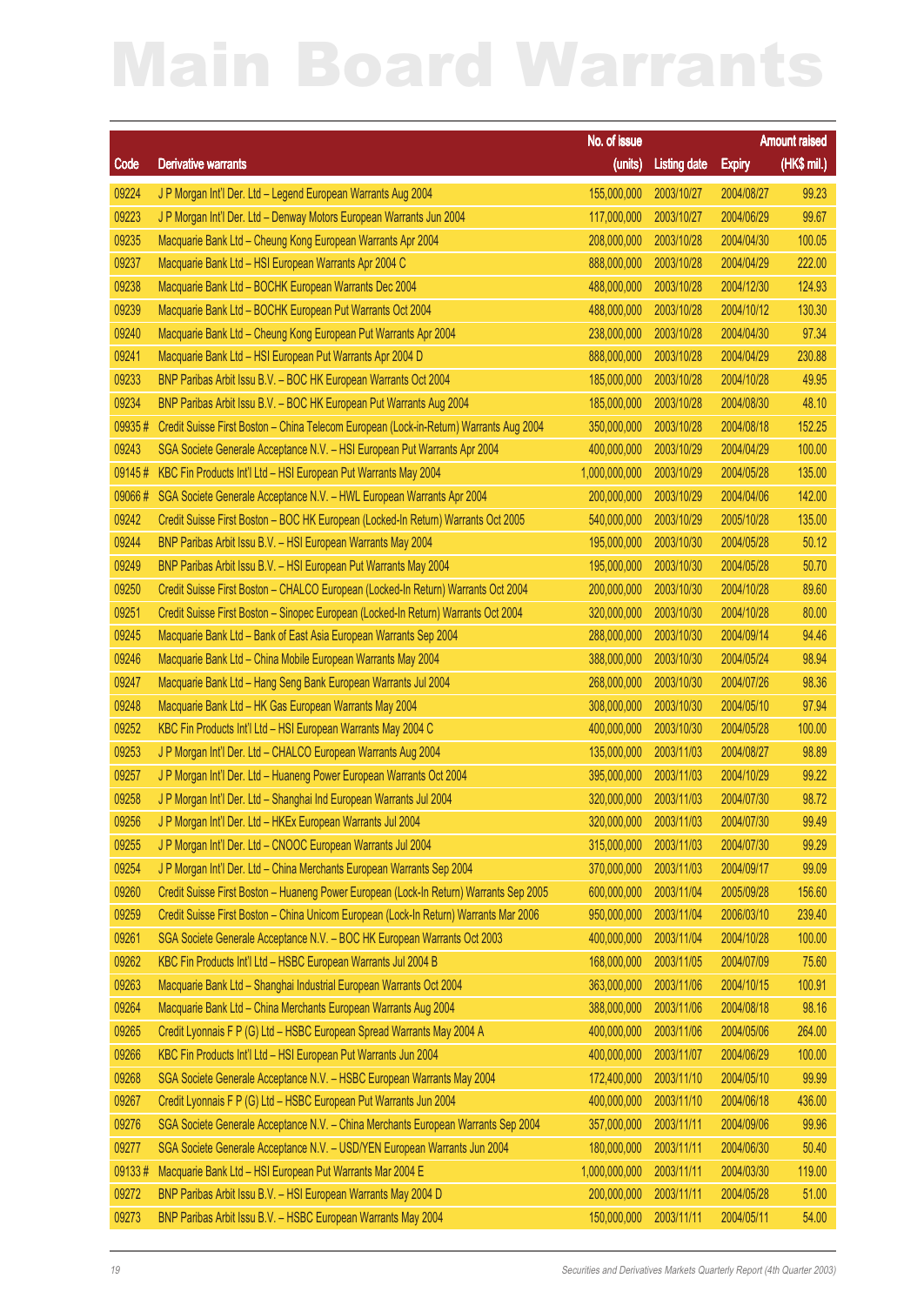|        |                                                                                          | No. of issue           |                     |               | <b>Amount raised</b> |
|--------|------------------------------------------------------------------------------------------|------------------------|---------------------|---------------|----------------------|
| Code   | <b>Derivative warrants</b>                                                               | (units)                | <b>Listing date</b> | <b>Expiry</b> | (HK\$ mil.)          |
| 09269  | BNP Paribas Arbit Issu B.V. - China Mobile European Warrants May 2004                    | 200,000,000            | 2003/11/11          | 2004/05/28    | 50.40                |
| 09275  | BNP Paribas Arbit Issu B.V. - Hang Seng Bank European Warrants May 2004                  | 200,000,000            | 2003/11/11          | 2004/05/11    | 78.00                |
| 09274  | Credit Lyonnais F P (G) Ltd - HSBC European Warrants May 2004 B                          | 400,000,000            | 2003/11/11          | 2004/05/11    | 388.00               |
| 09282  | KBC Fin Products Int'l Ltd - HSI European Warrants May 2004 D                            | 400,000,000            | 2003/11/12          | 2004/05/28    | 100.00               |
| 09283  | KBC Fin Products Int'l Ltd - HSBC European Warrants May 2004                             | 188,000,000            | 2003/11/12          | 2004/05/12    | 82.34                |
| 09278  | SGA Societe Generale Acceptance N.V. - Bank of East Asia European Warrants Aug 2004      | 212,000,000            | 2003/11/12          | 2004/08/30    | 99.64                |
| 09279  | SGA Societe Generale Acceptance N.V. - HSBC European Put Warrants May 2004               | 133,000,000            | 2003/11/12          | 2004/05/27    | 99.75                |
| 02980  | SGA Societe Generale Acceptance N.V. - AUD/USD European Warrants Jul 2004                | 193,000,000            | 2003/11/12          | 2004/07/30    | 50.18                |
| 02981  | SGA Societe Generale Acceptance N.V. - AUD/USD European Put Warrants Sep 2004            | 193,000,000            | 2003/11/12          | 2004/09/30    | 50.18                |
| 09284  | Credit Suisse First Boston - China Merchants European (Lock-In Return) Warrants Sep 2005 | 715,000,000            | 2003/11/13          | 2005/09/28    | 178.75               |
| 09285  | Credit Suisse First Boston - Denway Motor European Warrants Nov 2005                     | 1,240,000,000          | 2003/11/13          | 2005/11/18    | 310.00               |
| 09198# | Credit Suisse First Boston - HSBC European (Lock-in Return) Warrants Jun 2005            | 100,000,000            | 2003/11/14          | 2005/06/28    | 48.50                |
| 09294  | J P Morgan Int'l Der. Ltd - Zhejiang Expressway European Warrants Jun 2004               | 200,000,000            | 2003/11/14          | 2004/06/18    | 98.40                |
| 09293  | J P Morgan Int'l Der. Ltd - Li & Fung European Warrants Nov 2004                         | 300,000,000            | 2003/11/14          | 2004/11/26    | 98.70                |
| 09292  | J P Morgan Int'l Der. Ltd - Cathay Pac European Warrants Nov 2004                        | 355,000,000            | 2003/11/14          | 2004/11/26    | 99.05                |
| 09287  | Macquarie Bank Ltd - Beijing Datang European Warrants Jul 2004                           | 300,000,000            | 2003/11/14          | 2004/07/14    | 101.10               |
| 09288  | Macquarie Bank Ltd - HSBC European Warrants Jun 2004                                     | 368,000,000            | 2003/11/14          | 2004/06/01    | 98.26                |
| 09289  | Macquarie Bank Ltd - Legend European Warrants Sep 2004                                   | 228,000,000            | 2003/11/14          | 2004/09/20    | 97.36                |
| 09290  | Macquarie Bank Ltd - PCCW European Warrants May 2004                                     | 168,000,000            | 2003/11/14          | 2004/05/27    | 94.58                |
| 09291  | Macquarie Bank Ltd - CITIC Pacific European Warrants Aug 2004                            | 388,000,000            | 2003/11/14          | 2004/08/09    | 100.10               |
| 09295  | SGA Societe Generale Acceptance N.V. - HSI European Warrants Jun 2004 A                  | 50,000,000             | 2003/11/14          | 2004/06/29    | 20.25                |
| 09296  | SGA Societe Generale Acceptance N.V. - HSI European Warrants Jun 2004 B                  | 70,000,000             | 2003/11/14          | 2004/06/29    | 20.30                |
| 09298  | Credit Suisse First Boston - Brilliance European (Locked-In Return) Warrants Oct 2004    | 200,000,000            | 2003/11/17          | 2004/10/18    | 80.20                |
| 09299  | Credit Suisse First Boston - COSCO European (Locked-In Return) Warrants Oct 2004         | 65,000,000             | 2003/11/17          | 2004/10/18    | 41.67                |
| 09297  | Macquarie Bank Ltd - New World Dev European Warrants Jun 2004                            | 388,000,000            | 2003/11/17          | 2004/06/04    | 142.78               |
| 09300  | Macquarie Bank Ltd - Brilliance China European Warrants Jun 2004                         | 228,000,000            | 2003/11/18          | 2004/06/04    | 96.22                |
| 09301  | Macquarie Bank Ltd - Cathay Pacific European Warrants Nov 2004                           | 368,000,000            | 2003/11/18          | 2004/11/26    | 97.52                |
| 09302  | Macquarie Bank Ltd - CLP European Warrants Dec 2004                                      | 388,000,000 2003/11/18 |                     | 2004/12/28    | 97.00                |
| 09303  | Macquarie Bank Ltd - Hongkong Electric European Warrants Nov 2005                        | 388,000,000            | 2003/11/18          | 2005/11/11    | 98.16                |
| 09304  | Macquarie Bank Ltd - Zhejiang Expressway European Warrants May 2004                      | 238,000,000            | 2003/11/18          | 2004/05/18    | 94.01                |
| 09305  | KBC Fin Products Int'l Ltd - HSBC European Warrants Jun 2004 C                           | 268,000,000            | 2003/11/18          | 2004/06/01    | 79.06                |
| 09306  | Credit Lyonnais F P (G) Ltd - PCCW European Spread Warrants May 2004                     | 400,000,000            | 2003/11/20          | 2004/05/20    | 160.00               |
| 09310  | J P Morgan Int'l Der. Ltd - Sinotrans European Warrants Jun 2004                         | 265,000,000            | 2003/11/20          | 2004/06/18    | 98.85                |
| 09308  | J P Morgan Int'l Der. Ltd - PCCW European Warrants Dec 2004                              | 105,000,000            | 2003/11/20          | 2004/12/30    | 98.07                |
| 09309  | J P Morgan Int'l Der. Ltd - PetroChina European Warrants Jun 2004                        | 305,000,000            | 2003/11/20          | 2004/06/18    | 99.74                |
| 09307  | J P Morgan Int'l Der. Ltd - Sinopec European Warrants Dec 2004                           | 235,000,000            | 2003/11/20          | 2004/12/30    | 99.88                |
| 09312  | Credit Suisse First Boston - Esprit European (Locked-In Return) Warrants Jun 2005        | 270,000,000            | 2003/11/21          | 2005/06/27    | 68.58                |
| 09311  | Credit Suisse First Boston - China Telecom European (Locked-In Return) Warrants Jun 2005 | 260,000,000            | 2003/11/21          | 2005/06/27    | 72.54                |
| 09313  | KBC Fin Products Int'l Ltd - China Mobile European Put Warrants May 2004 B               | 208,000,000            | 2003/11/24          | 2004/05/24    | 74.88                |
| 09314  | KBC Fin Products Int'l Ltd - HSBC European Put Warrants May 2004                         | 108,000,000            | 2003/11/24          | 2004/05/24    | 95.04                |
| 09315  | SGA Societe Generale Acceptance N.V. - COSCO Pacific European Warrants Nov 2004          | 400,000,000            | 2003/11/25          | 2004/11/18    | 100.00               |
| 09316  | KBC Fin Products Int'l Ltd - BOCHK European Warrants Oct 2004                            | 388,000,000            | 2003/11/26          | 2004/10/11    | 97.00                |
| 09317  | KBC Fin Products Int'l Ltd - HSCEI European Warrants May 2004                            | 308,000,000            | 2003/11/26          | 2004/05/28    | 77.31                |
| 09318  | SGA Societe Generale Acceptance N.V. - Hang Lung Properties European Warrants Nov 2004   | 58,000,000             | 2003/11/27          | 2004/11/30    | 50.46                |
| 09319  | SGA Societe Generale Acceptance N.V. - HSI European Put Warrants May 2004 A              | 400,000,000            | 2003/11/27          | 2004/05/28    | 100.00               |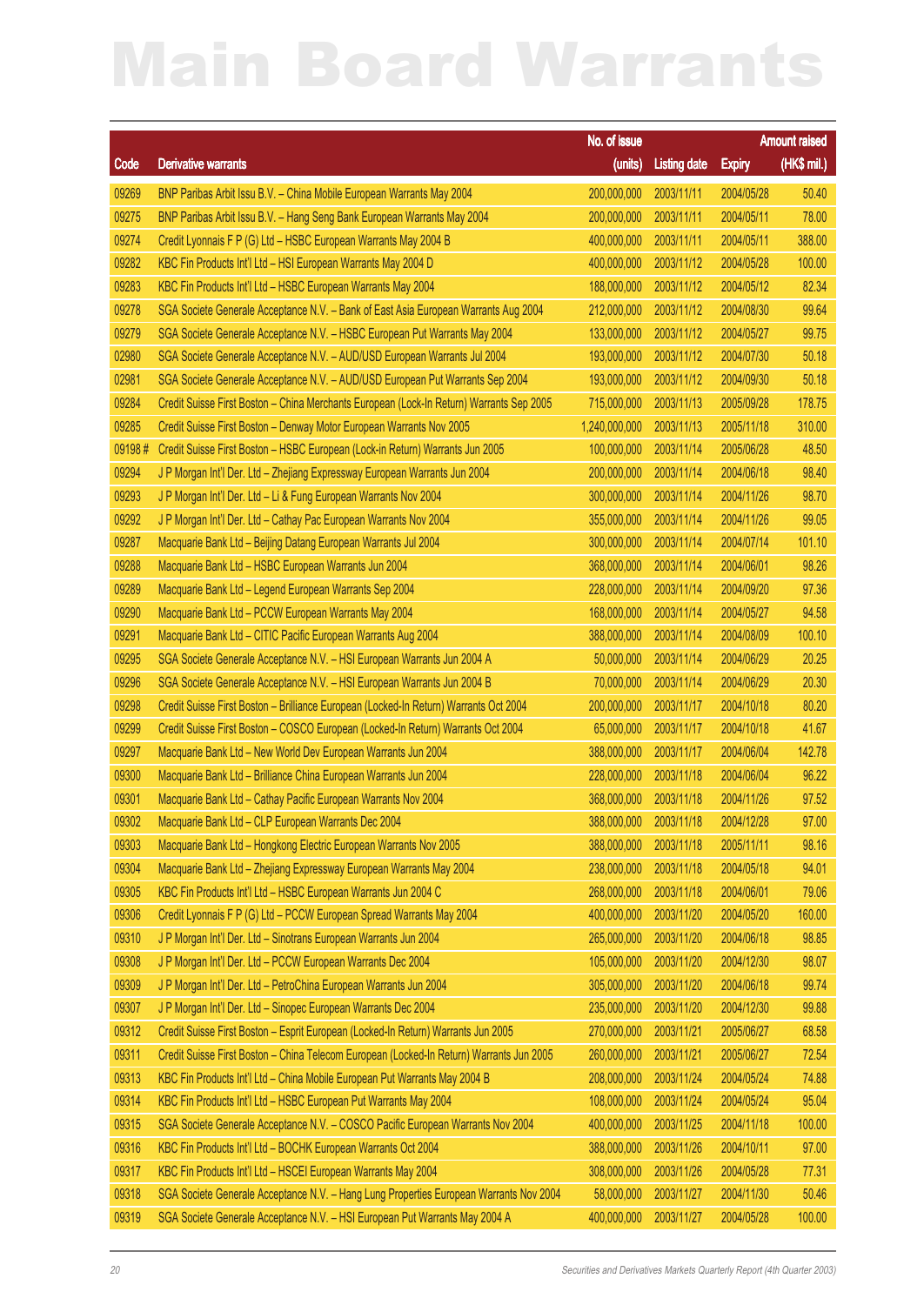|        |                                                                                           | No. of issue |                       |               | <b>Amount raised</b> |
|--------|-------------------------------------------------------------------------------------------|--------------|-----------------------|---------------|----------------------|
| Code   | <b>Derivative warrants</b>                                                                | (units)      | <b>Listing date</b>   | <b>Expiry</b> | (HK\$ mil.)          |
| 09320  | SGA Societe Generale Acceptance N.V. - HSI European Put Warrants May 2004 B               | 400,000,000  | 2003/11/27            | 2004/05/28    | 100.00               |
| 09321  | SGA Societe Generale Acceptance N.V. - HSI European Put Warrants May 2004 C               | 400,000,000  | 2003/11/27            | 2004/05/28    | 100.00               |
| 09322  | SGA Societe Generale Acceptance N.V. - Sino Land European Warrants Nov 2004               | 65,000,000   | 2003/11/27            | 2004/11/30    | 50.70                |
| 09323  | KBC Fin Products Int'l Ltd - SHK Ppt European Warrants May 2004 B                         | 188,000,000  | 2003/11/27            | 2004/05/28    | 64.67                |
| 09324  | KBC Fin Products Int'l Ltd - HWL European Put Warrants May 2004 B                         | 168,000,000  | 2003/11/28            | 2004/05/28    | 84.67                |
| 09325  | SGA Societe Generale Acceptance N.V. - CK(H) European Put Warrants Jun 2004               | 140,000,000  | 2003/11/28            | 2004/06/07    | 99.40                |
| 09326  | SGA Societe Generale Acceptance N.V. - HSCEI European Warrants May 2004 A                 | 157,000,000  | 2003/11/28            | 2004/05/28    | 50.24                |
| 09327  | SGA Societe Generale Acceptance N.V. - HSCEI European Warrants May 2004 B                 | 173,000,000  | 2003/11/28            | 2004/05/28    | 50.17                |
| 09328  | SGA Societe Generale Acceptance N.V. - HWL European Put Warrants Jun 2004                 | 147,000,000  | 2003/11/28            | 2004/06/07    | 99.96                |
| 09329  | Credit Lyonnais F P (G) Ltd - Hutchison European Put Warrants Jun 2004                    | 400,000,000  | 2003/12/01            | 2004/06/01    | 252.00               |
| 09334  | Credit Suisse First Boston - CITIC Pac European (Lock-In Return) Warrants Jan 2006        | 465,000,000  | 2003/12/01            | 2006/01/27    | 117.18               |
| 09335  | Credit Suisse First Boston - HSBC European (Lock-In Return) Warrants Mar 2005             | 65,000,000   | 2003/12/01            | 2005/03/10    | 51.42                |
| 09333  | Credit Suisse First Boston - PCCW European (Lock-In Return) Warrants Mar 2005 B           | 150,000,000  | 2003/12/01            | 2005/03/10    | 100.65               |
| 09337  | Credit Suisse First Boston - PCCW European (Lock-In Return) Put Warrants Mar 2005         | 180,000,000  | 2003/12/01            | 2005/03/10    | 96.48                |
| 09330  | SGA Societe Generale Acceptance N.V. - CK(H) European Warrants Jun 2004                   | 204,000,000  | 2003/12/01            | 2004/06/04    | 99.96                |
| 09331  | SGA Societe Generale Acceptance N.V. - China Mobile European Warrants Jun 2004            | 384,000,000  | 2003/12/01            | 2004/06/04    | 99.84                |
| 09332  | SGA Societe Generale Acceptance N.V. - HWL European Warrants Jun 2004                     | 227,000,000  | 2003/12/01            | 2004/06/04    | 99.88                |
| 09339  | Credit Suisse First Boston - CITIC Pac European (Lock-In Return) Warrants Mar 2006        | 410,000,000  | 2003/12/02            | 2006/03/10    | 103.73               |
| 09336  | Credit Suisse First Boston - China Mobile European (Lock-In Return) Warrants Mar 2005 A   | 355,000,000  | 2003/12/02            | 2005/03/10    | 107.92               |
| 09338  | Credit Suisse First Boston - China Mobile European (Lock-In Return) Warrants Mar 2005 B   | 330,000,000  | 2003/12/02            | 2005/03/10    | 82.50                |
| 09340  | Credit Suisse First Boston - China Mobile European (Lock-In Return) Put Warrants Mar 2005 | 370,000,000  | 2003/12/02            | 2005/03/10    | 101.01               |
| 09341  | KBC Fin Products Int'l Ltd - HWL European Warrants Jun 2004                               | 188,000,000  | 2003/12/03            | 2004/06/03    | 77.83                |
| 09342  | KBC Fin Products Int'l Ltd - China Mobile European Warrants Jun 2004                      | 348,000,000  | 2003/12/04            | 2004/06/04    | 87.00                |
| 09827# | SGA Societe Generale Acceptance N.V. - EUR/USD European Put Warrants Jan 2004             | 350,000,000  | 2003/12/04            | 2004/01/30    | 10.50                |
| 09343  | BNP Paribas Arbit Issu B.V. - PetroChina European Warrants Dec 2004                       | 200,000,000  | 2003/12/05            | 2004/12/15    | 52.00                |
| 09143# | SGA Societe Generale Acceptance N.V. - HSI European Put Warrants Mar 2004                 | 384,000,000  | 2003/12/05            | 2004/03/30    | 41.86                |
| 09344  | KBC Fin Products Int'l Ltd - Hang Seng Bank European Warrants Jun 2004                    | 188,000,000  | 2003/12/08            | 2004/06/08    | 67.68                |
| 09347  | Credit Suisse First Boston - China Unicom European (Lock-In Return) Warrants Mar 2005     |              | 85,000,000 2003/12/08 | 2005/03/10    | 58.99                |
| 09346  | Credit Suisse First Boston - BOC HK European (Lock-In Return) Warrants Mar 2005           | 580,000,000  | 2003/12/08            | 2005/03/10    | 160.66               |
| 09345  | Credit Suisse First Boston - BOC HK European (Lock-In Return) Warrants Mar 2006           | 475,000,000  | 2003/12/08            | 2006/03/10    | 119.23               |
| 09349  | Credit Suisse First Boston - BOC HK European (Lock-In Return) Put Warrants Mar 2006       | 580,000,000  | 2003/12/08            | 2006/03/10    | 146.74               |
| 09365  | Credit Lyonnais F P (G) Ltd - Hutchison European Warrants Aug 2004                        | 400,000,000  | 2003/12/08            | 2004/08/06    | 228.00               |
| 09348  | Macquarie Bank Ltd - COSCO Pacific European (Window Barrier) Warrants Aug 2004            | 368,000,000  | 2003/12/08            | 2004/08/16    | 92.00                |
| 09350  | Macquarie Bank Ltd - China Resources European (Window Barrier) Warrants Jul 2004 B        | 368,000,000  | 2003/12/08            | 2004/07/26    | 97.52                |
| 09353  | Macquarie Bank Ltd - China Unicom European (Window Barrier) Warrants Aug 2004             | 368,000,000  | 2003/12/08            | 2004/08/02    | 92.74                |
| 09354  | Macquarie Bank Ltd - Denway European (Window Barrier) Warrants Jul 2004 B                 | 368,000,000  | 2003/12/08            | 2004/07/19    | 92.37                |
| 09357  | Macquarie Bank Ltd - Huaneng European (Window Barrier) Warrants Jul 2004                  | 368,000,000  | 2003/12/08            | 2004/07/12    | 98.99                |
| 09358  | Macquarie Bank Ltd - Johnson Elec European Warrants Jul 2004                              | 668,000,000  | 2003/12/08            | 2004/07/02    | 175.02               |
| 09363  | Macquarie Bank Ltd - HSCEI European Warrants Jun 2004 A                                   | 368,000,000  | 2003/12/08            | 2004/06/29    | 92.00                |
| 09364  | Macquarie Bank Ltd - HSCEI European Warrants Jun 2004 B                                   | 368,000,000  | 2003/12/08            | 2004/06/29    | 93.10                |
| 09359  | SGA Societe Generale Acceptance N.V. - Aluminum Corp European Warrants Oct 2004           | 56,200,000   | 2003/12/08            | 2004/10/05    | 50.02                |
| 09360  | SGA Societe Generale Acceptance N.V. - Beijing Datang European Warrants Oct 2004          | 51,000,000   | 2003/12/08            | 2004/10/05    | 50.49                |
| 09361  | SGA Societe Generale Acceptance N.V. - Brilliance China European Warrants Oct 2004        | 58,200,000   | 2003/12/08            | 2004/10/05    | 50.05                |
| 09362  | SGA Societe Generale Acceptance N.V. - Sinopec European Warrants Oct 2004                 | 106,400,000  | 2003/12/08            | 2004/10/05    | 50.01                |
| 09366  | KBC Fin Products Int'l Ltd - HSCEI European Warrants Jun 2004                             | 400,000,000  | 2003/12/09            | 2004/06/09    | 100.00               |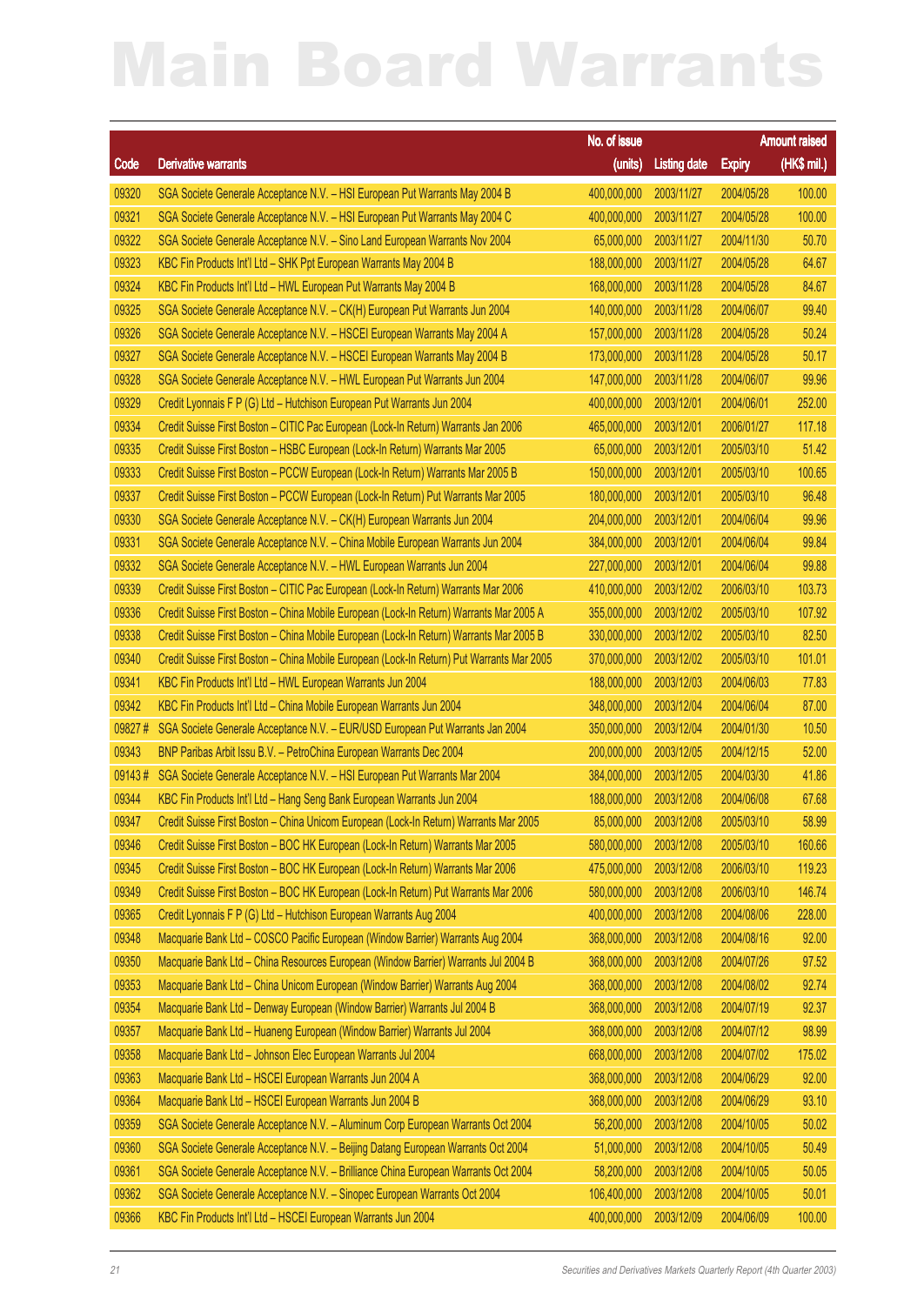|        |                                                                                                  | No. of issue |                       |               | <b>Amount raised</b> |
|--------|--------------------------------------------------------------------------------------------------|--------------|-----------------------|---------------|----------------------|
| Code   | <b>Derivative warrants</b>                                                                       | (units)      | <b>Listing date</b>   | <b>Expiry</b> | $(HK$$ mil.)         |
| 09367  | SGA Societe Generale Acceptance N.V. - EUR/USD European Warrants Sep 2004                        | 154,000,000  | 2003/12/09            | 2004/09/30    | 50.05                |
| 09371  | SGA Societe Generale Acceptance N.V. - EUR/USD European Put Warrants Sep 2004                    | 200,000,000  | 2003/12/09            | 2004/09/28    | 50.00                |
| 09368  | Credit Lyonnais F P (G) Ltd - China Mobile European Put Warrants Jul 2004                        | 400,000,000  | 2003/12/09            | 2004/07/20    | 128.00               |
| 09369  | Macquarie Bank Ltd - HSCEI European Put Warrants Jun 2004                                        | 200,000,000  | 2003/12/10            | 2004/06/29    | 50.40                |
| 09370  | Macquarie Bank Ltd - HWL European Warrants Jun 2004                                              | 168,000,000  | 2003/12/10            | 2004/06/29    | 117.94               |
| 09372  | Macquarie Bank Ltd - Swire Pac A European Warrants Jun 2004                                      | 200,000,000  | 2003/12/10            | 2004/06/18    | 101.80               |
| 09373  | BNP Paribas Arbit Issu B.V. - Denway European Warrants Jun 2004                                  | 59,000,000   | 2003/12/11            | 2004/06/29    | 57.23                |
| 09374  | BNP Paribas Arbit Issu B.V. - Hang Seng Bank European Warrants Jun 2004                          | 200,000,000  | 2003/12/11            | 2004/06/29    | 66.00                |
| 09375  | BNP Paribas Arbit Issu B.V. - Huaneng European Warrants Apr 2005                                 | 200,000,000  | 2003/12/11            | 2005/04/28    | 52.00                |
| 09376  | Macquarie Bank Ltd - Aluco European (Window Barrier) Warrants Sep 2004                           | 368,000,000  | 2003/12/11            | 2004/09/30    | 92.74                |
| 09377  | Macquarie Bank Ltd - BJ Datang European (Window Barrier) Warrants Oct 2004                       | 368,000,000  | 2003/12/11            | 2004/10/11    | 92.00                |
| 09378  | Macquarie Bank Ltd - Sinopec European (Window Barrier) Warrants Oct 2004                         | 368,000,000  | 2003/12/11            | 2004/10/18    | 93.47                |
| 09379  | Macquarie Bank Ltd - Legend European (Window Barrier) Warrants Jul 2004                          | 368,000,000  | 2003/12/11            | 2004/07/30    | 94.21                |
| 09380  | Macquarie Bank Ltd - PCCW European (Window Barrier) Warrants Oct 2004                            | 368,000,000  | 2003/12/11            | 2004/10/08    | 93.84                |
| 09381  | Macquarie Bank Ltd - PetroChina European (Window Barrier) Warrants Oct 2004                      | 368,000,000  | 2003/12/11            | 2004/10/04    | 93.84                |
| 09395  | BNP Paribas Arbit Issu B.V. - BOC HK European Warrants Jun 2004                                  | 50,000,000   | 2003/12/12            | 2004/06/29    | 73.00                |
| 09396  | BNP Paribas Arbit Issu B.V. - HSBC European Warrants Jun 2004 B                                  | 125,000,000  | 2003/12/12            | 2004/06/29    | 50.00                |
| 09397  | BNP Paribas Arbit Issu B.V. - PetroChina European Warrants Dec 2004 B                            | 200,000,000  | 2003/12/12            | 2004/12/30    | 51.00                |
| 09400  | BNP Paribas Arbit Issu B.V. - HSBC European Put Warrants Jun 2004                                | 45,000,000   | 2003/12/12            | 2004/06/29    | 82.35                |
| 09398  | Credit Suisse First Boston - China Telecom European (Lock-In Return) Warrants Mar 2006           | 270,000,000  | 2003/12/12            | 2006/03/10    | 122.04               |
| 09399  | Credit Suisse First Boston - PetroChina European (Lock-In Return) Warrants Mar 2006              | 210,000,000  | 2003/12/12            | 2006/03/10    | 55.86                |
| 09403  | Credit Suisse First Boston - China Telecom European (Lock-In Return) Put Warrants Mar 2006       | 325,000,000  | 2003/12/12            | 2006/03/10    | 140.08               |
| 09937# | Credit Suisse First Boston - Legend European (Lock-in-Return) Warrants Aug 2004                  | 200,000,000  | 2003/12/12            | 2004/08/18    | 62.00                |
| 09382  | SGA Societe Generale Acceptance N.V. - CITIC Pacific European (Window Barrier) Warrants Jun 2004 | 40,000,000   | 2003/12/12            | 2004/06/28    | 10.20                |
| 09386  | SGA Societe Generale Acceptance N.V. - Denway European (Window Barrier) Warrants Jul 2004        | 40,000,000   | 2003/12/12            | 2004/07/20    | 10.40                |
| 09387  | SGA Societe Generale Acceptance N.V. - Huaneng European (Window Barrier) Warrants Jul 2004 B     | 40,000,000   | 2003/12/12            | 2004/07/13    | 10.00                |
| 09384  | SGA Societe Generale Acceptance N.V. - Ch Resources European (Window Barrier) Warrants Jul 2004  | 40,000,000   | 2003/12/12            | 2004/07/27    | 10.40                |
| 09385  | SGA Societe Generale Acceptance N.V. - China Unicom European (Window Barrier) Warrants Aug 2004  |              | 40,000,000 2003/12/12 | 2004/08/03    | 10.00                |
| 09383  | SGA Societe Generale Acceptance N.V. - Ch Resources European (Window Barrier) Warrants Jul 2004  | 40,000,000   | 2003/12/12            | 2004/08/17    | 10.00                |
| 09401  | BNP Paribas Arbit Issu B.V. - Beijing Datang Power European Warrants Jul 2004                    | 90,000,000   | 2003/12/15            | 2004/07/29    | 48.60                |
| 09402  | BNP Paribas Arbit Issu B.V. - China Merchants European Warrants Jul 2004                         | 50,000,000   | 2003/12/15            | 2004/07/29    | 57.00                |
| 09404  | Credit Lyonnais F P (G) Ltd - SHK Ppt European Warrants Oct 2004                                 | 400,000,000  | 2003/12/16            | 2004/10/06    | 376.00               |
| 09405  | SGA Societe Generale Acceptance N.V. - PetroChina European Warrants Jun 2004                     | 200,000,000  | 2003/12/16            | 2004/06/21    | 51.00                |
| 09407  | Credit Suisse First Boston - HSBC European (Avg Return) Warrants Dec 2004                        | 80,000,000   | 2003/12/17            | 2004/12/23    | 48.48                |
| 09406  | Credit Suisse First Boston - Cheung Kong European (Avg Return) Warrants Dec 2004                 | 150,000,000  | 2003/12/17            | 2004/12/23    | 68.25                |
| 09408  | KBC Fin Products Int'l Ltd - BOC HK European Warrants Jan 2005                                   | 388,000,000  | 2003/12/17            | 2005/01/10    | 97.00                |
| 09410  | Credit Suisse First Boston - PetroChina European (Avg Return) Warrants Dec 2004                  | 300,000,000  | 2003/12/18            | 2004/12/29    | 76.50                |
| 09409  | Credit Suisse First Boston - Sinopec European (Avg Return) Warrants Dec 2004                     | 300,000,000  | 2003/12/18            | 2004/12/29    | 76.50                |
| 09411  | KBC Fin Products Int'l Ltd - HSCEI European Put Warrants Jun 2004                                | 400,000,000  | 2003/12/19            | 2004/06/29    | 100.00               |
| 09414  | BNP Paribas Arbit Issu B.V. - Cheung Kong European Warrants Jul 2004                             | 100,000,000  | 2003/12/22            | 2004/07/19    | 53.00                |
| 09415  | BNP Paribas Arbit Issu B.V. - China Mobile European Warrants Jul 2004 B                          | 195,000,000  | 2003/12/22            | 2004/07/19    | 49.14                |
| 09416  | BNP Paribas Arbit Issu B.V. - Hutchison European Warrants Jul 2004                               | 100,000,000  | 2003/12/22            | 2004/07/19    | 55.00                |
| 09417  | BNP Paribas Arbit Issu B.V. - SHK Ppt European Warrants Jul 2004                                 | 100,000,000  | 2003/12/22            | 2004/07/19    | 53.00                |
| 09413  | J P Morgan Int'l Der. Ltd - HSI European Warrants Sep 2004                                       | 285,000,000  | 2003/12/22            | 2004/09/28    | 99.18                |
| 09412  | J P Morgan Int'l Der. Ltd - HSCEI European Warrants Sep 2004                                     | 315,000,000  | 2003/12/22            | 2004/09/28    | 99.86                |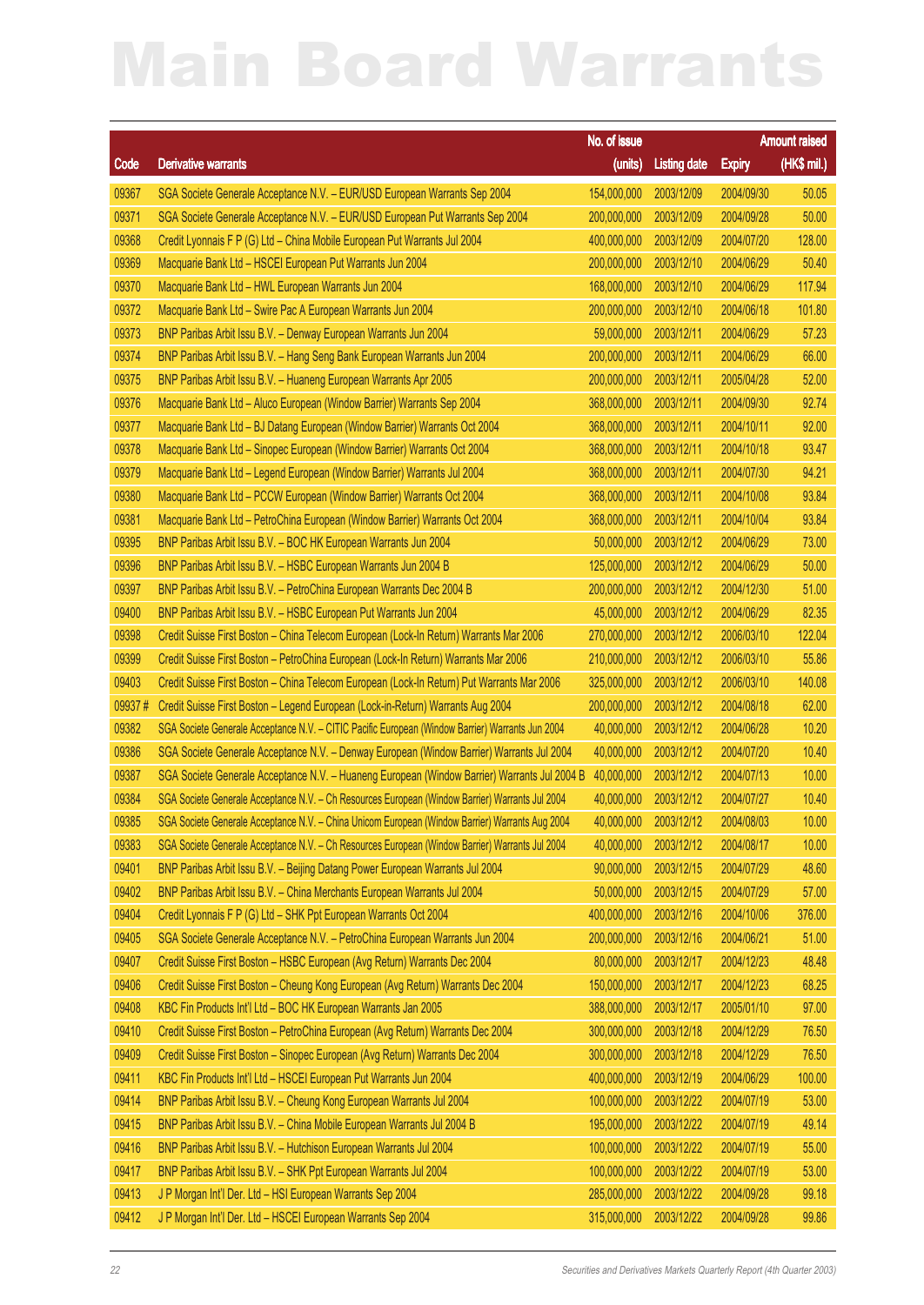|              |                                                                                   | No. of issue |                     |               | <b>Amount raised</b> |
|--------------|-----------------------------------------------------------------------------------|--------------|---------------------|---------------|----------------------|
| Code         | <b>Derivative warrants</b>                                                        | (units)      | <b>Listing date</b> | <b>Expiry</b> | (HK\$ mil.)          |
| 09157#       | KBC Fin Products Int'l Ltd - HSBC European Warrants Jun 2004                      | 112,000,000  | 2003/12/22          | 2004/06/01    | 90.72                |
| 09419        | SGA Societe Generale Acceptance N.V. - HSCEI European Warrants Jun 2004 A         | 200,000,000  | 2003/12/23          | 2004/06/29    | 50.00                |
| 09420        | SGA Societe Generale Acceptance N.V. - HSCEI European Warrants Jun 2004 B         | 200,000,000  | 2003/12/23          | 2004/06/29    | 53.00                |
| 09423        | SGA Societe Generale Acceptance N.V. - HSCEI European Put Warrants Jun 2004 C     | 200,000,000  | 2003/12/23          | 2004/06/29    | 50.00                |
| 09424        | SGA Societe Generale Acceptance N.V. - HSCEI European Put Warrants Jun 2004 D     | 200,000,000  | 2003/12/23          | 2004/06/29    | 52.00                |
| 09418        | BNP Paribas Arbit Issu B.V. - HSI European Warrants Jun 2004                      | 200,000,000  | 2003/12/23          | 2004/06/29    | 51.20                |
| 09421        | SGA Societe Generale Acceptance N.V. - CNOOC European Warrants Aug 2004           | 200,000,000  | 2003/12/24          | 2004/08/30    | 50.00                |
| 09422        | SGA Societe Generale Acceptance N.V. - HSI European Warrants Jun 2004 C           | 400,000,000  | 2003/12/24          | 2004/06/29    | 100.00               |
| 09425        | SGA Societe Generale Acceptance N.V. - PCCW European Warrants Jun 2004            | 72,000,000   | 2003/12/24          | 2004/06/28    | 50.40                |
| 09426        | SGA Societe Generale Acceptance N.V. - HSI European Put Warrants Jun 2004 D       | 392,000,000  | 2003/12/24          | 2004/06/29    | 99.96                |
| 09427        | SGA Societe Generale Acceptance N.V. - Legend European Warrants Jun 2004          | 101,000,000  | 2003/12/24          | 2004/06/28    | 50.00                |
| 09428        | SGA Societe Generale Acceptance N.V. - PetroChina European Warrants Oct 2004      | 105,000,000  | 2003/12/24          | 2004/10/11    | 50.40                |
| 09429        | Macquarie Bank Ltd - Brilliance China European (Window Barrier) Warrants Aug 2004 | 368,000,000  | 2003/12/29          | 2004/08/13    | 96.42                |
| 09430        | Macquarie Bank Ltd - China Telecom European (Window Barrier) Warrants Jul 2004    | 368,000,000  | 2003/12/29          | 2004/07/05    | 97.52                |
| 09435        | Macquarie Bank Ltd - Zhejiang Express European (Window Barrier) Warrants Jul 2004 | 368,000,000  | 2003/12/29          | 2004/07/12    | 93.10                |
| 09431        | Macquarie Bank Ltd - CITIC Pac European (Window Barrier) Warrants Jun 2004        | 368,000,000  | 2003/12/29          | 2004/06/28    | 93.84                |
| 09432        | Macquarie Bank Ltd - CNOOC European (Window Barrier) Warrants Jul 2004            | 368,000,000  | 2003/12/29          | 2004/07/19    | 95.31                |
| 09434        | Macquarie Bank Ltd - HSI European Warrants Jun 2004 B                             | 888,000,000  | 2003/12/29          | 2004/06/29    | 224.66               |
| 09433        | Macquarie Bank Ltd - HSI European Warrants Jun 2004 A                             | 888,000,000  | 2003/12/29          | 2004/06/29    | 230.88               |
| 09437        | Macquarie Bank Ltd - HSI European Put Warrants Jun 2004                           | 888,000,000  | 2003/12/29          | 2004/06/29    | 316.13               |
| 09436        | J P Morgan Int'l Der. Ltd - BOC HK European Warrants Oct 2004                     | 380,000,000  | 2003/12/30          | 2004/10/08    | 99.94                |
| 09439        | J P Morgan Int'l Der. Ltd - China Ship Dev European Warrants Jul 2004             | 74,000,000   | 2003/12/30          | 2004/07/02    | 99.46                |
| 09440        | BNP Paribas Arbit Issu B.V. - Henderson Land Dev European Warrants Jul 2004       | 100,000,000  | 2003/12/31          | 2004/07/29    | 25.80                |
| 09218#       | KBC Fin Products Int'l Ltd - BOCHK European Warrants Sep 2004                     | 300,000,000  | 2003/12/31          | 2004/09/28    | 64.50                |
| <b>Total</b> |                                                                                   |              |                     |               | 28,152.49            |

# Further issue

23 Securities and Derivatives Markets Quarterly Report (4th Quarter 2003)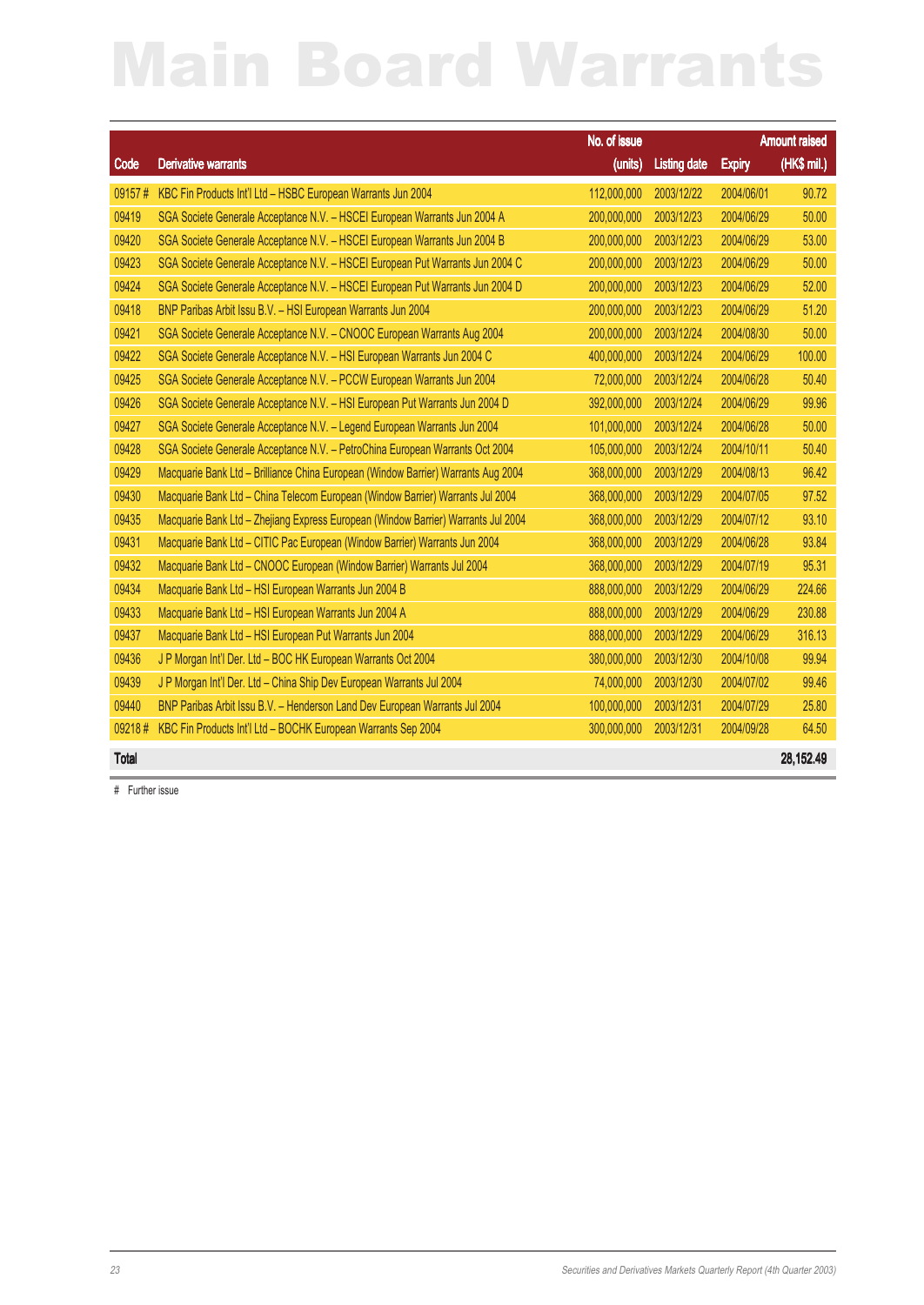## Main Board Equity Linked Instrument

#### Equity Linked Instrument Trading Statistics

|      |                | <b>Number</b> | <b>Market value</b><br>(HK\$mil) | <b>Turnover</b><br>(HK\$mil) |
|------|----------------|---------------|----------------------------------|------------------------------|
| 2002 | Q <sub>4</sub> | 11            | 413.51                           | 193.60                       |
| 2003 | Q <sub>1</sub> | 12            | 479.39                           | 206.79                       |
|      | Q <sub>2</sub> | 10            | 387.96                           | 156.44                       |
|      | Q <sub>3</sub> |               | 268.56                           | 70.22                        |
|      | Q4             |               | 292.10                           | 46.78                        |

New Listing Statistics – Equity Linked Instrument (ELI)

|      |                | No. of newly listed ELI | <b>Amount raised</b> |
|------|----------------|-------------------------|----------------------|
|      |                |                         | (HK\$ mil.)          |
| 2002 | Q <sub>4</sub> | 12                      | 458.16               |
| 2003 | Q <sub>1</sub> | 8                       | 280.39               |
|      | Q <sub>2</sub> | 4                       | 188.55               |
|      | Q <sub>3</sub> | 2                       | 129.04               |
|      | Q4             | っ                       | 99.99                |

#### Newly Listed Equity Linked Instrument (ELI)

|              |                                                         | Initial issued |              |               | <b>Amount raised</b> |
|--------------|---------------------------------------------------------|----------------|--------------|---------------|----------------------|
| Code         | <b>Equity Linked Instrument (ELI)</b>                   | (units)        | Listing date | <b>Expiry</b> | (HK\$ mi.)           |
| 01840        | KBC Fin Products Int'l Ltd. - BOCHK Bull ELI May 2004 A | 4.569.000      | 2003/10/17   | 2004/05/11    | 49.99                |
| 01841        | KBC Fin Products Int'l Ltd. - BOCHK Bull ELI Oct 2004 A | 4.635.000      | 2003/10/17   | 2004/10/06    | 50.00                |
| <b>Total</b> |                                                         |                |              |               | 99.99                |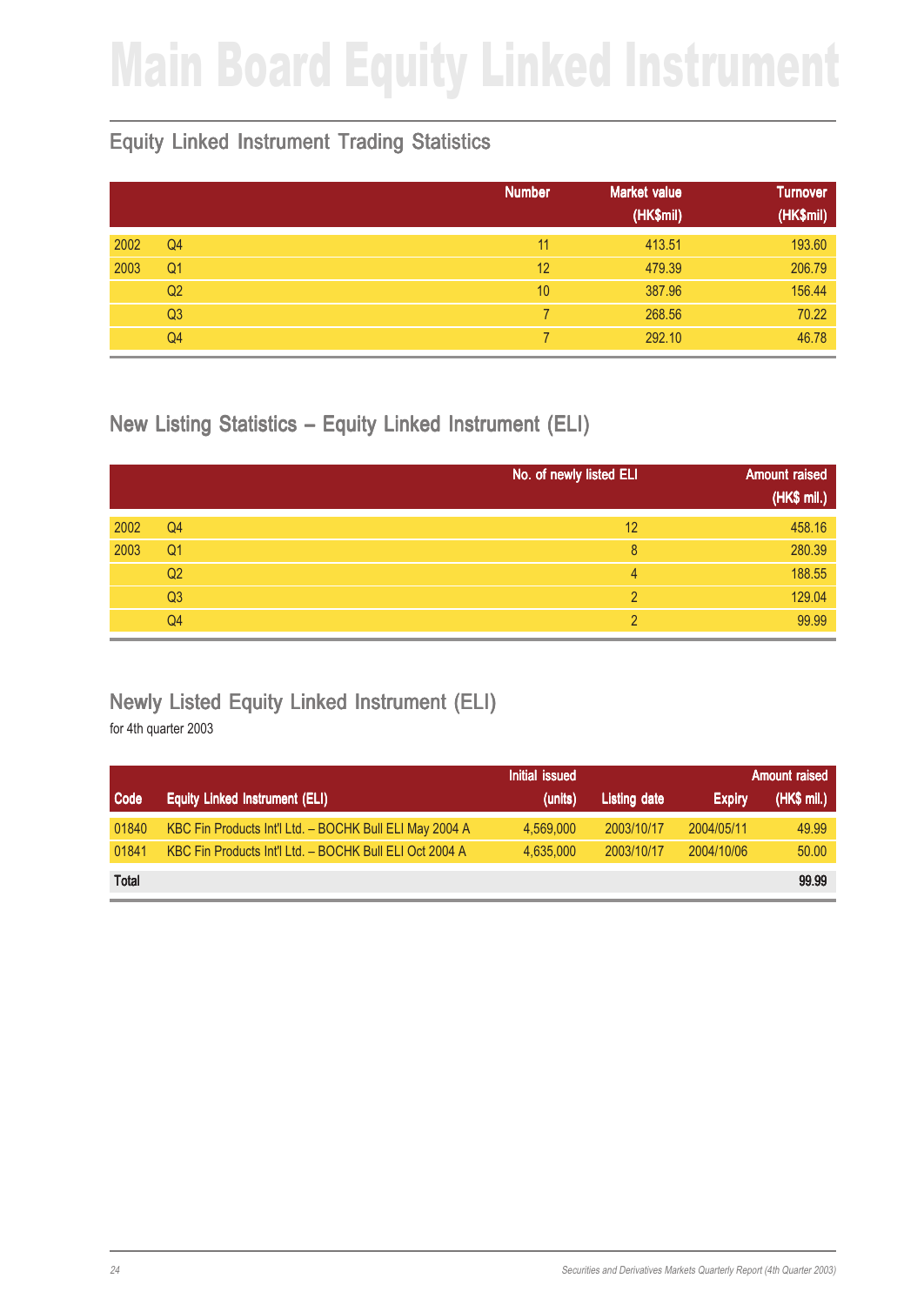## Main Board Debt Securities

#### Debt Securities Trading Statistics

|      |                |                                | <b>Turnover value</b>   |  |  |
|------|----------------|--------------------------------|-------------------------|--|--|
|      |                | Exchange fund notes (HK\$ mil) | Market total (HK\$ mil) |  |  |
| 2002 | Q4             |                                | 1.89                    |  |  |
| 2003 | Q1             | -                              | 1.43                    |  |  |
|      | Q2             | -                              | 7.33                    |  |  |
|      | Q <sub>3</sub> | -                              | 4.02                    |  |  |
|      | Q4             | $\overline{\phantom{0}}$       | 5.32                    |  |  |

#### Debt Securities Nominal Value

|      |                | No. of issues | Nominal value (HK\$ mil.) |
|------|----------------|---------------|---------------------------|
| 2002 | Q <sub>4</sub> | 165           | 516,437.26                |
| 2003 | Q1             | 162           | 516,963.77                |
|      | Q <sub>2</sub> | 160           | 494,971.10                |
|      | Q <sub>3</sub> | 158           | 479,008.63                |
|      | Q4             | 152           | 438,919.92                |

#### New Listing Statistics – Debt Securities

|      |                | No. of newly listed debt securities | Amount raised (HK\$ mil.) |
|------|----------------|-------------------------------------|---------------------------|
| 2002 | Q4             | 4                                   | 4,224.88                  |
| 2003 | Q1             | 4                                   | 15,347.05                 |
|      | Q <sub>2</sub> | 5                                   | 5,020.01                  |
|      | Q3             | 5                                   | 7,512.73                  |
|      | Q4             | 6                                   | 15,589.08                 |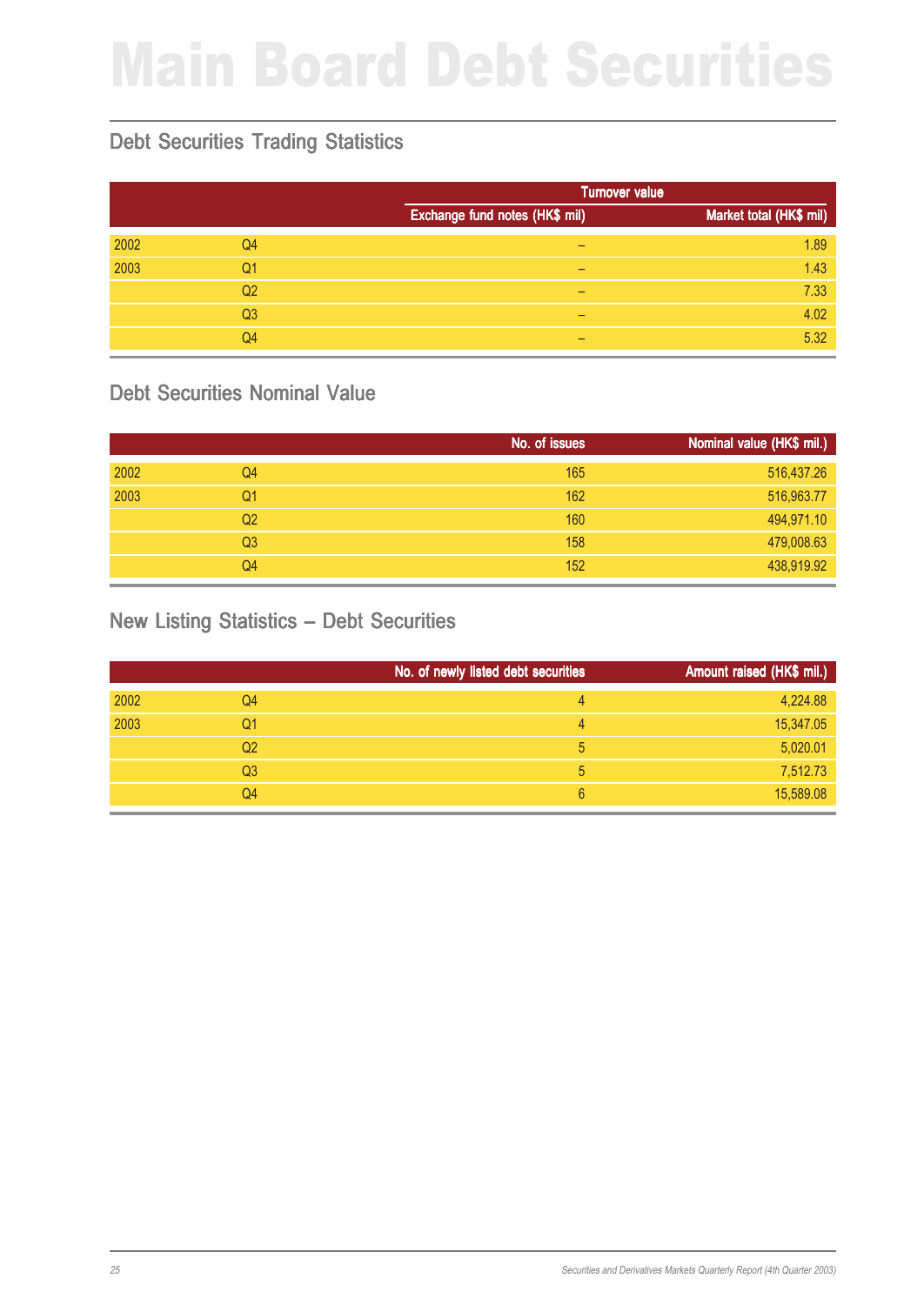## Main Board Debt Securities

#### Newly Listed Debt Securities

for 4th quarter 2003

|              |                                             |                  |                     |                 | <b>Amount raised</b> |
|--------------|---------------------------------------------|------------------|---------------------|-----------------|----------------------|
| Code         | <b>Debt securities</b>                      | <b>Principal</b> | <b>Listing date</b> | <b>Maturity</b> | (HK\$ mil.)          |
| 04090#       | Hong Kong Monetary Authority 5.20%          |                  |                     |                 |                      |
|              | Exchange Fund Notes due 2006                | HKD1,200,000,000 | 2003/10/16          | 2006/12/18      | 1,309.68             |
|              |                                             |                  |                     |                 |                      |
| 02569        | People's Republic of China 4.75%            |                  |                     |                 |                      |
|              | Notes due 2013                              | USD1,000,000,000 | 2003/10/30          | 2013/10/29      | 7,755.23             |
|              |                                             |                  |                     |                 |                      |
| 02570        | People's Republic of China 3.75% Bonds 10   | EUR400,000,000   | 2003/10/30          | 2008/10/29      | 3,626.74             |
| 02571        | People's Republic of China 3.75% Bonds 100  |                  |                     |                 |                      |
| 02572        | People's Republic of China 3.75% Bonds 1000 |                  |                     |                 |                      |
|              |                                             |                  |                     |                 |                      |
| 04115        | Hong Kong Monetary Authority 1.47%          |                  |                     |                 |                      |
|              | Exchange Fund Notes due 2005                | HKD1,200,000,000 | 2003/11/13          | 2005/11/14      | 1,196.04             |
|              |                                             |                  |                     |                 |                      |
| 04116        | Hong Kong Monetary Authority 3.95%          |                  |                     |                 |                      |
|              | Exchange Fund Notes due 2010                | HKD600,000,000   | 2003/11/27          | 2010/11/26      | 604.26               |
|              |                                             |                  |                     |                 |                      |
| 04117        | Hong Kong Monetary Authority 4.32%          |                  |                     |                 |                      |
|              | Exchange Fund Notes due 2013                | HKD500,000,000   | 2003/12/03          | 2013/12/02      | 491.25               |
|              |                                             |                  |                     |                 |                      |
| 04118        | Hong Kong Monetary Authority 3.34%          |                  |                     |                 |                      |
|              | Exchange Fund Notes due 2008                | HKD600,000,000   | 2003/12/22          | 2008/12/19      | 605.88               |
| <b>Total</b> |                                             |                  |                     |                 | 15,589.08            |

# Further issue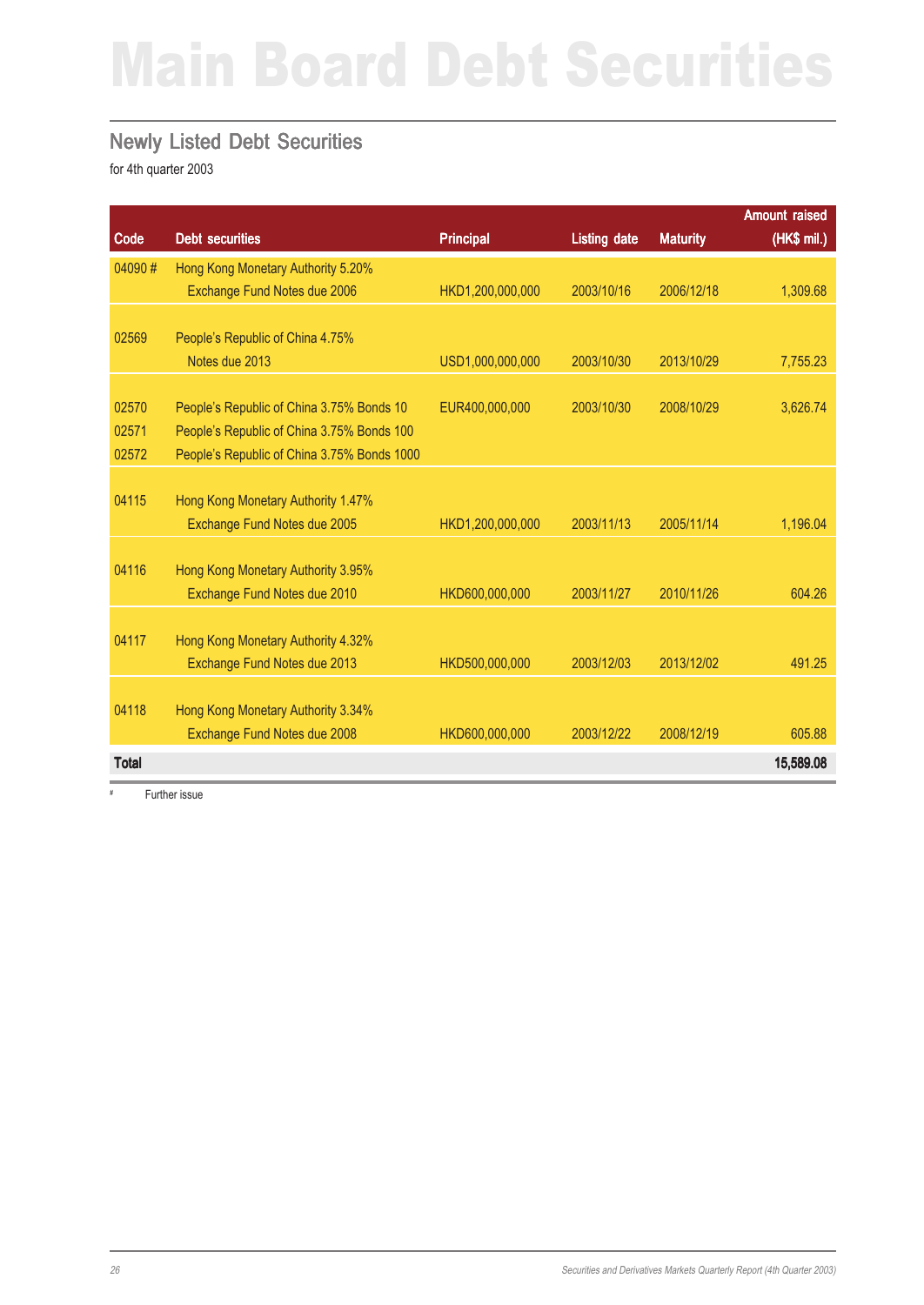## Main Board Unit Trusts and Mutual Funds

#### Unit Trusts Trading Statistics

|      |                | No. of issues | Turnover value (HK\$ mil.) |
|------|----------------|---------------|----------------------------|
| 2002 | Q4             | 9             | 2,686.97                   |
| 2003 | Q1             | 9             | 2,020.69                   |
|      | Q <sub>2</sub> | 9             | 2,588.15                   |
|      | Q <sub>3</sub> | 9             | 3,809.21                   |
|      | Q4             | 8             | 4,893.20                   |

#### New Listing Unit Trust and Mutual Funds Statistics

|      |                | No. of newly listed<br>unit trust and mutual funds | <b>Funds raised</b><br>(HK\$ mil.) |
|------|----------------|----------------------------------------------------|------------------------------------|
| 2002 | Q4             |                                                    |                                    |
| 2003 | Q1             |                                                    |                                    |
|      | Q2             |                                                    |                                    |
|      | Q <sub>3</sub> |                                                    |                                    |
|      | Q <sub>4</sub> |                                                    |                                    |

#### Newly Listed Unit Trust and Mutual Funds

| <b>Code</b> | Unit trust and Mutual funds | <b>Fund manager</b>                 | <b>Issue price (HK\$)</b> | Listing date |
|-------------|-----------------------------|-------------------------------------|---------------------------|--------------|
| 02828       | Hang Seng H-Share Index ETF | Hang Seng Investment Management Ltd |                           | 2003/12/10   |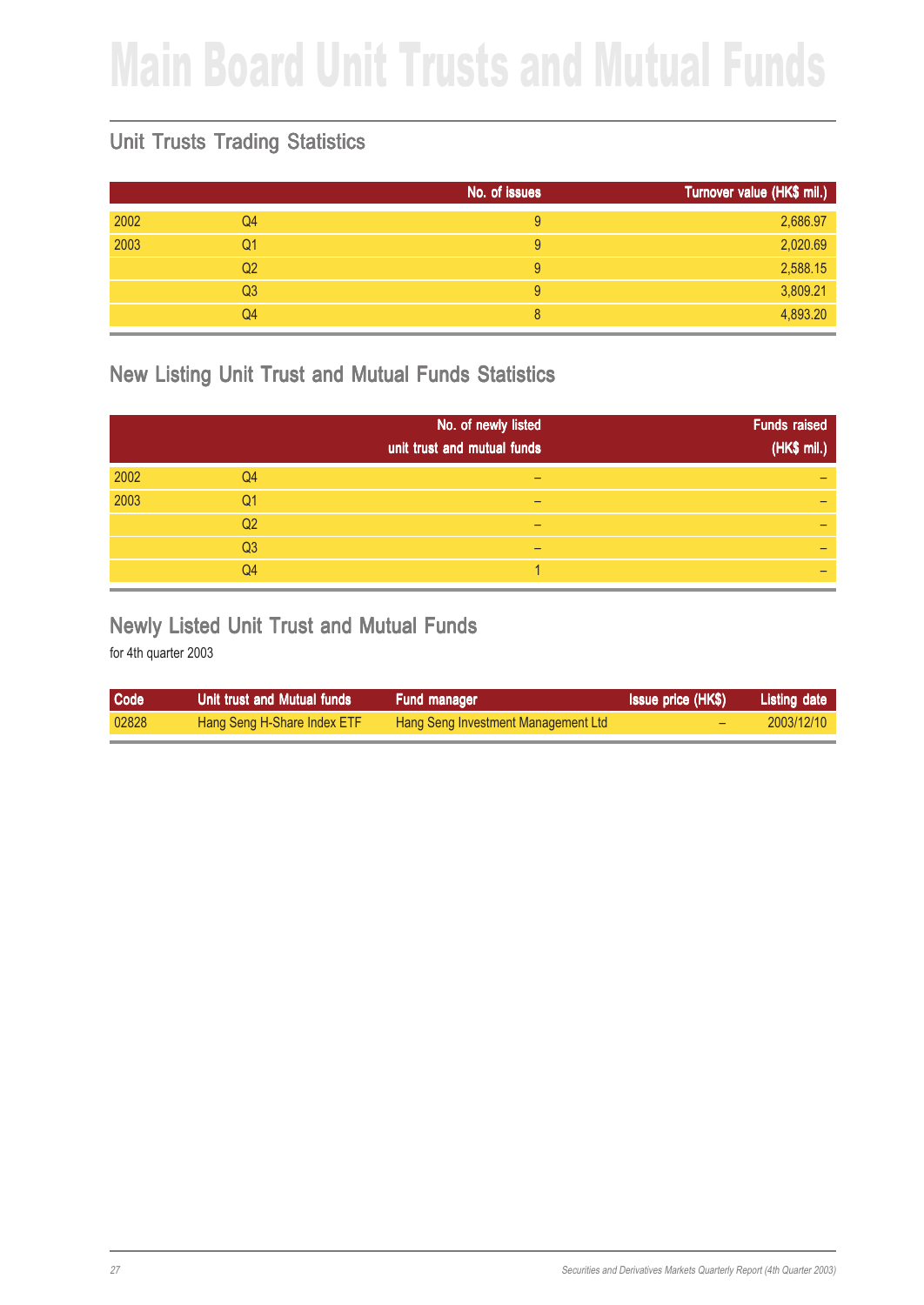## Trading Only Stocks

#### NASDAQ Stocks

|      |                | No. of issues | Turnover value (HK\$ mil.) |
|------|----------------|---------------|----------------------------|
| 2002 | Q4             |               | 6.49                       |
| 2003 | Q1             |               | 7.15                       |
|      | Q <sub>2</sub> |               | 6.17                       |
|      | Q <sub>3</sub> |               | 8.09                       |
|      | Q4             |               | 7.44                       |

#### iShares

|      |                | No. of issues | Turnover value (HK\$ mil.) |
|------|----------------|---------------|----------------------------|
| 2002 | Q4             |               | 12.21                      |
| 2003 | Q1             | ∩             | 5.21                       |
|      | Q2             |               | 1.11                       |
|      | Q <sub>3</sub> |               | 15.23                      |
|      | Q4             |               | 9.57                       |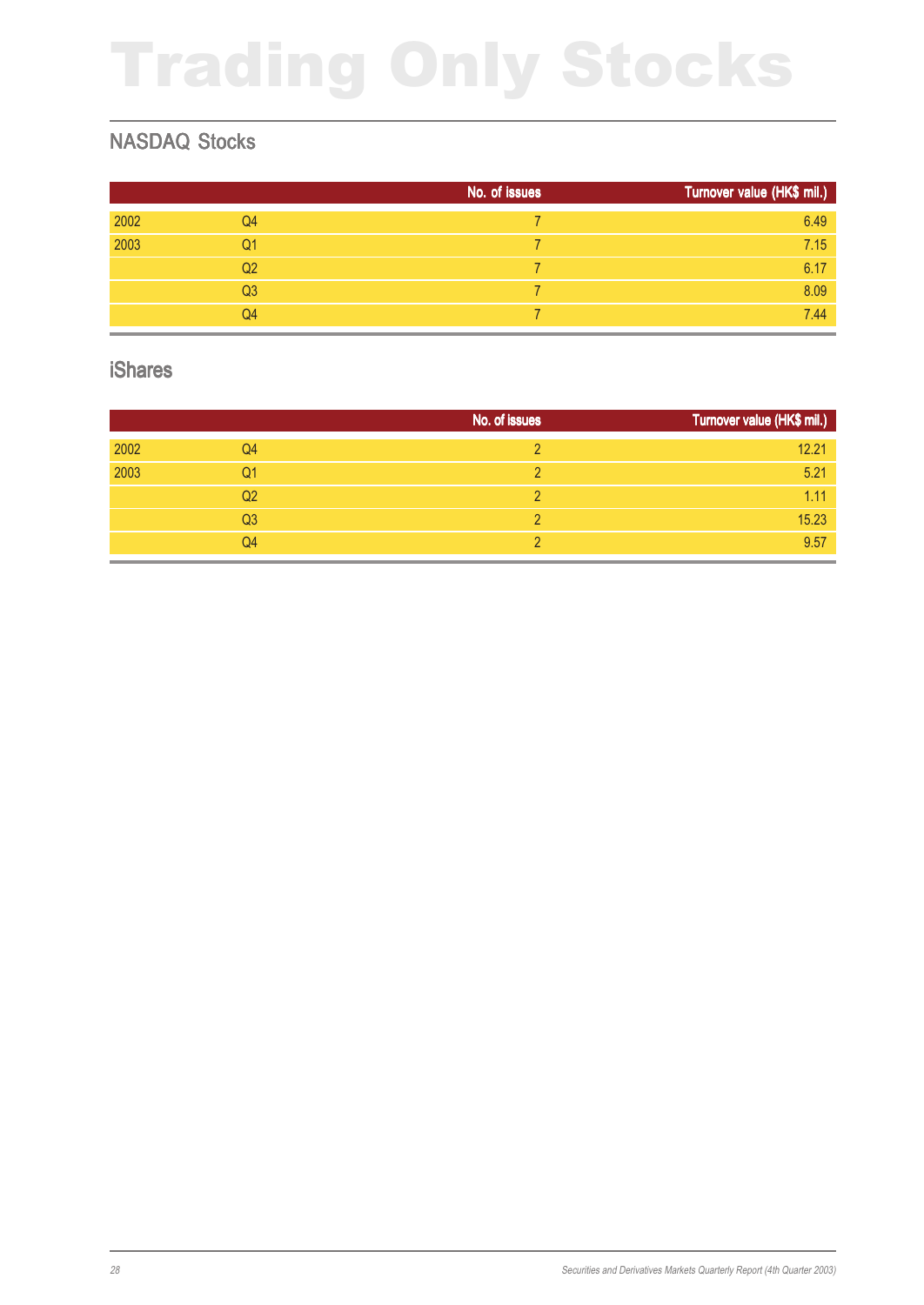## Stock Market Indices

#### Hong Kong Stock Market Indices

|                                               | End of Dec 2003 | End of Sep 2003 |              |
|-----------------------------------------------|-----------------|-----------------|--------------|
| Index                                         | <b>Close</b>    | <b>Close</b>    | Change %     |
| S&P/HKEx LargeCap Index                       | 13645.19        | 12330.88        | + 10.66%     |
|                                               |                 |                 |              |
| S&P/HKEx GEM Index                            | 1186.06         | 1185.27         | 0.07%<br>÷.  |
|                                               |                 |                 |              |
| <b>HANG SENG INDEX</b>                        | 12575.94        | 11229.87        | + 11.99%     |
| <b>SECTORIAL INDICES</b>                      |                 |                 |              |
| <b>Finance</b>                                | 26263.59        | 22341.94        | + 17.55%     |
| <b>Utilities</b>                              | 24878.76        | 22944.41        | 8.43%<br>$+$ |
| <b>Properties</b>                             | 14778.70        | 14383.37        | 2.75%<br>$+$ |
| Commerce & Industry                           | 5271.72         | 4820.33         | 9.36%<br>÷.  |
|                                               |                 |                 |              |
| HANG SENG COMPOSITE INDEX                     | 1621.61         | 1418.92         | $+ 14.28%$   |
| HANG SENG CHINA-AFFILIATED CORPORATIONS INDEX | 1427.71         | 1208.13         | $+ 18.18%$   |
| HANG SENG CHINA ENTERPRISES INDEX             | 5020.18         | 3221.21         | $+ 55.85%$   |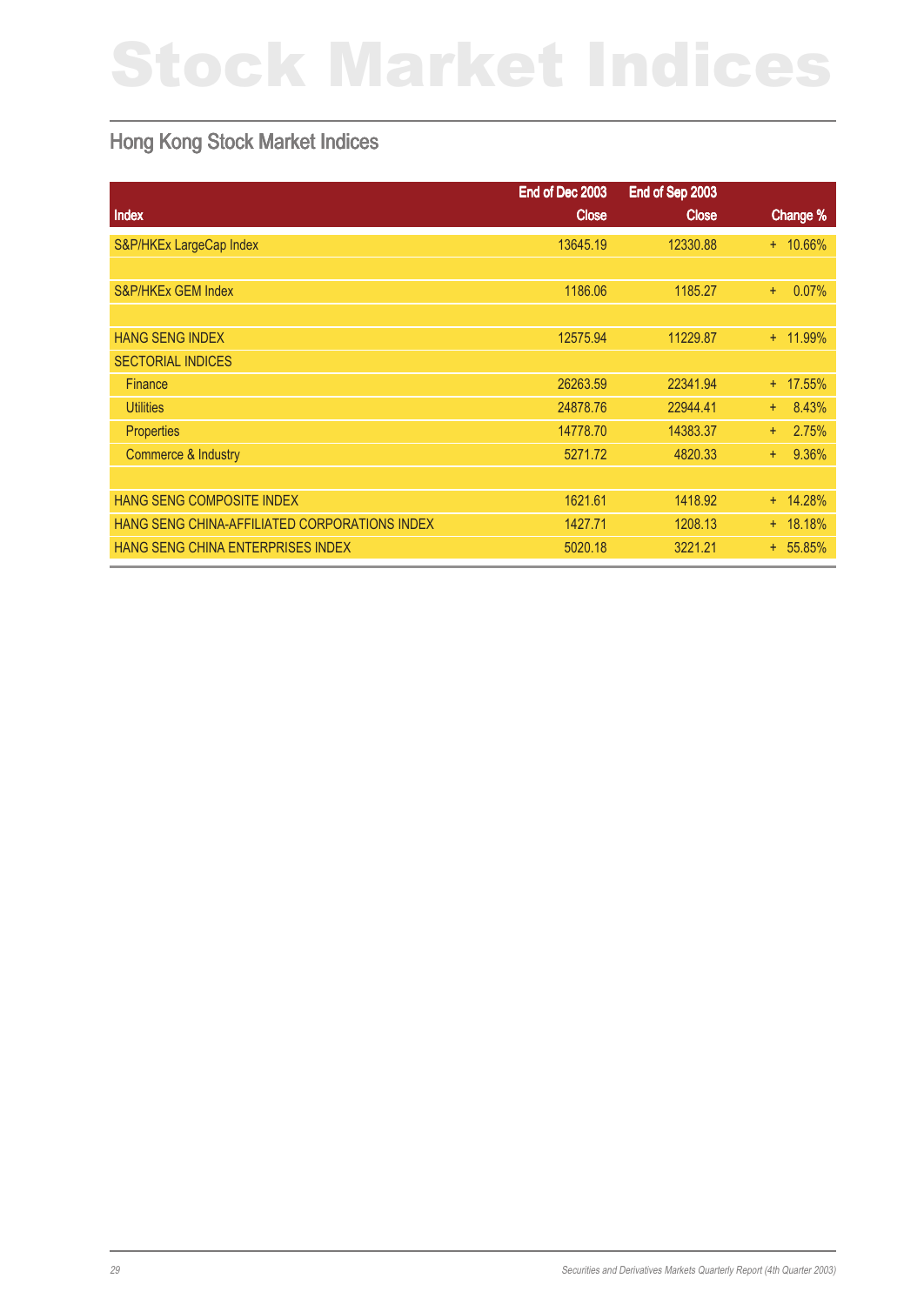## Stock Market Indices

#### Hang Seng Index (2002/10/02 – 2003/12/31)



#### S&P/HKEx Large Cap Index (2002/10/02 - 2003/12/31)



#### S&P/HKEx GEM Index (2002/10/02 - 2003/12/31)

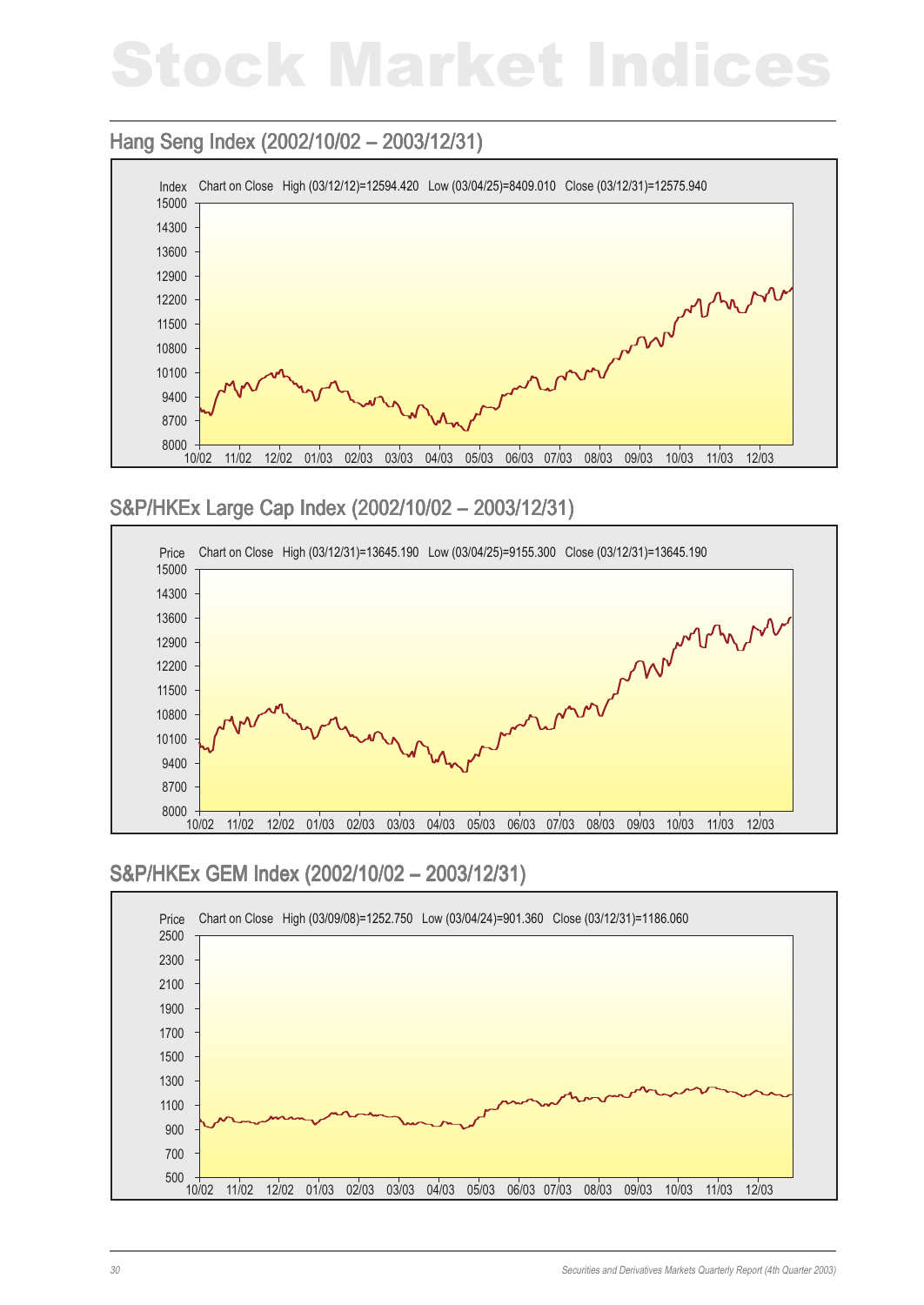## Stock Market Indices

#### World Indices

|                                | End of Dec 2003 | End of Jun 2003 |                |
|--------------------------------|-----------------|-----------------|----------------|
| <b>Index</b>                   | <b>Close</b>    | <b>Close</b>    | Change %       |
| <b>HONG KONG</b>               |                 |                 |                |
| S&P/HKEx LargeCap Index        | 13645.19        | 12330.88        | $+ 10.66\%$    |
| <b>Hang Seng Index</b>         | 12575.94        | 11229.87        | + 11.99%       |
| <b>AUSTRALIA</b>               |                 |                 |                |
| All Ordinaries Index           | 3306.00         | 3176.20         | 4.09%<br>$+$   |
| <b>JAKARTA</b>                 |                 |                 |                |
| <b>Composite Index</b>         | 691.90          | 597.65          | $+ 15.77\%$    |
| <b>JAPAN</b>                   |                 |                 |                |
| <b>Nikkei (225)</b>            | 10676.64        | 10219.05        | 4.48%<br>$+$   |
| <b>KOREA</b>                   |                 |                 |                |
| <b>Composite Index</b>         | 810.71          | 697.52          | $+ 16.23%$     |
| <b>KUALA LUMPUR</b>            |                 |                 |                |
| <b>Composite Index</b>         | 793.94          | 733.45          | 8.25%<br>$+$   |
| <b>MANILA</b>                  |                 |                 |                |
| <b>Composite Index</b>         | 1442.37         | 1297.42         | $+ 11.17%$     |
| <b>NEW ZEALAND</b>             |                 |                 |                |
| <b>NZSE (40)</b>               | 2278.33         | 2180.49         | 4.49%<br>$+$   |
| <b>SHANGHAI</b>                |                 |                 |                |
| A Shares Index                 | 1569.13         | 1432.36         | 9.55%<br>$+$   |
| <b>B Shares Index</b>          | 104.94          | 99.12           | 5.87%<br>$+$   |
| <b>SHENZHEN</b>                |                 |                 |                |
| A Shares Index                 | 393.47          | 392.23          | 0.32%<br>$+$   |
| <b>B Shares Index</b>          | 272.05          | 227.48          | + 19.59%       |
| <b>SINGAPORE</b>               |                 |                 |                |
| <b>Straits Times Index</b>     | 1764.52         | 1630.80         | 8.20%<br>$+$   |
| <b>TAIWAN</b>                  |                 |                 |                |
| Taipei Weighted Stock Index    | 5890.69         | 5611.41         | 4.98%<br>$+$   |
| <b>THAILAND</b>                |                 |                 |                |
| <b>SET Index</b>               | 772.15          | 578.98          | $+ 33.36\%$    |
| <b>NEW YORK</b>                |                 |                 |                |
| <b>DJIA</b>                    | 10453.92        | 9275.06         | $+ 12.71%$     |
| Nasdaq Composite Index         | 2003.37         | 1786.94         | $+ 12.11%$     |
| <b>TORONTO</b>                 |                 |                 |                |
| S&P/TSX Composite Index        | 8220.89         | 7421.13         | + 10.78%       |
| <b>GERMANY</b>                 |                 |                 |                |
| <b>DAX Capital Value Index</b> | 2857.84         | 2347.28         | + 21.75%       |
| <b>LONDON</b>                  |                 |                 |                |
| <b>FTSE (100)</b>              | 4476.90         | 4091.30         | 9.42%<br>$\pm$ |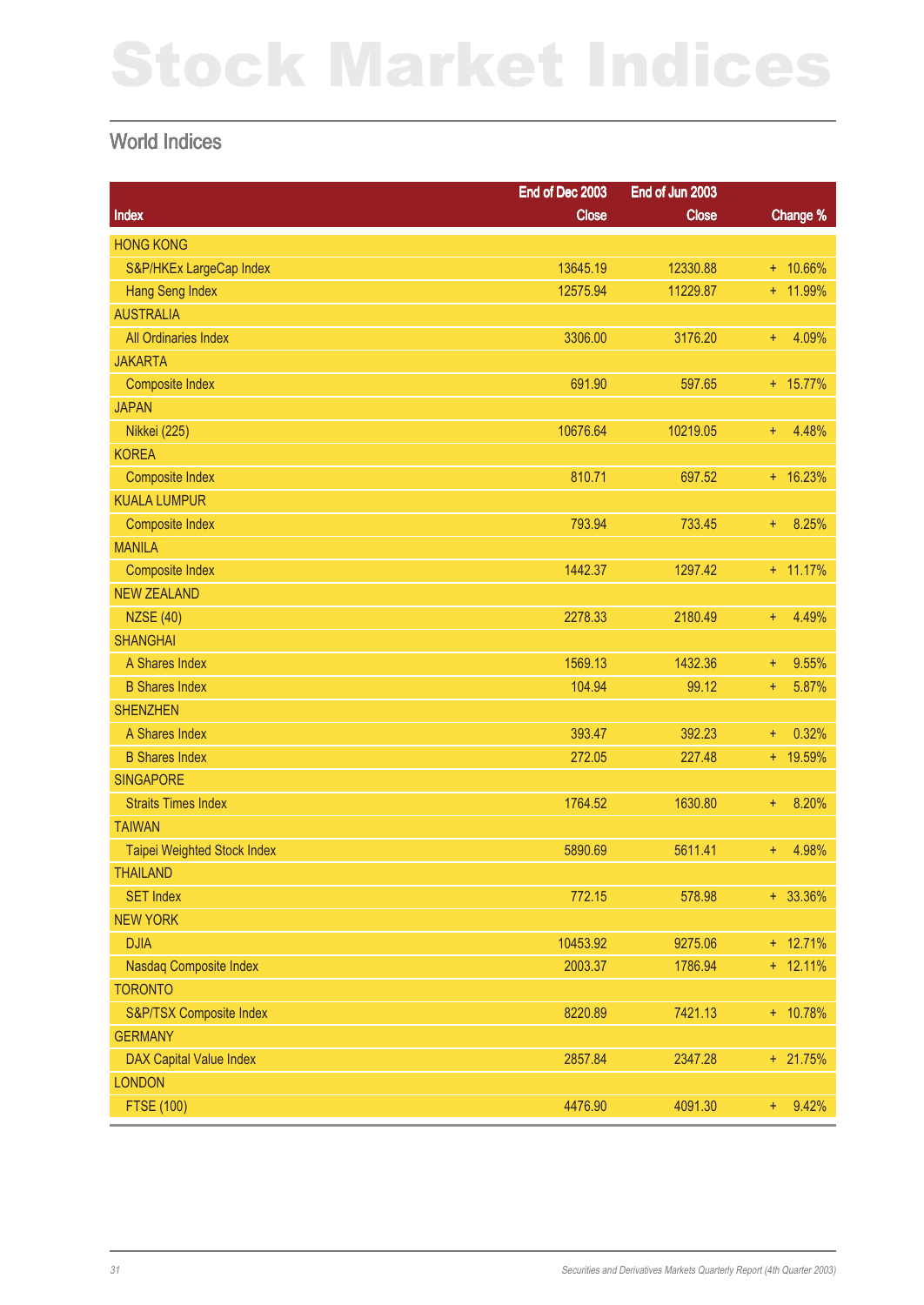#### Equity Turnover – GEM

|      |    | Share (Mil. shs) | Value (HK\$ mil.) | No. of deals |
|------|----|------------------|-------------------|--------------|
| 2002 | Q4 | 9,224.83         | 5,798.28          | 169,297      |
| 2003 | Q1 | 8,084.79         | 4,785.99          | 124,163      |
|      | Q2 | 10,703.49        | 7,637.77          | 187,852      |
|      | Q3 | 18,191.94        | 14,170.05         | 283,400      |
|      | Q4 | 13,933.57        | 11.552.21         | 227,787      |

#### Equity Trading Statistics – GEM

|      |                | No. of<br>trading days | Average daily turnover<br>(HK\$ mil.) | Average value<br>per deal |
|------|----------------|------------------------|---------------------------------------|---------------------------|
| 2002 | Q4             | 62                     | 93.52                                 | 34,249                    |
| 2003 | Q <sub>1</sub> | 61                     | 78.46                                 | 38,546                    |
|      | Q <sub>2</sub> | 60                     | 127.30                                | 40,658                    |
|      | Q <sub>3</sub> | 64                     | 221.41                                | 50,000                    |
|      | Q4             | 63                     | 183.37                                | 50,715                    |

#### 20 Most Advanced GEM Stocks

for 4th quarter 2003

|       |                               | <b>Closing price</b> |                 |        |  |
|-------|-------------------------------|----------------------|-----------------|--------|--|
| Code  | <b>Stock</b>                  | End of Dec 2003      | End of Sep 2003 | % Up   |  |
| 08070 | <b>MRC HOLDINGS</b>           | 0.180                | 0.055           | 227.27 |  |
| 08017 | <b>CYBERM</b>                 | 0.380                | 0.120           | 216.67 |  |
| 08116 | <b>NEOLINK CYBER</b>          | 0.300                | 0.099           | 203.03 |  |
| 08078 | <b>EEG</b>                    | 1.470                | 0.500           | 194.00 |  |
| 08153 | M21 TECHNOLOGY                | 1.090                | 0.380           | 186.84 |  |
| 08090 | <b>EVI EDUCATION</b>          | 0.108                | 0.045           | 140.00 |  |
| 08229 | <b>TUNGDA LIGHTING</b>        | 0.700                | 0.320           | 118.75 |  |
| 08040 | <b>FORTUNE TELECOM</b>        | 1.130                | 0.550           | 105.45 |  |
| 08228 | <b>VERTEX GROUP</b>           | 0.305                | 0.163           | 87.12  |  |
| 08216 | <b>CHINASOFT</b>              | 0.970                | 0.520           | 86.54  |  |
| 08066 | <b>CARDLINK TECH</b>          | 0.111                | 0.060           | 85.00  |  |
| 08259 | <b>ANDRE JUICE - H SHARES</b> | 0.820                | 0.450<br>- A    | 82.22  |  |
| 08128 | <b>IIN INT'L</b>              | 0.123                | 0.068           | 80.88  |  |
| 08175 | <b>KANHAN TECH</b>            | 1.090                | 0.610           | 78.69  |  |
| 08011 | <b>KANSTAR ENPAPER</b>        | 0.355                | 0.210<br>- A    | 69.05  |  |
| 08055 | <b>PROSTICKS INT'L</b>        | 0.031                | 0.021           | 47.62  |  |
| 08180 | <b>GOLDEN MEDITECH</b>        | 2.775                | 1.880           | 47.61  |  |
| 08072 | <b>MEDIA PARTNERS</b>         | 0.550                | 0.375           | 46.67  |  |
| 08047 | IA INT'L                      | 0.650                | 0.460           | 41.30  |  |
| 08025 | <b>AIR HOLDINGS</b>           | 0.070                | 0.050           | 40.00  |  |
|       |                               |                      |                 |        |  |

A Adjusted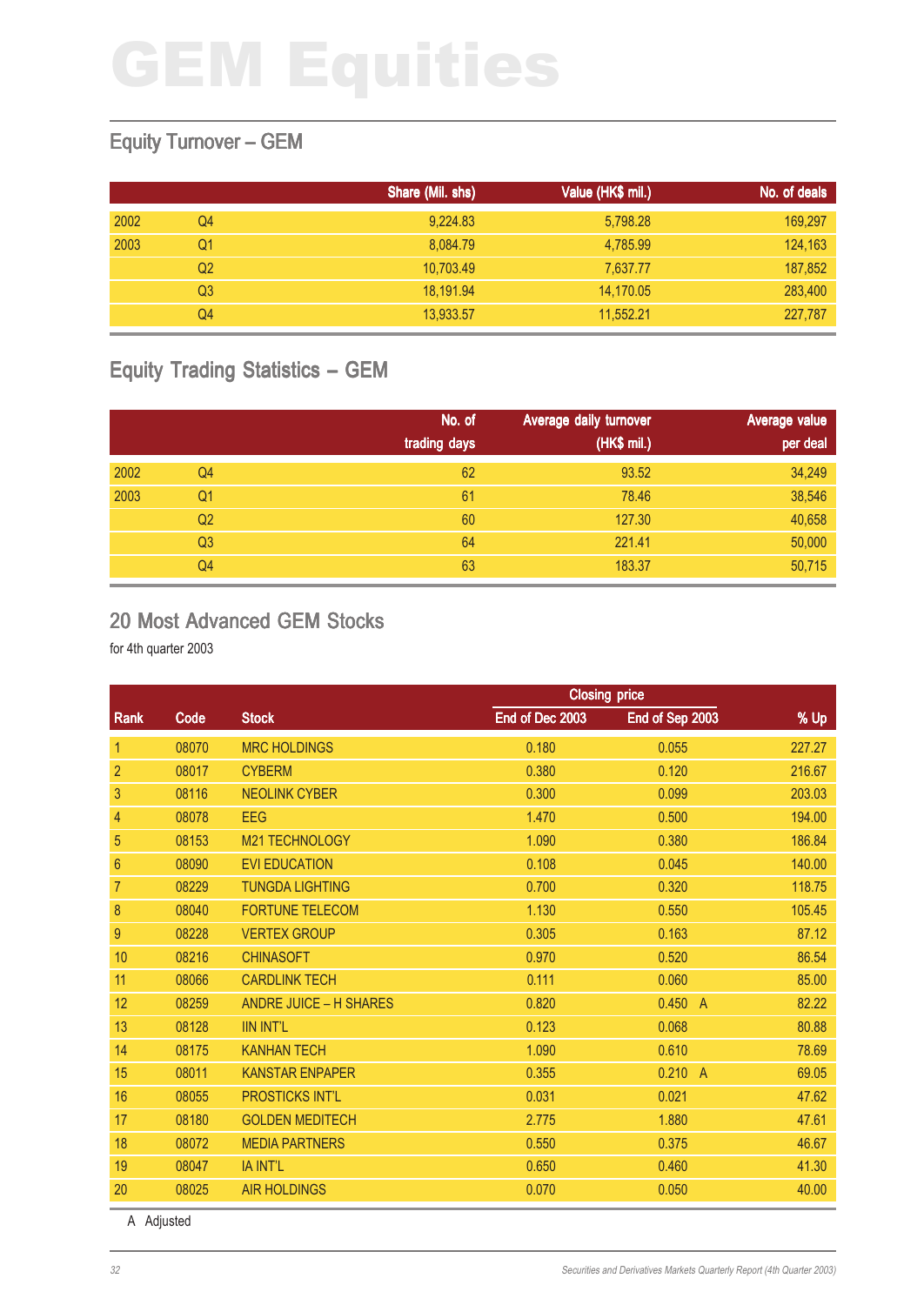#### 20 Most Declined GEM Stocks

|                |       |                        | <b>Closing price</b> |                 |          |
|----------------|-------|------------------------|----------------------|-----------------|----------|
| Rank           | Code  | <b>Stock</b>           | End of Dec 2003      | End of Sep 2003 | % Down   |
| $\mathbf{1}$   | 08010 | <b>LEADERSHIP PGL</b>  | 0.086                | 0.350           | $-75.43$ |
| $\overline{2}$ | 08089 | PROACTIVE TECH         | 0.150                | 0.550           | $-72.73$ |
| 3              | 08019 | <b>EVERPRIDE PHAR</b>  | 0.070                | 0.235           | $-70.21$ |
| 4              | 08118 | <b>CYBER ON-AIR</b>    | 0.020                | 0.061           | $-67.21$ |
| 5              | 08065 | <b>INNOVIS HOLD</b>    | 0.260                | 0.680           | $-61.76$ |
| $\overline{6}$ | 08060 | <b>GLOBAL LINK</b>     | 0.155                | 0.395           | $-60.76$ |
| 7              | 08100 | <b>INWORLD GROUP</b>   | 0.034                | 0.084           | $-59.52$ |
| 8              | 08161 | <b>WORLDMETAL</b>      | 0.088                | 0.192           | $-54.17$ |
| 9              | 08220 | <b>VASO DIGITAL</b>    | 0.056                | 0.120           | $-53.33$ |
| 10             | 08206 | <b>HK6 HOLDINGS</b>    | 0.050                | 0.105           | $-52.38$ |
| 11             | 08080 | <b>ISTEELASIA HOLD</b> | 0.062                | 0.121           | $-48.76$ |
| 12             | 08190 | <b>GOLDING SOFT</b>    | 0.043                | 0.080           | $-46.25$ |
| 13             | 08139 | <b>PROSPERITY INTL</b> | 0.040                | 0.073           | $-45.21$ |
| 14             | 08077 | <b>INFOSERVE TECH</b>  | 0.025                | 0.045           | $-44.44$ |
| 15             | 08150 | <b>FAST SYSTEMS</b>    | 0.030                | 0.053           | $-43.40$ |
| 16             | 08212 | <b>APTUS HOLDINGS</b>  | 0.250                | 0.435           | $-42.53$ |
| 17             | 08126 | <b>G.A. HOLDINGS</b>   | 0.102                | 0.175           | $-41.71$ |
| 18             | 08007 | <b>DIGITALHONGKONG</b> | 0.065                | 0.110           | $-40.91$ |
| 19             | 08039 | <b>LOULAN HOLDINGS</b> | 0.134                | 0.224           | $-40.18$ |
| 20             | 08029 | <b>LP LAMMAS</b>       | 0.019                | 0.030           | $-36.67$ |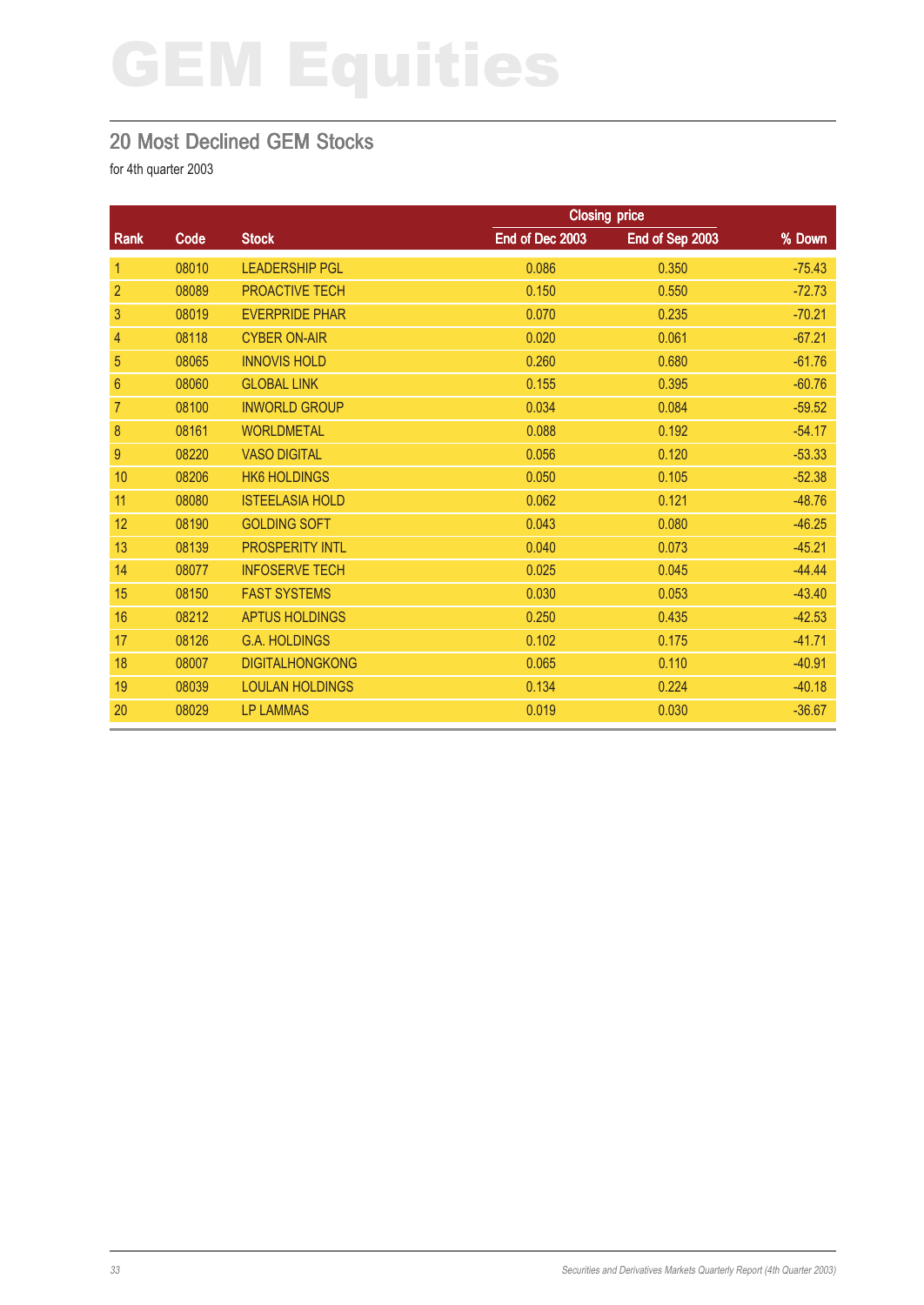#### 20 Most Active GEM Stocks by Value

| Rank           | Code  | <b>Stock</b>                    | Turnover (HK\$ mil.) | % of Total |
|----------------|-------|---------------------------------|----------------------|------------|
| 1              | 08001 | TOM.COM                         | 1,963.79             | 17.00      |
| $\overline{2}$ | 08132 | <b>PANVA GAS HOLD</b>           | 1,361.67             | 11.79      |
| 3              | 08222 | <b>CKLIFE SCIENCES</b>          | 859.03               | 7.44       |
| $\overline{4}$ | 08035 | <b>WAH SANG GAS</b>             | 718.16               | 6.22       |
| 5              | 08277 | <b>WUMART - H SHS</b>           | 643.83               | 5.57       |
| 6              | 08180 | <b>GOLDEN MEDITECH</b>          | 394.26               | 3.41       |
| 7              | 08229 | <b>TUNGDA LIGHTING</b>          | 390.99               | 3.38       |
| 8              | 08011 | <b>KANSTAR ENPAPER</b>          | 330.00               | 2.86       |
| 9              | 08069 | <b>TONG REN TANG - H SHARES</b> | 328.82               | 2.85       |
| 10             | 08133 | <b>KINGDEE INT'L</b>            | 309.89               | 2.68       |
| 11             | 08006 | HONGKONG.COM                    | 273.81               | 2.37       |
| 12             | 08156 | <b>B&amp;B NATURAL</b>          | 265.16               | 2.30       |
| 13             | 08196 | <b>LAUNCH TECH - H SHARES</b>   | 249.47               | 2.16       |
| 14             | 08239 | <b>MP LOGISTICS</b>             | 234.43               | 2.03       |
| 15             | 08259 | <b>ANDRE JUICE - H SHARES</b>   | 221.46               | 1.92       |
| 16             | 08216 | <b>CHINASOFT</b>                | 184.28               | 1.60       |
| 17             | 08056 | <b>GREENCOOL TECH</b>           | 166.58               | 1.44       |
| 18             | 08188 | <b>MUDAN AUTO - H SHARES</b>    | 161.65               | 1.40       |
| 19             | 08200 | <b>SAU SAN TONG</b>             | 144.24               | 1.25       |
| 20             | 08065 | <b>INNOVIS HOLD</b>             | 144.15               | 1.25       |
| <b>Total</b>   |       |                                 | 9,345.67             | 80.90      |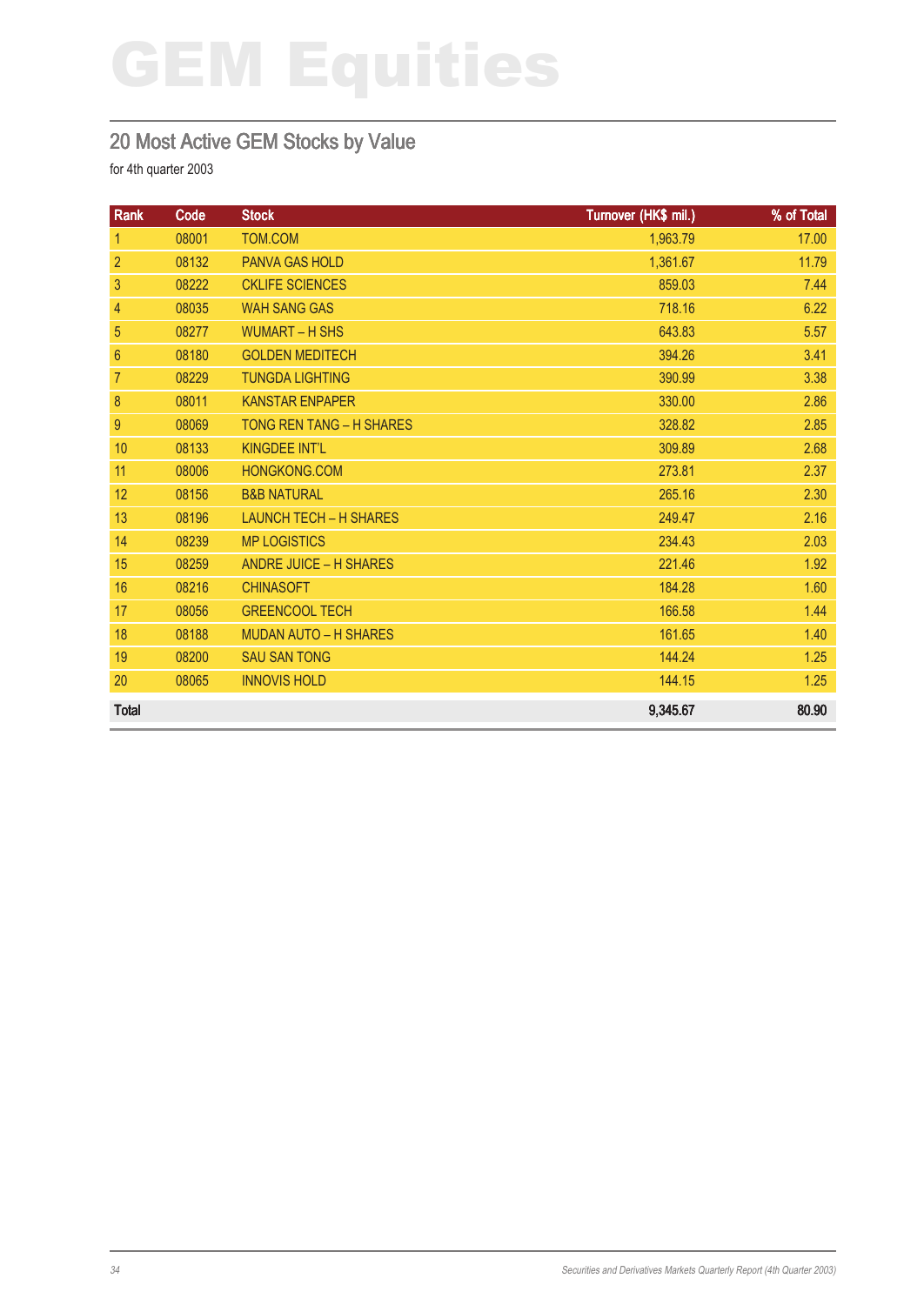#### 20 Most Active GEM Stock by Shares

for 4th quarter 2003

| Rank           | Code  | <b>Stock</b>           | Turnover (Mil. shs) | % of Total |
|----------------|-------|------------------------|---------------------|------------|
| $\mathbf{1}$   | 08011 | <b>KANSTAR ENPAPER</b> | 931.89              | 6.69       |
| $\overline{2}$ | 08001 | TOM.COM                | 818.58              | 5.87       |
| 3              | 08229 | <b>TUNGDA LIGHTING</b> | 801.44              | 5.75       |
| 4              | 08035 | <b>WAH SANG GAS</b>    | 778.82              | 5.59       |
| 5              | 08138 | <b>TOWN HEALTH</b>     | 765.26              | 5.49       |
| $6\phantom{1}$ | 08222 | <b>CKLIFE SCIENCES</b> | 482.67              | 3.46       |
| $\overline{7}$ | 08006 | HONGKONG.COM           | 363.92              | 2.61       |
| $\bf 8$        | 08100 | <b>INWORLD GROUP</b>   | 347.31              | 2.49       |
| 9              | 08132 | <b>PANVA GAS HOLD</b>  | 337.97              | 2.43       |
| 10             | 08108 | <b>GRANDMASS</b>       | 318.84              | 2.29       |
| 11             | 08128 | <b>IIN INT'L</b>       | 307.83              | 2.21       |
| 12             | 08156 | <b>B&amp;B NATURAL</b> | 278.99              | 2.00       |
| 13             | 08216 | <b>CHINASOFT</b>       | 269.19              | 1.93       |
| 14             | 08258 | NW INDUSTRY - H SHS    | 268.19              | 1.92       |
| 15             | 08201 | <b>CHINA FIRE</b>      | 259.98              | 1.87       |
| 16             | 08166 | <b>LINEFAN TECH</b>    | 252.59              | 1.81       |
| 17             | 08065 | <b>INNOVIS HOLD</b>    | 211.00              | 1.51       |
| 18             | 08130 | <b>MILKYWAY IMAGE</b>  | 205.24              | 1.47       |
| 19             | 08200 | <b>SAU SAN TONG</b>    | 204.08              | 1.46       |
| 20             | 08260 | <b>PAN SINO INT'L</b>  | 196.22              | 1.41       |
| <b>Total</b>   |       |                        | 8,400.00            | 60.29      |

#### Market Capitalisation of Listed Companies for GEM

as at the quarter end

|      |                | HK\$ mil. |
|------|----------------|-----------|
| 2002 | Q4             | 52,220.06 |
| 2003 | Q <sub>1</sub> | 51,356.92 |
|      | Q <sub>2</sub> | 60,965.10 |
|      | Q <sub>3</sub> | 67,986.89 |
|      | Q4             | 70,177.23 |
|      |                |           |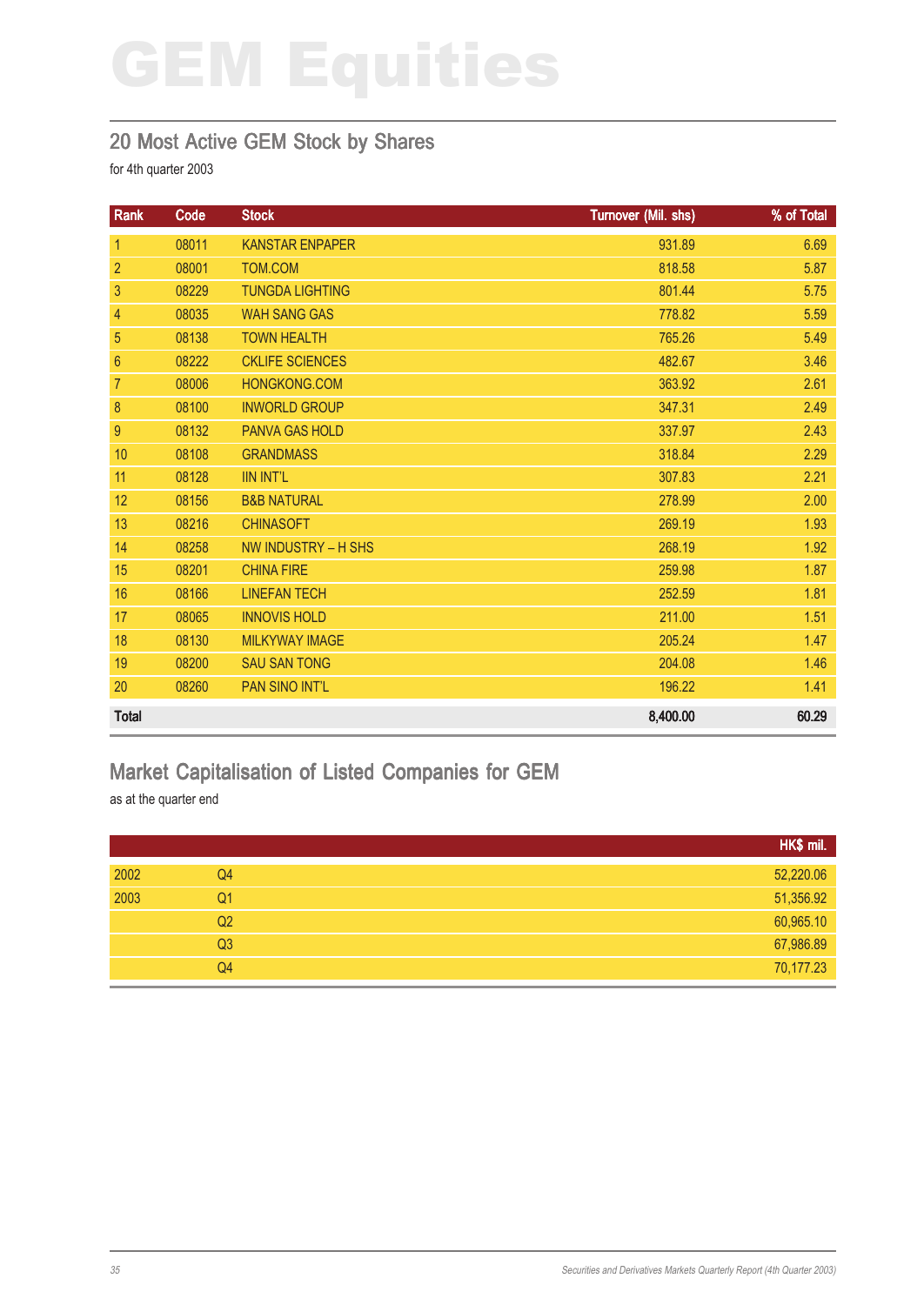#### 50 Leading Companies in Market Capitalisation – GEM

#### as at the 4th quarter end 2003

| Rank                | <b>Company</b>                            | Market capitalisation (HK\$ mil.) | % of market total |
|---------------------|-------------------------------------------|-----------------------------------|-------------------|
| 1                   | CK Life Sciences Int'l (H) Inc            | 11,148.23                         | 15.89             |
| $\overline{2}$      | tom.com limited                           | 9,307.83                          | 13.26             |
| 3                   | Phoenix Satellite TV Hldgs Ltd            | 4,044.02                          | 5.76              |
| 4                   | <b>Sunevision Holdings Ltd</b>            | 3,120.34                          | 4.45              |
| 5                   | Panva Gas Holdings Ltd                    | 3,117.63                          | 4.44              |
| 6                   | hongkong.com Corporation                  | 2,563.84                          | 3.65              |
| 7                   | Wah Sang Gas Holdings Ltd                 | 1,828.68                          | 2.61              |
| 8                   | <b>Convenience Retail Asia Ltd</b>        | 1,505.45                          | 2.15              |
| 9                   | Golden Meditech Co Ltd                    | 1,476.81                          | 2.10              |
| 10                  | Kanstar En Paper Prod Hldg Ltd            | 1,420.00                          | 2.02              |
| 11                  | China Data Broadcasting H Ltd             | 1,303.80                          | 1.86              |
| 12                  | Kingdee Int'l Software Group              | 1,169.36                          | 1.67              |
| 13                  | China Fire Safety Ent Gp H Ltd            | 1,060.00                          | 1.51              |
| 14                  | Henderson Cyber Ltd                       | 1,000.00                          | 1.42              |
| 15                  | <b>Greencool Technology Hidgs Ltd</b>     | 1,000.00                          | 1.42              |
| 16                  | Tong Ren Tang Tech Co Ltd - H Sh          | 993.72                            | 1.42              |
| 17                  | HC International, Inc.                    | 870.00                            | 1.24              |
| 18                  | <b>Tungda Innovative Lighting</b>         | 745.92                            | 1.06              |
| 19                  | Jian ePayment Systems Ltd                 | 704.00                            | 1.00              |
| 20                  | Wumart Store Inc - H Shs                  | 668.44                            | 0.95              |
| 21                  | <b>Chinasoft International Ltd</b>        | 620.80                            | 0.88              |
| 22                  | Far Eastern Polychem Ind Ltd              | 619.55                            | 0.88              |
| 23                  | KanHan Technologies Group Ltd             | 530.21                            | 0.76              |
| 24                  | Netel Technology (HIdgs) Ltd              | 494.00                            | 0.70              |
| 25                  | Media Partners Int'l HIdgs Inc            | 469.59                            | 0.67              |
| 26                  | Zhengzhou Gas Co Ltd - H Share            | 457.05                            | 0.65              |
| 27                  | <b>EVI Education Asia Ltd</b>             | 432.00                            | 0.62              |
| 28                  | First Mobile Group Hldgs Ltd              | 431.94                            | 0.62              |
| 29                  | AcrossAsia Multimedia Ltd                 | 415.30                            | 0.59              |
| 30                  | MP Logistics Int'l HIdgs Ltd              | 408.00                            | 0.58              |
| 31                  | <b>Emperor Entertainment Group</b>        | 382.20                            | 0.54              |
| 32                  | Launch Tech Co Ltd - H Shares             | 380.00                            | 0.54              |
| 33                  | <b>B &amp; B Natural Products Ltd</b>     | 379.33                            | 0.54              |
| 34                  | Armitage Technologies HIdg Ltd            | 375.00                            | 0.53              |
| 35                  | <b>Global Digital Creations HIdgs</b>     | 374.40                            | 0.53              |
| 36                  | Sino Stride Tech (Hldgs) Ltd              | 357.75                            | 0.51              |
| 37                  | Fortune Telecom Holdings Ltd              | 341.37                            | 0.49              |
| 38                  | M21 Technology Ltd                        | 340.63                            | 0.49              |
| 39                  | Beijing Beida Jade Bird - H Sh            | 331.28                            | 0.47              |
| 40                  | Yantai N Andre Juice - H Shs              | 311.60                            | 0.44              |
| 41                  | <b>Vodatel Networks Holdings Ltd</b>      | 257.80                            | 0.37              |
| 42                  | A - S China Plumbing Products             | 256.76                            | 0.37              |
| 43                  | Sau San Tong Holdings (CI) Ltd            | 250.80                            | 0.36              |
| 44                  | <b>B&amp;S Entertainment Holdings Ltd</b> | 240.00                            | 0.34              |
| 45                  | Pan Sino Int'l Holdings Ltd               | 236.00                            | 0.34              |
| 46                  | Capinfo Co Ltd - H Shares                 | 220.73                            | 0.31              |
| 47                  | <b>Tiger Tech Holdings Ltd</b>            | 212.00                            | 0.30              |
| 48                  | <b>MediaNation Inc</b>                    | 207.40                            | 0.30              |
| 49                  | Datasys Technology Hidgs Ltd              | 200.00                            | 0.28              |
| 50                  | <b>Billybala Holdings Ltd</b>             | 198.00                            | 0.28              |
| <b>Total</b>        |                                           | 59,779.56                         | 85.18             |
| <b>Market total</b> |                                           | 70,177.23                         | 100.00            |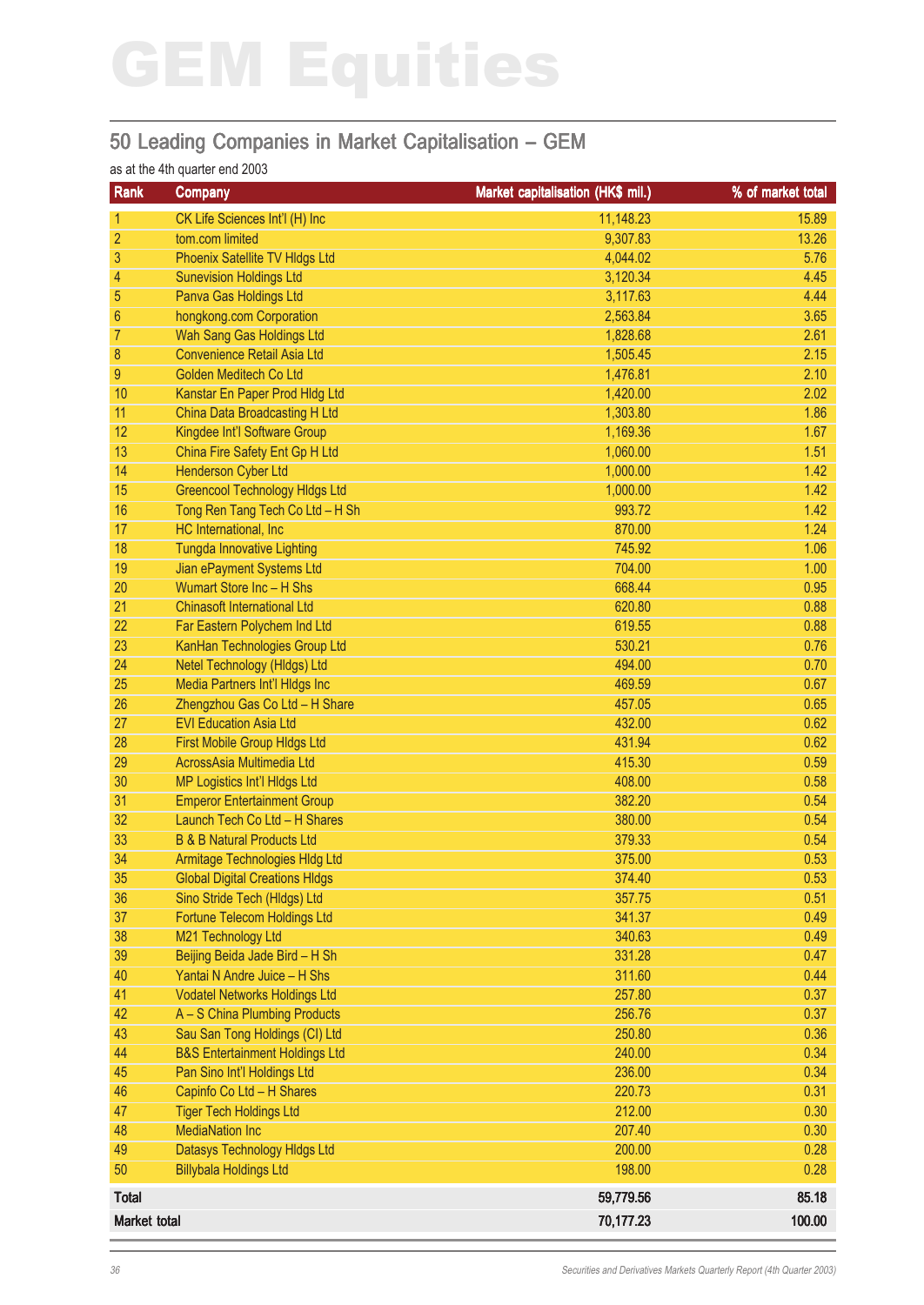#### New Listing Companies Statistics for GEM

|      |    | No. of newly listed companies | Funds raised (HK\$ mil.) |
|------|----|-------------------------------|--------------------------|
| 2002 | Q4 | 13                            | 706.88                   |
| 2003 | Q1 | 5                             | 229.95                   |
|      | Q2 |                               | 346.97                   |
|      | Q3 | 6                             | 247.38                   |
|      | Q4 | 9                             | 1,250.99                 |

#### Newly Listed Companies for GEM

| Code         | Company name                                 | <b>Listing date</b> | No. of issued shares | Funds raised (HK\$ mil.) |
|--------------|----------------------------------------------|---------------------|----------------------|--------------------------|
| 08285        | Shenzhen EVOC Intelligent                    |                     |                      |                          |
|              | Technology Co Ltd - H Shares                 | 2003/10/10          | 116,800,000          | 105.12                   |
| 08227        | Xi'an Haitian Antenna Technologies           |                     |                      |                          |
|              | $Co$ Ltd $- H$ Shares                        | 2003/11/05          | 161,764,706          | 110.00                   |
| 08210        | <b>Advanced Card Systems Holdings Ltd</b>    | 2003/11/10          | 280,000,000          | 24.96                    |
| 08243        | Nanjing Dahe Outdoor Media Co Ltd - H Shares | 2003/11/13          | 250,000,000          | 132.50                   |
| 08249        | Ningbo Yidong Electronic Co Ltd - H Shares   | 2003/11/14          | 130,000,000          | 65.00                    |
| 08200        | Sau San Tong Holdings (Cayman Islands) Ltd   | 2003/11/19          | 528,000,000          | 33.00                    |
| 08277        | Wumart Stores, Inc - H Shares                | 2003/11/21          | 87,952,000           | 547.06                   |
| 08260        | Pan Sino International Holdings Ltd          | 2003/12/02          | 800,000,000          | 108.00                   |
| 08292        | HC International, Inc.                       | 2003/12/17          | 415,000,000          | 125.35                   |
| <b>Total</b> |                                              |                     |                      | 1,250.99                 |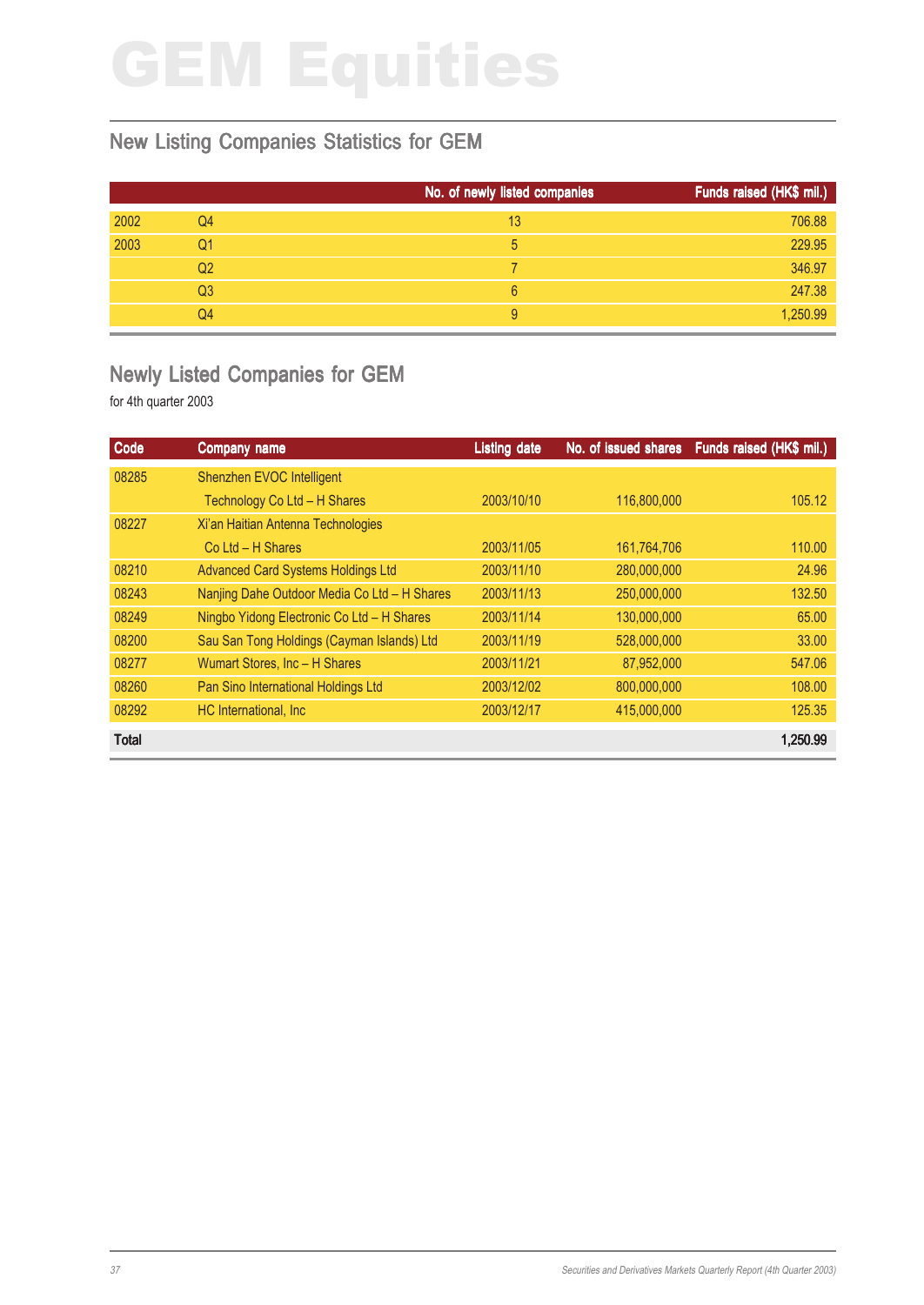### GEM Warrants

#### Warrant Trading and Market Value Statistics – GEM

|      |    | <b>Number</b> | Turnover value (HK\$ mil.) | Market value (HK\$ mil.) |
|------|----|---------------|----------------------------|--------------------------|
| 2002 | Q4 | 4             | 0.06                       | 19.46                    |
| 2003 | Q1 | 4             | 0.00                       | 19.46                    |
|      | Q2 |               | 0.10                       | 9.89                     |
|      | Q3 |               | 7.11                       | 21.74                    |
|      | Q4 |               | 0.28                       | 14.56                    |

#### Newly Listed Equity GEM Warrants

|              |                        | Initial issued |                     |               | <b>Amount raised</b> |
|--------------|------------------------|----------------|---------------------|---------------|----------------------|
| Code         | <b>Equity warrants</b> | amount (HK\$)  | <b>Listing date</b> | <b>Expiry</b> | (HK\$ mil.)          |
|              |                        |                |                     |               |                      |
|              | n.a.                   |                |                     |               |                      |
| <b>Total</b> |                        |                |                     |               |                      |
|              |                        |                |                     |               | $\,$                 |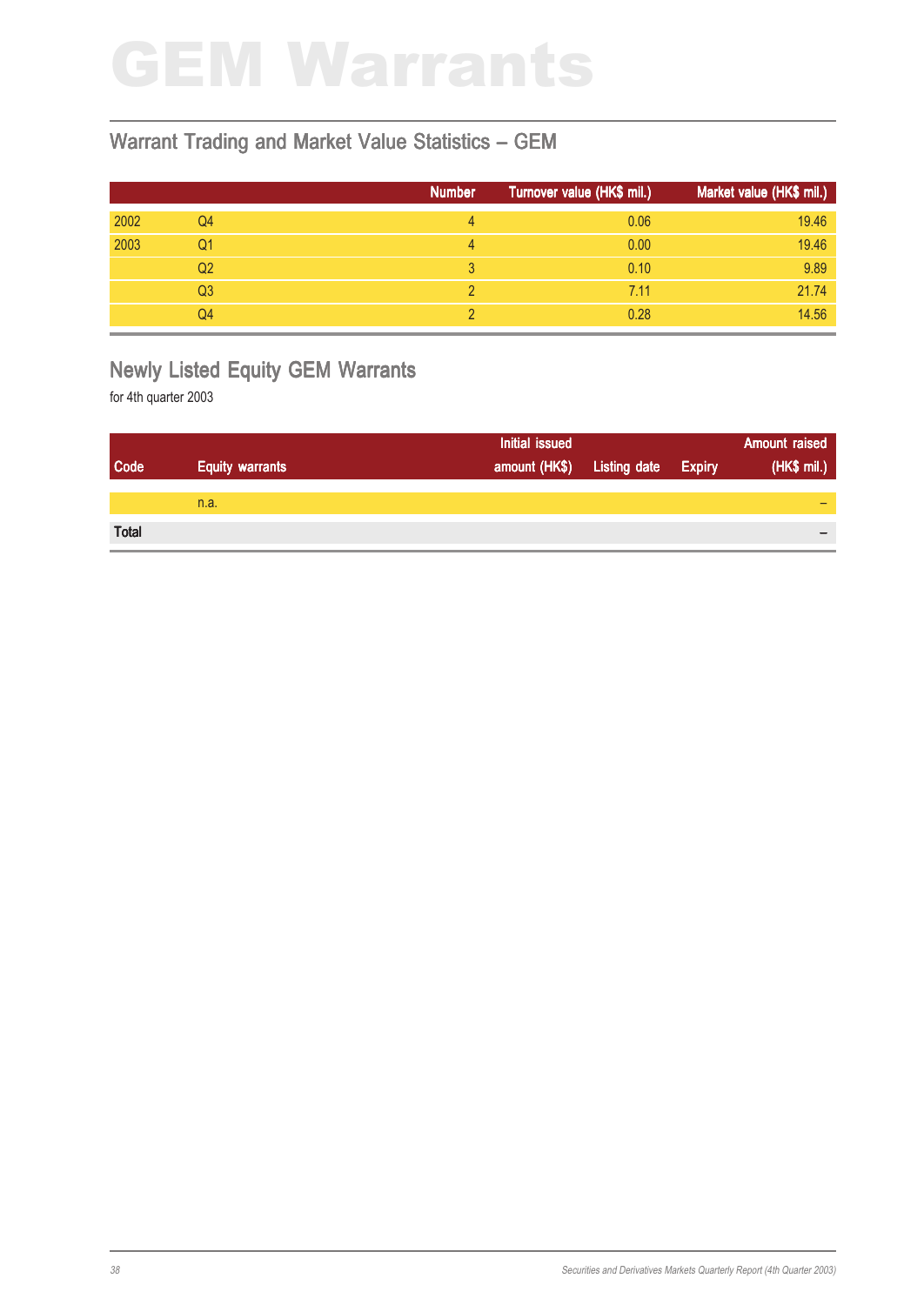#### Contract Volume by Derivatives Products

|                                           | <b>Contracts</b> |                  |
|-------------------------------------------|------------------|------------------|
| <b>Derivatives product</b>                | 4th Quarter 2003 | 4th Quarter 2002 |
| <b>Hang Seng Index futures</b>            | 1,881,448        | 1,250,973        |
| <b>Hang Seng Index options</b>            | 402,604          | 380,791          |
| Mini-Hang Seng Index futures              | 340,515          | 308,680          |
| Mini-Hang Seng Index options <sup>1</sup> | 5,665            | 6,176            |
| H-shares Index futures <sup>2</sup>       | 47,941           |                  |
| <b>MSCI China Free Index futures</b>      | 14               | 252              |
| Dow Jones Industrial Average futures      | 1,678            | 2,358            |
| <b>Stock futures</b>                      | 4,886            | 6,042            |
| <b>Stock options</b>                      | 1,416,468        | 866,825          |
| International Stock futures <sup>3</sup>  | $\overline{0}$   | $\theta$         |
| International Stock options <sup>3</sup>  | $\overline{0}$   | $\overline{0}$   |
| <b>Three-month HIBOR futures</b>          | 16,928           | 18,419           |
| One-month HIBOR futures                   | 225              | 30               |
| Three-year Exchange Fund Note futures     | 847              | 150              |
| <b>Total</b>                              | 4,119,219        | 2,840,696        |

1 Trading in Mini Hang Seng Index options commenced on 18 November 2002.

2 Trading in H-shares Index futures commenced on 8 December 2003.

3 Trading in International Stock futures and International Stock options suspended with effect from 30 May 2003.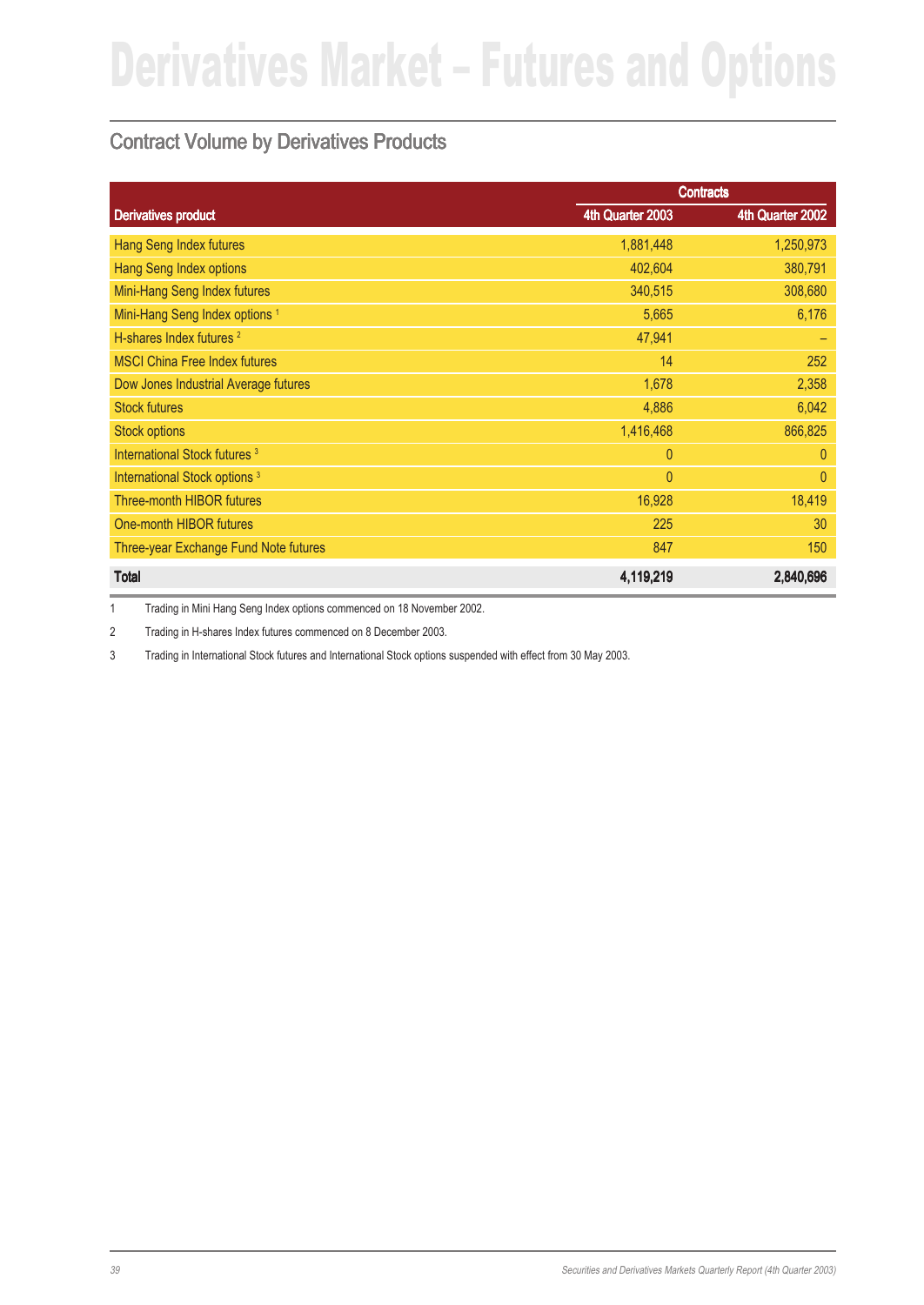#### Open Interest by Derivatives Products

|                                           | <b>Contracts</b> |                  |
|-------------------------------------------|------------------|------------------|
| <b>Derivatives product</b>                | 4th Quarter 2003 | 4th Quarter 2002 |
| Hang Seng Index futures                   | 91,941           | 48,469           |
| <b>Hang Seng Index options</b>            | 72,469           | 66,813           |
| Mini-Hang Seng Index futures              | 1,905            | 2,473            |
| Mini-Hang Seng Index options <sup>1</sup> | 330              | 768              |
| H-shares Index futures <sup>2</sup>       | 6,299            |                  |
| <b>MSCI China Free Index futures</b>      | $\overline{0}$   | 8                |
| Dow Jones Industrial Average futures      | 88               | 54               |
| <b>Stock futures</b>                      | 1,020            | 405              |
| <b>Stock options</b>                      | 553,896          | 370,891          |
| International Stock futures <sup>3</sup>  | $\overline{0}$   | $\theta$         |
| International Stock options <sup>3</sup>  | $\overline{0}$   | $\overline{0}$   |
| <b>Three-month HIBOR futures</b>          | 4,485            | 13,806           |
| One-month HIBOR futures                   | 85               | 20               |
| Three-year Exchange Fund Note futures     | 200              | $\theta$         |
| <b>Total</b>                              | 732,718          | 503,707          |

1 Trading in Mini Hang Seng Index options commenced on 18 November 2002.

2 Trading in H-shares Index futures commenced on 8 December 2003.

3 Trading in International Stock futures and International Stock options suspended with effect from 30 May 2003.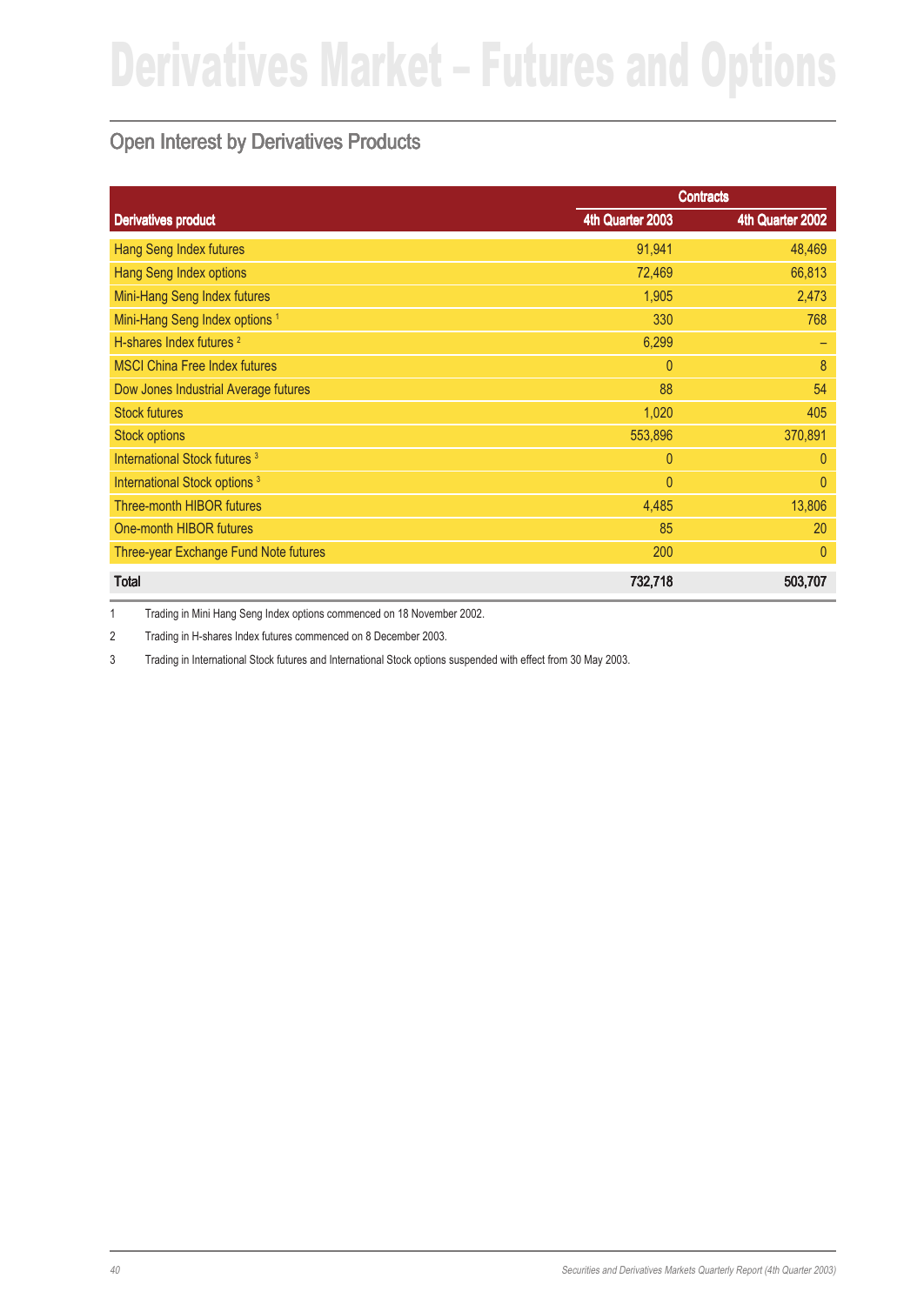#### Hang Seng Index Futures – Contract Volume and Open Interest (contracts)

|      |                | <b>Total</b>    | Quarter-end   |
|------|----------------|-----------------|---------------|
|      |                | contract volume | open interest |
| 2002 | Q4             | 1,250,973       | 48,469        |
| 2003 | Q <sub>1</sub> | 1,366,915       | 56,346        |
|      | Q <sub>2</sub> | 1,629,142       | 68,828        |
|      | Q <sub>3</sub> | 1,922,855       | 80,403        |
|      | Q4             | 1,881,448       | 91,941        |

Hang Seng Index Options – Contract Volume and Open Interest (contracts)

|      |                | <b>Total</b><br>contract volume | Quarter-end<br>open interest |
|------|----------------|---------------------------------|------------------------------|
| 2002 | Q4             | 380,791                         | 66,813                       |
| 2003 | Q <sub>1</sub> | 526,627                         | 85,571                       |
|      | Q <sub>2</sub> | 584,770                         | 89,670                       |
|      | Q <sub>3</sub> | 604,791                         | 70,868                       |
|      | Q4             | 402,604                         | 72,469                       |

Three-month HIBOR Futures – Contract Volume and Open Interest (contracts)

|      |                | <b>Total</b>    | Quarter-end   |
|------|----------------|-----------------|---------------|
|      |                | contract volume | open interest |
| 2002 | Q4             | 18,419          | 13,806        |
| 2003 | Q <sub>1</sub> | 13,615          | 11,851        |
|      | Q <sub>2</sub> | 11,114          | 7,686         |
|      | Q <sub>3</sub> | 6,142           | 3,925         |
|      | Q4             | 16,928          | 4,485         |

Stock Options Market Turnover and Open Interest (contracts)

|      |                | <b>Total</b>        | <b>Total</b>    | Quarter-end   |
|------|----------------|---------------------|-----------------|---------------|
|      |                | Premium (HK\$ mil.) | contract volume | open interest |
| 2002 | Q4             | 843.39              | 866,825         | 370,891       |
| 2003 | Q1             | 748.63              | 966,649         | 374,622       |
|      | Q <sub>2</sub> | 671.35              | 801,630         | 367,713       |
|      | Q <sub>3</sub> | 795.34              | 1,035,891       | 382,895       |
|      | Q4             | 1,091.85            | 1,416,468       | 553,896       |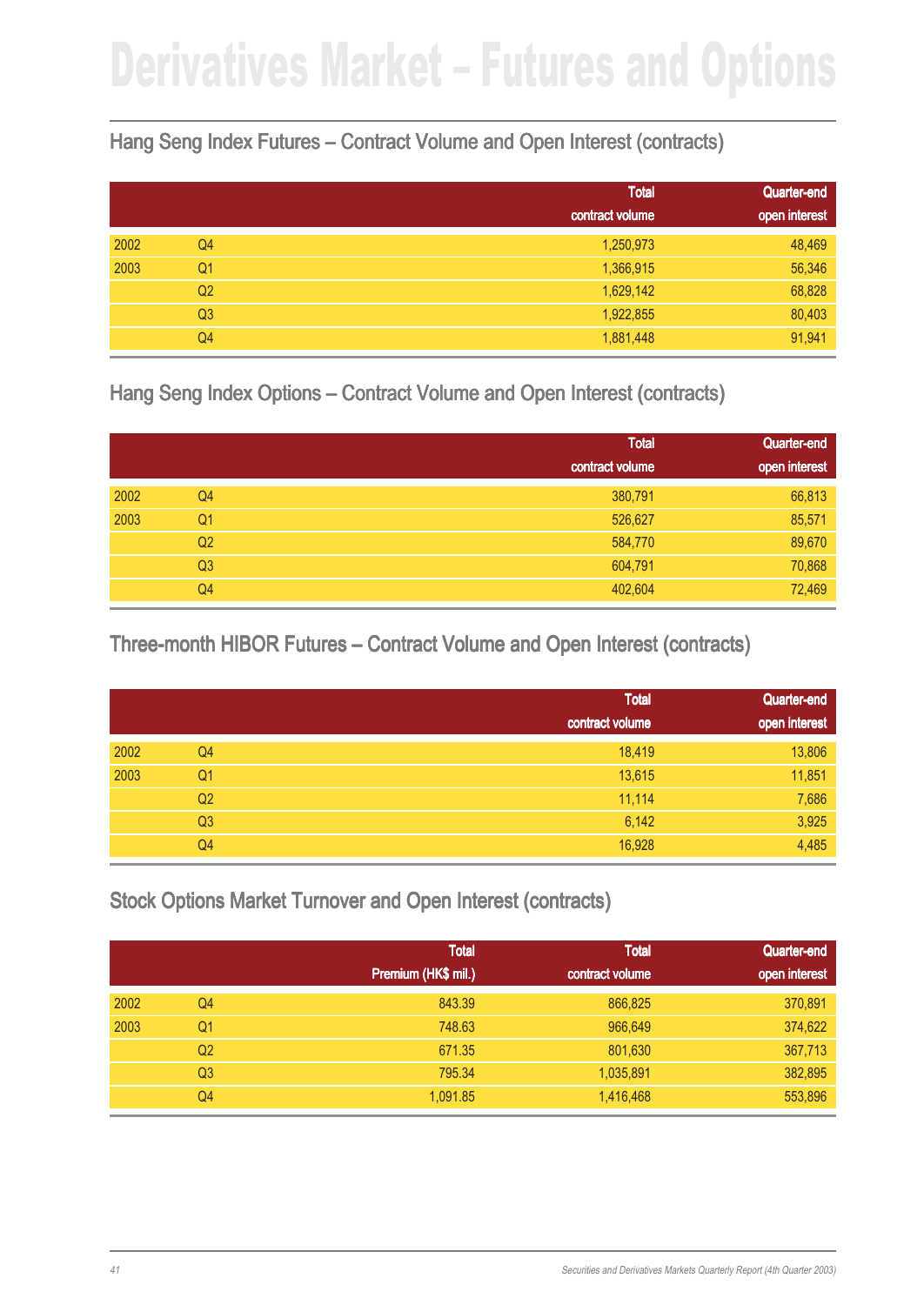#### Stock Options Premium by Class

|                                   |            | <b>Premium</b> |            |
|-----------------------------------|------------|----------------|------------|
| <b>Options class</b>              |            | (HK\$ mil.)    | % of total |
| <b>Bank of East Asia</b>          | <b>BEA</b> | 6.67           | 0.61       |
| <b>BOC HONG KONG</b>              | <b>BOC</b> | 63.69          | 5.83       |
| <b>China Mobile</b>               | <b>CHT</b> | 164.10         | 15.03      |
| <b>China Unicom</b>               | <b>CHU</b> | 18.65          | 1.71       |
| <b>CITIC Pacific</b>              | <b>CIP</b> | 3.71           | 0.34       |
| <b>Cheung Kong</b>                | <b>CKH</b> | 63.15          | 5.78       |
| <b>Cheung Kong Infrastructure</b> | <b>CKI</b> | 1.44           | 0.13       |
| <b>CLP Holdings</b>               | <b>CLP</b> | 9.21           | 0.84       |
| <b>China Merchants</b>            | <b>CMH</b> | 2.11           | 0.19       |
| <b>CNOOC</b>                      | <b>CNC</b> | 2.68           | 0.25       |
| <b>COSCO Pacific</b>              | <b>COS</b> | 1.11           | 0.10       |
| <b>Cathay Pacific</b>             | <b>CPA</b> | 3.79           | 0.35       |
| <b>China Resources</b>            | <b>CRE</b> | 2.17           | 0.20       |
| <b>HK Electric</b>                | <b>HEH</b> | 4.98           | 0.46       |
| <b>Hong Kong Exchanges</b>        | <b>HEX</b> | 3.70           | 0.34       |
| <b>HSBC Holdings</b>              | <b>HKB</b> | 334.44         | 30.63      |
| <b>Hong Kong Gas</b>              | <b>HKG</b> | 3.89           | 0.36       |
| <b>Henderson Land</b>             | <b>HLD</b> | 13.06          | 1.20       |
| <b>Huaneng Power</b>              | <b>HNP</b> | 1.31           | 0.12       |
| <b>Hang Seng Bank</b>             | <b>HSB</b> | 50.70          | 4.64       |
| <b>Hutchison Whampoa</b>          | <b>HWL</b> | 104.53         | 9.57       |
| <b>Johnson Electric</b>           | <b>JSE</b> | 3.65           | 0.33       |
| <b>Legend Holdings</b>            | LEH        | 2.08           | 0.19       |
| Li & Fung                         | LIF        | 7.11           | 0.65       |
| <b>MTR Corporation</b>            | <b>MTR</b> | 0.98           | 0.09       |
| <b>New World Development</b>      | <b>NWD</b> | 5.13           | 0.47       |
| <b>PCCW</b>                       | <b>PCC</b> | 6.42           | 0.59       |
| PetroChina                        | PEC        | 9.37           | 0.86       |
| <b>SHK Properties</b>             | <b>SHK</b> | 168.25         | 15.41      |
| Shanghai Industrial               | <b>SIH</b> | 3.31           | 0.30       |
| Swire Pacific 'A'                 | <b>SWA</b> | 12.74          | 1.17       |
| <b>Tracker Fund of HK</b>         | <b>TRF</b> | 6.23           | 0.57       |
| <b>Wharf (Holdings)</b>           | <b>WHL</b> | 7.48           | 0.68       |
| <b>Total</b>                      |            | 1,091.85       | 100.00     |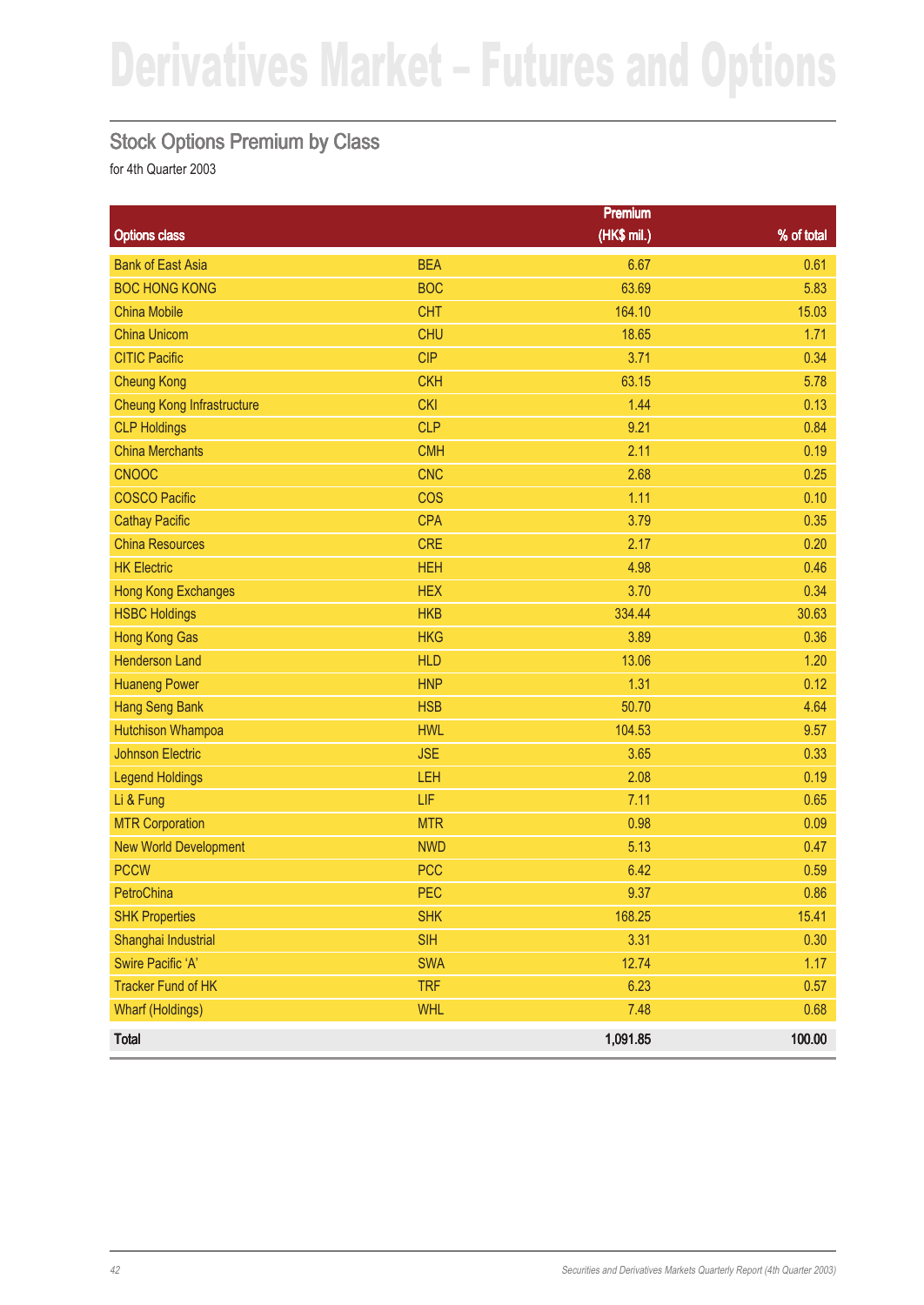#### Stock Options Contract Volume by Class

|                                   |            | <b>Contract</b> |            |
|-----------------------------------|------------|-----------------|------------|
| <b>Options class</b>              |            | volume          | % of total |
| <b>Bank of East Asia</b>          | <b>BEA</b> | 39,822          | 2.81       |
| <b>BOC HONG KONG</b>              | <b>BOC</b> | 148,954         | 10.52      |
| <b>China Mobile</b>               | <b>CHT</b> | 242,753         | 17.14      |
| <b>China Unicom</b>               | <b>CHU</b> | 16,754          | 1.18       |
| <b>CITIC Pacific</b>              | <b>CIP</b> | 5,856           | 0.41       |
| <b>Cheung Kong</b>                | <b>CKH</b> | 30,231          | 2.13       |
| <b>Cheung Kong Infrastructure</b> | <b>CKI</b> | 2,677           | 0.19       |
| <b>CLP Holdings</b>               | <b>CLP</b> | 20,824          | 1.47       |
| <b>China Merchants</b>            | <b>CMH</b> | 1,542           | 0.11       |
| <b>CNOOC</b>                      | <b>CNC</b> | 7,358           | 0.52       |
| <b>COSCO Pacific</b>              | <b>COS</b> | 884             | 0.06       |
| <b>Cathay Pacific</b>             | <b>CPA</b> | 5,519           | 0.39       |
| <b>China Resources</b>            | <b>CRE</b> | 1,639           | 0.12       |
| <b>HK Electric</b>                | <b>HEH</b> | 12,835          | 0.91       |
| <b>Hong Kong Exchanges</b>        | <b>HEX</b> | 2,232           | 0.16       |
| <b>HSBC Holdings</b>              | <b>HKB</b> | 210,685         | 14.87      |
| <b>Hong Kong Gas</b>              | <b>HKG</b> | 11,982          | 0.85       |
| <b>Henderson Land</b>             | <b>HLD</b> | 9,701           | 0.68       |
| <b>Huaneng Power</b>              | <b>HNP</b> | 1,308           | 0.09       |
| <b>Hang Seng Bank</b>             | <b>HSB</b> | 403,381         | 28.48      |
| <b>Hutchison Whampoa</b>          | <b>HWL</b> | 52,407          | 3.70       |
| <b>Johnson Electric</b>           | <b>JSE</b> | 16,860          | 1.19       |
| <b>Legend Holdings</b>            | LEH        | 4,545           | 0.32       |
| Li & Fung                         | LIF        | 5,838           | 0.41       |
| <b>MTR Corporation</b>            | <b>MTR</b> | 5,925           | 0.42       |
| <b>New World Development</b>      | <b>NWD</b> | 9,588           | 0.68       |
| <b>PCCW</b>                       | <b>PCC</b> | 20,192          | 1.43       |
| PetroChina                        | PEC        | 25,189          | 1.78       |
| <b>SHK Properties</b>             | <b>SHK</b> | 35,943          | 2.54       |
| Shanghai Industrial               | <b>SIH</b> | 3,545           | 0.25       |
| Swire Pacific 'A'                 | <b>SWA</b> | 14,333          | 1.01       |
| <b>Tracker Fund of HK</b>         | <b>TRF</b> | 33,677          | 2.38       |
| <b>Wharf (Holdings)</b>           | <b>WHL</b> | 11,489          | 0.81       |
| <b>Total</b>                      |            | 1,416,468       | 100.00     |